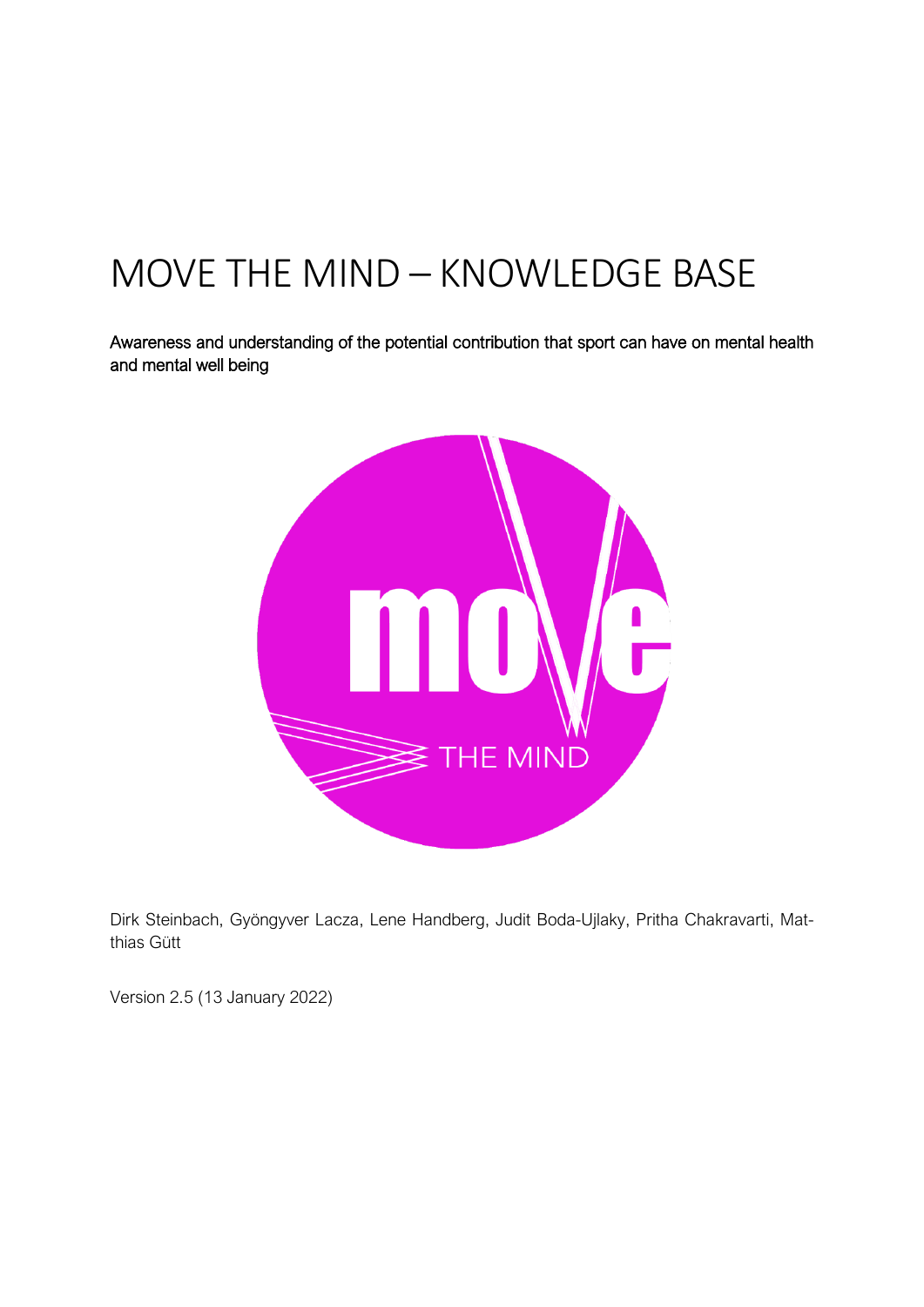

## Content

| 3 GENERAL AND SPECIFIC CHALLENGES > RESULTING NEEDS AND MENTAL HEALTH                           |  |
|-------------------------------------------------------------------------------------------------|--|
| 3.1 General Stresses of Life and Derived Threats to our Mental Health & Well-being (see working |  |
|                                                                                                 |  |
|                                                                                                 |  |
| 3.2 Risk Factors for Mental Disorder, and Specific Needs of Persons with Existing Conditions    |  |
|                                                                                                 |  |
|                                                                                                 |  |
| 4. SPORT AND EXERCISE BENEFITS $\rightarrow$ REQUIREMENTS FOR SPORT PROGRAMMES FOR              |  |
| 4.1 Preventive Mental Health Promotion through Sport and Exercise (see working model box C      |  |
|                                                                                                 |  |
| 4.2 Therapeutic Mental Health Promotion through Sport and Exercise (see working model box       |  |
|                                                                                                 |  |
|                                                                                                 |  |













 $\bigcirc$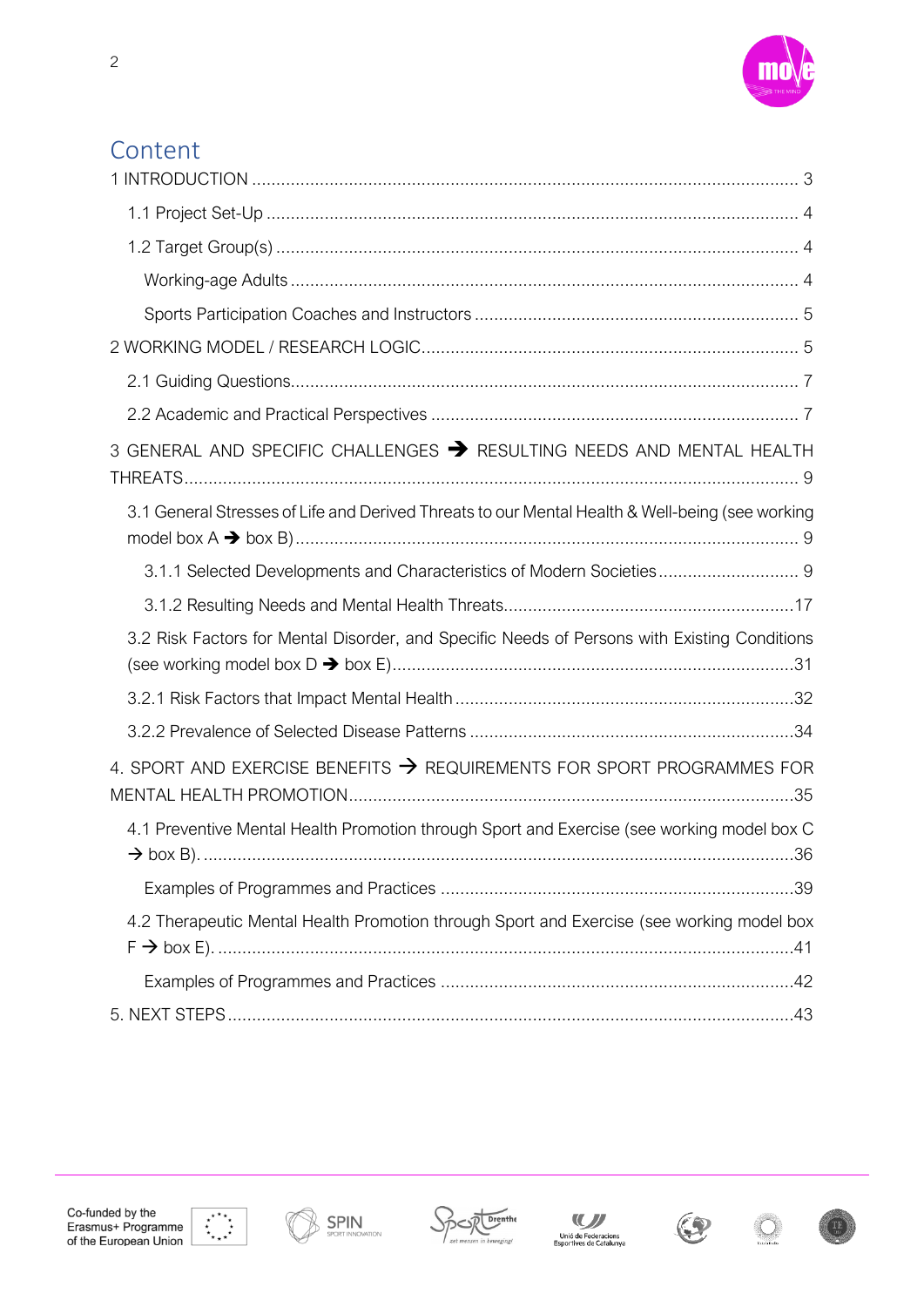

## <span id="page-2-0"></span>**1 INTRODUCTION**

The World Health Organization (WHO) defines mental health as "a state of well-being in which the individual realizes his or her own abilities, can cope with the normal stresses of life, can work productively and fruitfully, and is able to make a contribution to his or her community" (WHO 2004, p.10). However, a vast amount of available data shows that large parts of the population are not in such a state of good mental health, but are temporarily or permanently affected by various forms of mental disorders. According to the WHO's definition, mental disorders represent disturbances to a person's mental health that are often characterized by some combination of troubled thoughts, emotions, behaviour and relationship with others.

It is important to understand that this is a major health problem, with one in four people in the world being affected by some problem with their mental health at some point in their lives (WHO 2014a). Meaning that mental disorders are the leading cause of disability and the third leading cause of overall disease burden after cardiovascular disease and cancer in Europe. The individual, social and economic costs have been described in great detail (Mental Health: Fact Sheet, WHO 2018).

The COVID-19 pandemic has exacerbated this problem and has also shown to large parts of the population how vulnerable each and every one of us is in terms of both, our physical and mental health: "[...] the mental health impact of the pandemic is going to last longer than the physical health impact," said for example Dr. Antonis Kousoulis, Research Director of UK's Mental Health Foundation. Andrew Solomon points out in an article for The Guardian that "many [had] fear of getting sick and dying, fear of losing people they love, fear of unpredictable shortages and economic disasters" [in The Guardian, 13.04.2020].

At the same time the potential mental health benefits of sport and physical activity have also gained more public recognition during the COVID-19 pandemic. Physical activity, exercise and sport have been widely recommended as tool to maintain a good mental health status (Scherr and Claussen 2020).

This is the starting point from where the Move the Mind project kicks off. Sport and Exercise as a tool to promote mental health and well-being. This document is meant to create the necessary knowledge base and, above all, to define the theoretical and content-related project scope.













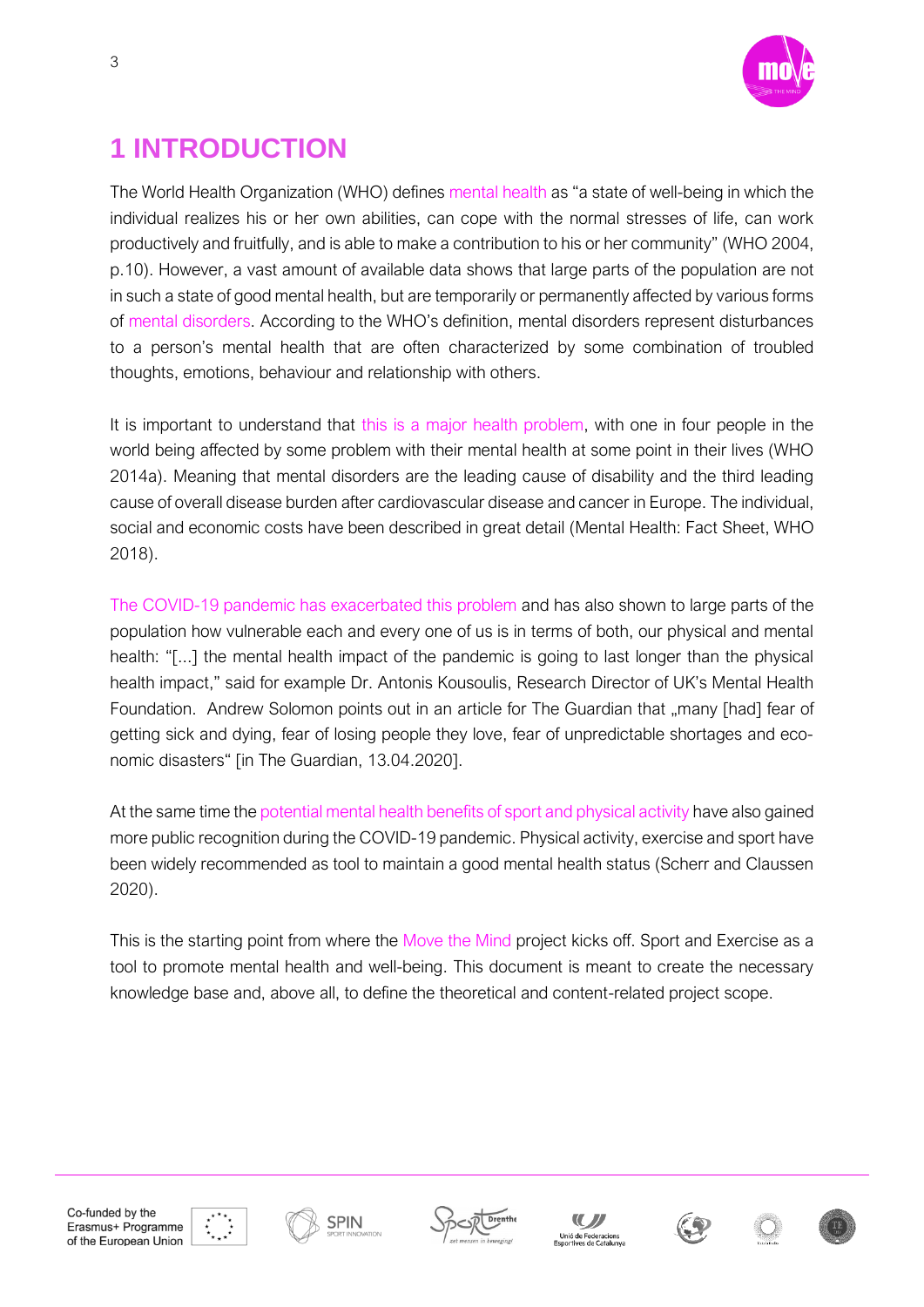

## <span id="page-3-0"></span>1.1 Project Set-Up

Move the Mind is an awareness raising and empowerment project that is co-funded by the Erasmus+ Programme of the European Commission as a Collaborative Partnership in the field of Sport.

The main aim of the project is to help working-age adults to better cope with the challenges of everyday life in times of social crisis by harnessing the positive impact of physical activity and sport on mental health.

Against this aim, the project's work programme is based on three pillars:

(1) Increasing the knowledge base regarding the positive impact of sport and physical activity on mental health. For this purpose, the already existing data and findings will be compiled and systematically processed in order to make this knowledge more accessible to both sports coaches and the actual target group. The paper presented here is intended to create the basis for this.

(2) Building the required capacities in sports coaches at sports participation level. A practice oriented CPD training module aimed at professional and volunteer coaches and instructors who already have a basic teaching competence in sport will be developed for this end.

(3) Directly empower working-age adults to use physical activity and sport as a tool to maintain or improve their mental health and well-being. Relevant information on this topic is prepared on the project website in a way that is tailored to the target group.

## <span id="page-3-1"></span>1.2 Target Group(s)

#### <span id="page-3-2"></span>**Working-age Adults**

The very broad group of working-age adults is the actual target group of our project. People with specific mental illnesses are part of this target group, but due to the preventive approach of the project, they are not explicitly in the focus. More explanations regarding the relevance and selection of this target group is given below.













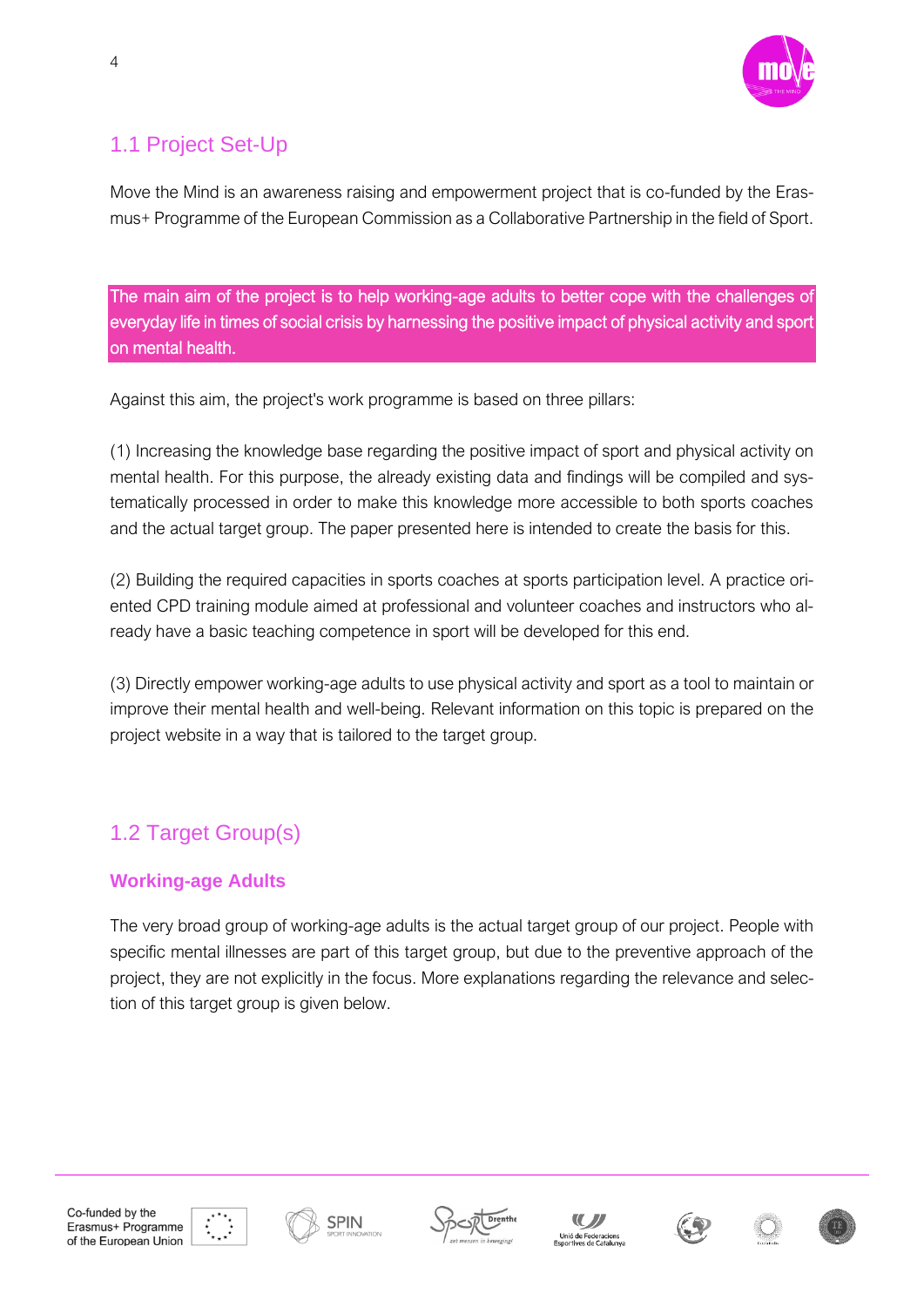

#### <span id="page-4-0"></span>**Sports Participation Coaches and Instructors**

As a second target group, the project will address sports coaches and instructors who work with the final beneficiaries within the framework of sports and physical activity programmes. The focus is on participation and health-oriented sport.

Competitive and elite sport with its special requirements and constraints (and thus also the coaches working in this field) are deliberately excluded at this stage.

## <span id="page-4-1"></span>**2 WORKING MODEL / RESEARCH LOGIC**

The thematic field of sport and mental health is broad, different levels, perspectives and target groups have to be taken into account and the interrelationships between the different aspects are complex.

In order to present the state of research in a structured and systematic way and in order to successfully narrow down the theoretical and thematic scope of the Move the Mind project, this paper will follow the structure and logic of the working model below:



*Fig. 1: Move the Mind - Working Model*











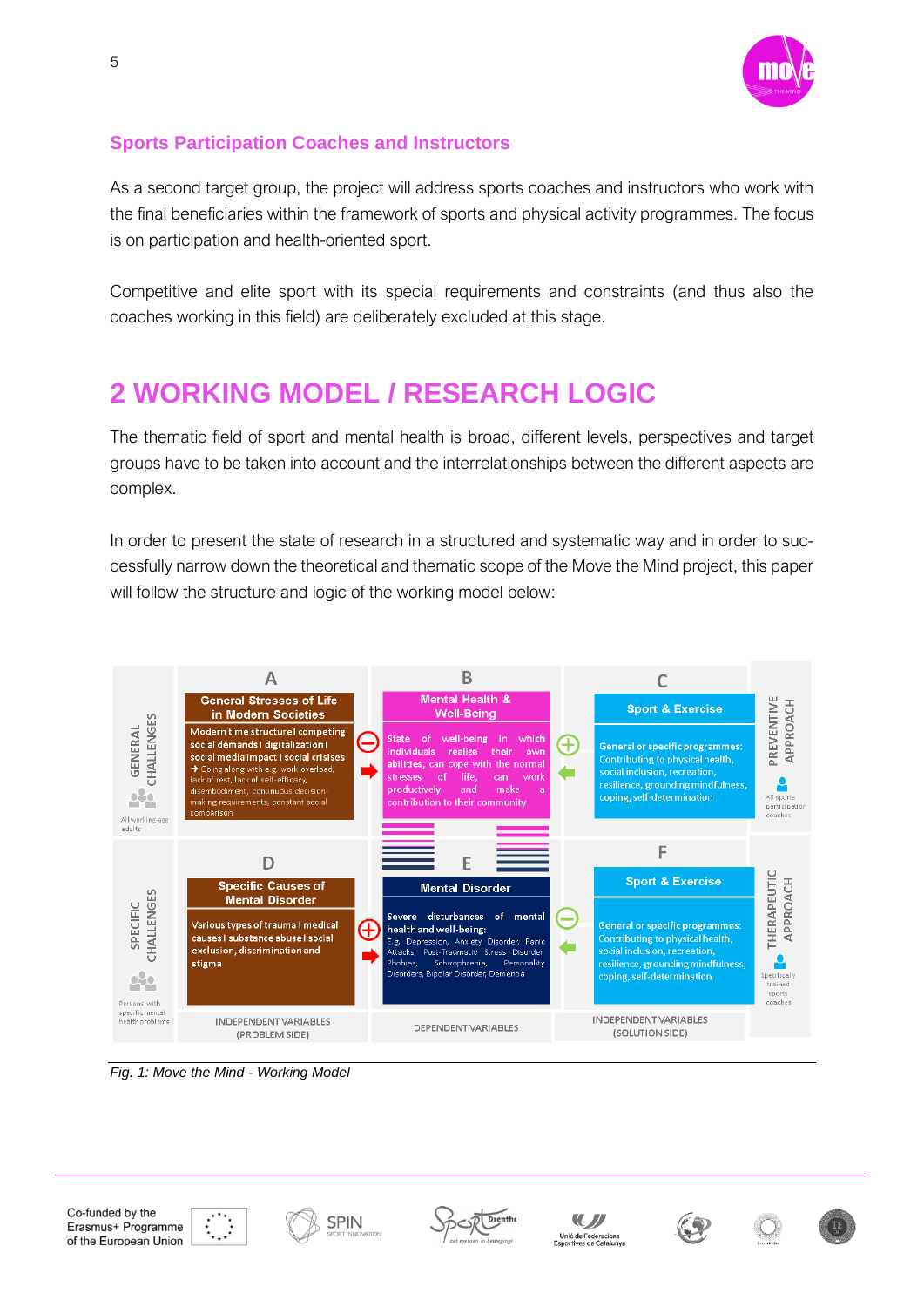

[1] Mental health & well-being (box B) and mental disorders (box E) are positioned in the middle of our model. They should be considered as the poles of a fluid continuum and represent the dependent variables in our research logic.

[2] On the "problem side" of the model, they are impacted by various independent variables. These can be rather generic challenges (box A) which we have grouped under the label of `general stresses of life in modern societies´. This includes for example our social time structure or the increasing impact of social media. These factors have an impact on almost all of us, they are not considered to be specific or direct causes for mental disorder, but they can have a negative impact on a person´s mental health & well-being.

People that are not only in a state of poor mental health and well-being, but are (already) affected by more severe mental disorders have usually been impacted by specific causes or triggers of mental disorder (box D) such as trauma (abuse, accidents, combat) or medical causes such as brain injuries.

Social crises that threaten people's basic needs for security, prosperity, identity, etc. can act as catalysts or amplifiers of these factors at both levels (box A).

[3] On the solution side of the illustration, sport & exercise are also defined as independent variables. We assume that sport and exercise can have a preventive impact on our mental health issues (box C) or even be used for therapeutic purposes (box F). This distinction between a preventive and therapeutic level is of particular importance with regard to the content-related scope of the project. The envisaged training module for sports coaches is for example aimed at (voluntary) sports coaches and instructors who are qualified to offer prevention-oriented sports activities, but who cannot and may not be expected to work therapeutically in this field. At both levels sport and exercise can be applied as a general resource (physical health, recreation, social inclusion) or in programmes that are specifically designed to promote mental health & well-being in a targeted way.

[4] At this stage, the focus and scope of Move the Mind clearly relates to the upper part of the working model. The main objective is to reach the broad target group of working-age adults and to raise their awareness for sport as a preventive tool for maintaining not only ones physical but also mental health. We also recognise the need for and the benefits of sport and exercise as a tool for therapeutic support in the treatment of more severe mental disorders. Yet, this aspect has to be put on hold for the time being in order not to overburden the coaches and instructors involved.









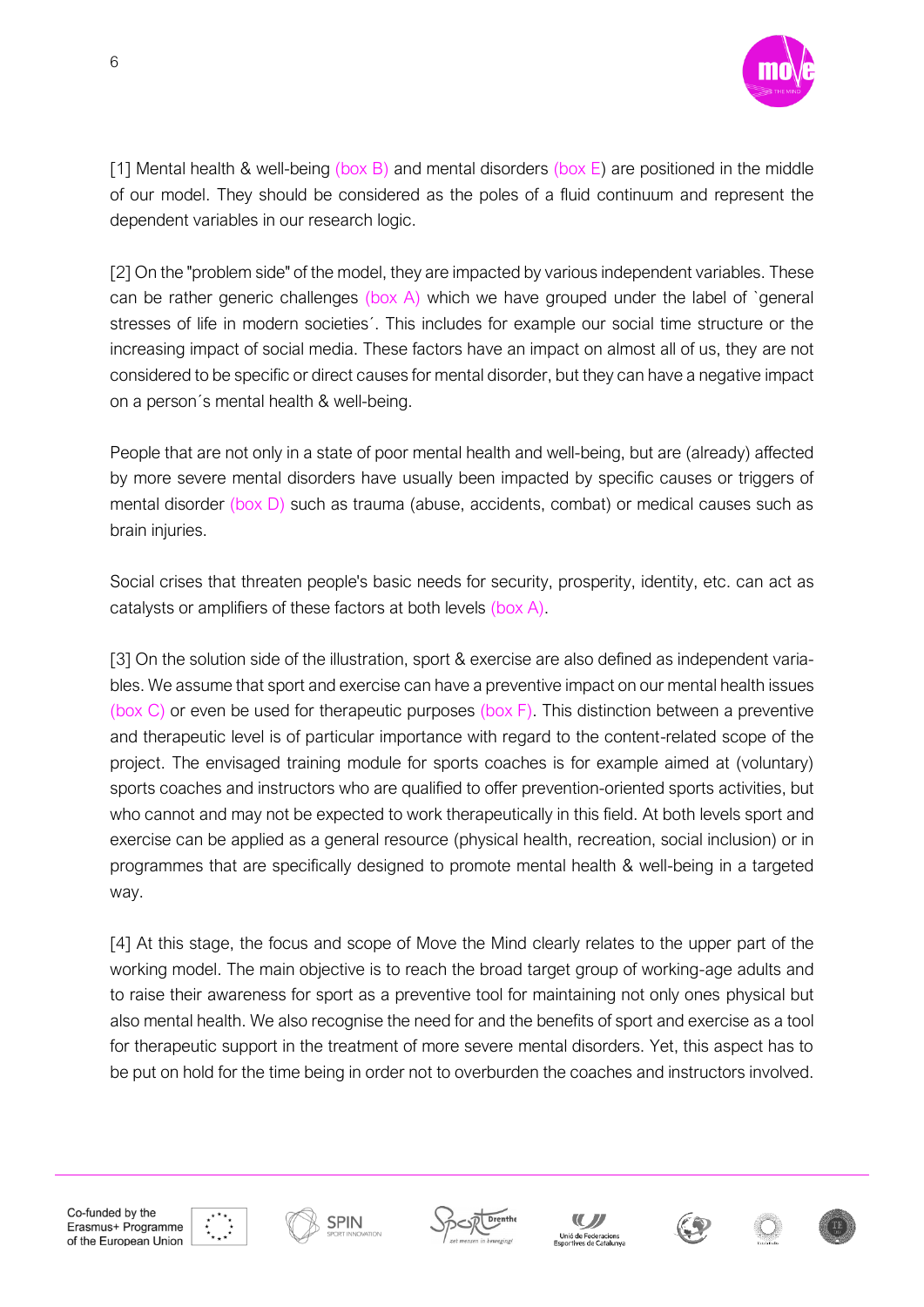

However, it is known that people who are suffering from more serious forms of mental disorder are also less likely to be physically active, which in turn correlates with other health problems (e.g., all forms of non-communicable diseases). This means that a better understanding of mental illnesses and the specific requirements and needs of this target group can also be part of a CPD programme for sports participation coaches. The ambition, however, should not be to provide therapeutic support by these coaches, but rather to contribute to the accessibility of general exercise-related activities and programmes for people with mental health problems. The principle of "do no harm" is particularly important for the coaching of this target group, which can best be achieved when more sports participation coaches are informed about the different types of mental illnesses and the specific needs of those affected.

## <span id="page-6-0"></span>2.1 Guiding Questions

7

.

In addition to the working model described above, the presentation of the state of knowledge will be guided by a logic, that follows the following set of questions:

Question 1: What are the typical challenges to our mental health & well-being and which physical, social or psychological needs can be derived from these stresses?

Question 2: How can sport and exercise respond to the identified needs and how do coaches and instructors then have to design their sports programmes so that the activities can unfold the envisaged preventive mental health effect?

Question 3: What attitudes, skills and knowledge do coaches and instructors need for this and how can these competences be conveyed in a targeted and practical way in a CPD course with a rather limited timeframe?

### <span id="page-6-1"></span>2.2 Academic and Practical Perspectives

Move the Mind is set up as a collaborative partnership, with experts from different backgrounds involved. We will try to make use of this diverse expertise, considering different academic and practical perspectives when answering the above-mentioned guiding questions.

Four basic perspectives may be particularly relevant for our project:











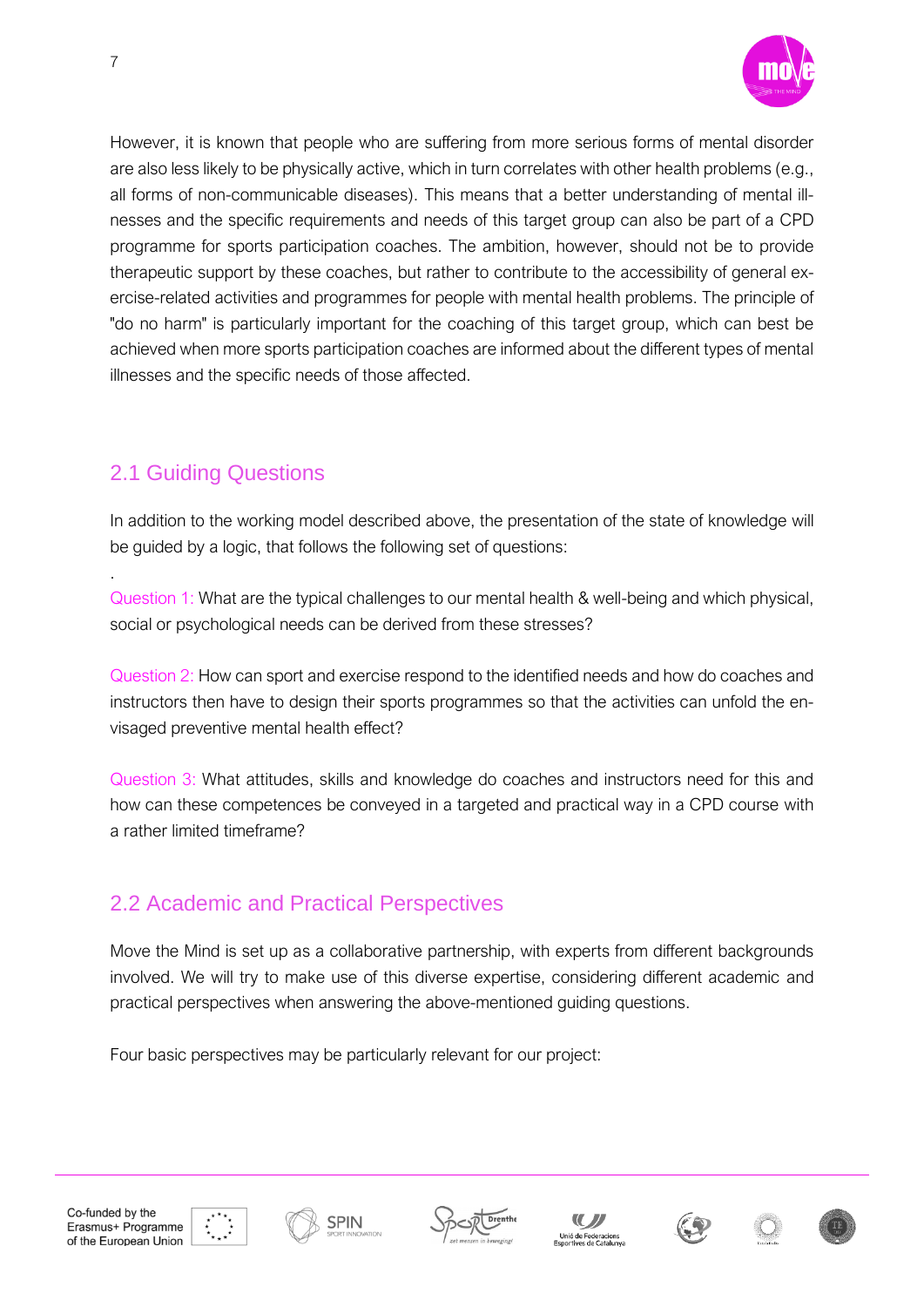

A sociological perspective: What are the societal demands and stress factors that can have a negative impact on our mental health. How do these social structures affect the individual? Which social groups are particularly affected?

A psychological perspective: How do we experience these societal demands and stresses, what needs do we have that need to be satisfied in order to stay mentally healthy. How do we process general and specific stresses and experiences and under what circumstances does this make us ill? On the other hand, what cognitive and emotional resources protect us from becoming mentally ill?

A physiological perspective: Which health-relevant physical processes are activated by the respective external stresses, and how do sport and exercise act as protective factors in this context? How must a training programme be designed from a physiological point of view in order to achieve a corresponding health-promoting effect?

A pedagogical perspective: How should sport and exercise programmes be designed from a pedagogical perspective in order to strengthen the mental resources of the participants? What is important when conveying the content and what role do coaches and instructors play in this?

Furthermore, we will also include the perspective of Eastern Inner Science, which claims to shed light on human capacities that are relevant for our mental well-being but "almost forgotten in modern societies" and that are naturally supported in sport (Handberg 2021).

And last but not least, we will also include the findings from training theory and the practical experience of experts from the field of coaching and coach education in this description of the current state of knowledge.











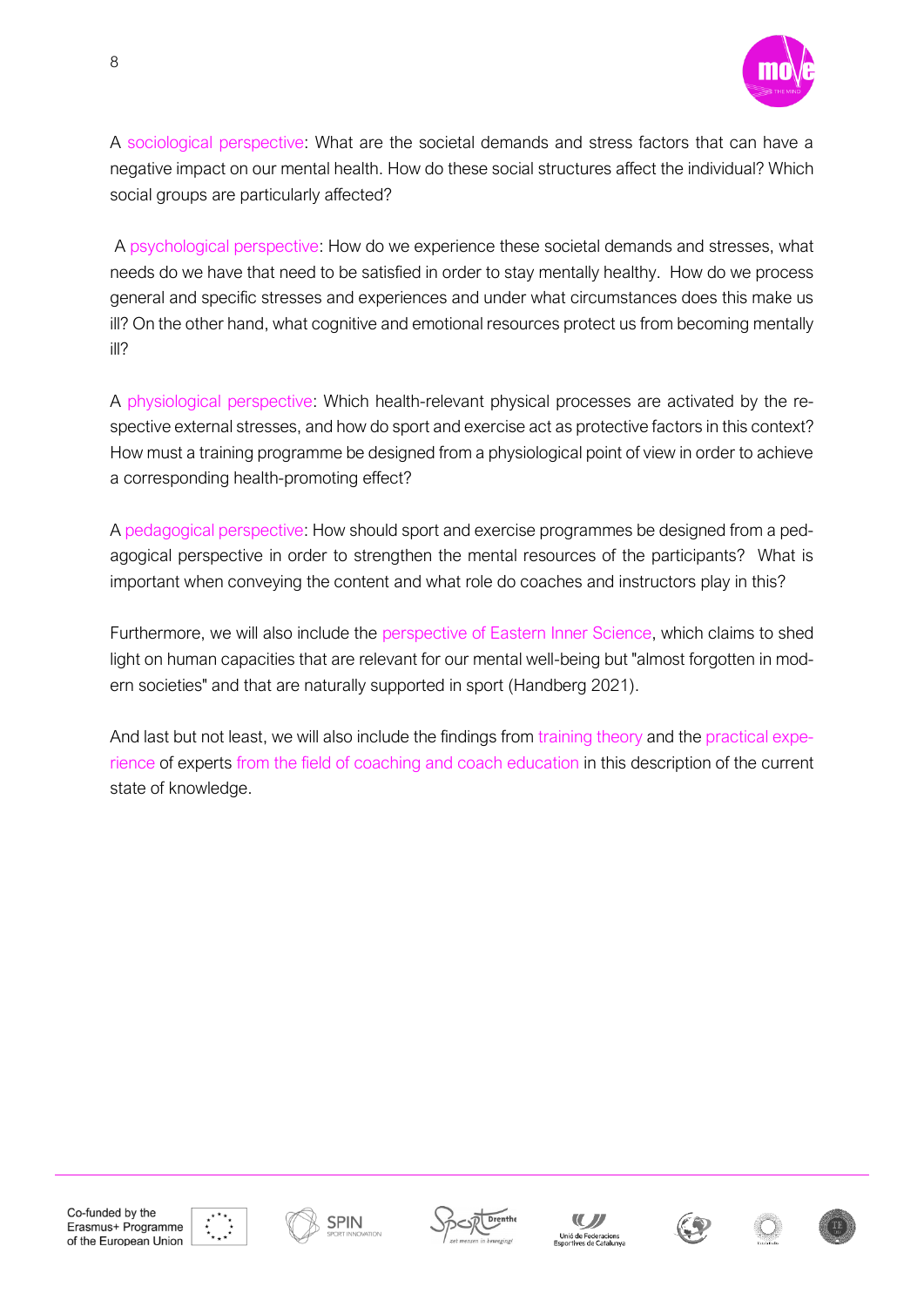

## <span id="page-8-0"></span>**3 GENERAL AND SPECIFIC CHALLENGES** ➔ **RE-SULTING NEEDS AND MENTAL HEALTH THREATS**

### <span id="page-8-1"></span>3.1 General Stresses of Life and Derived Threats to our Mental Health & Well-being (see working model box  $A \rightarrow box B$ )

In this section, we will first describe selected developments and characteristics of modern societies and then derive the typical demands, stresses and unmet needs that eventually become a burden on our mental health and well-being.

Section 3.1.1. will identify the most important developments with the most wide-ranging impact and specifically highlight the role of repeated social crisis.

Section 3.1.2 will refer to these developments and relate them to selected theoretical concepts in order to show how exactly these external factors can affect our perceptions and psycho-social needs and thus our mental health and well-being.

#### <span id="page-8-2"></span>**3.1.1 Selected Developments and Characteristics of Modern Societies**

The following description of selected social developments and characteristics is neither complete nor detailed. The aim is merely to demonstrate which general demands typically affect the target group of working-age adults in order to better understand which physical, social and psychological needs arise from these conditions and which in turn can threaten our mental well-being if not properly addressed in due time.

The health effects of changing environment, not only due to crises, but also rapid changes in technology, work, energy production or urbanization, need to be taken into account. A recent discussion states that psychological factors and the surrounding social environment have a combined influence on the physical and mental well-being of individuals and their ability to function (Woodward, K. *Psychosocial studies: An introduction*. 2015), which are dependent on three main psychosocial factors: (1) human capacity, referring to physical and mental health and the realisation of our own strengths and values; (2) social ecology, referring to the social connections and support; and (3) culture and values, referring to cultural norms, behaviour linked to the value system in each society (Ager, A. *Psychosocial needs in complex emergencies*. 2002; Psychosocial













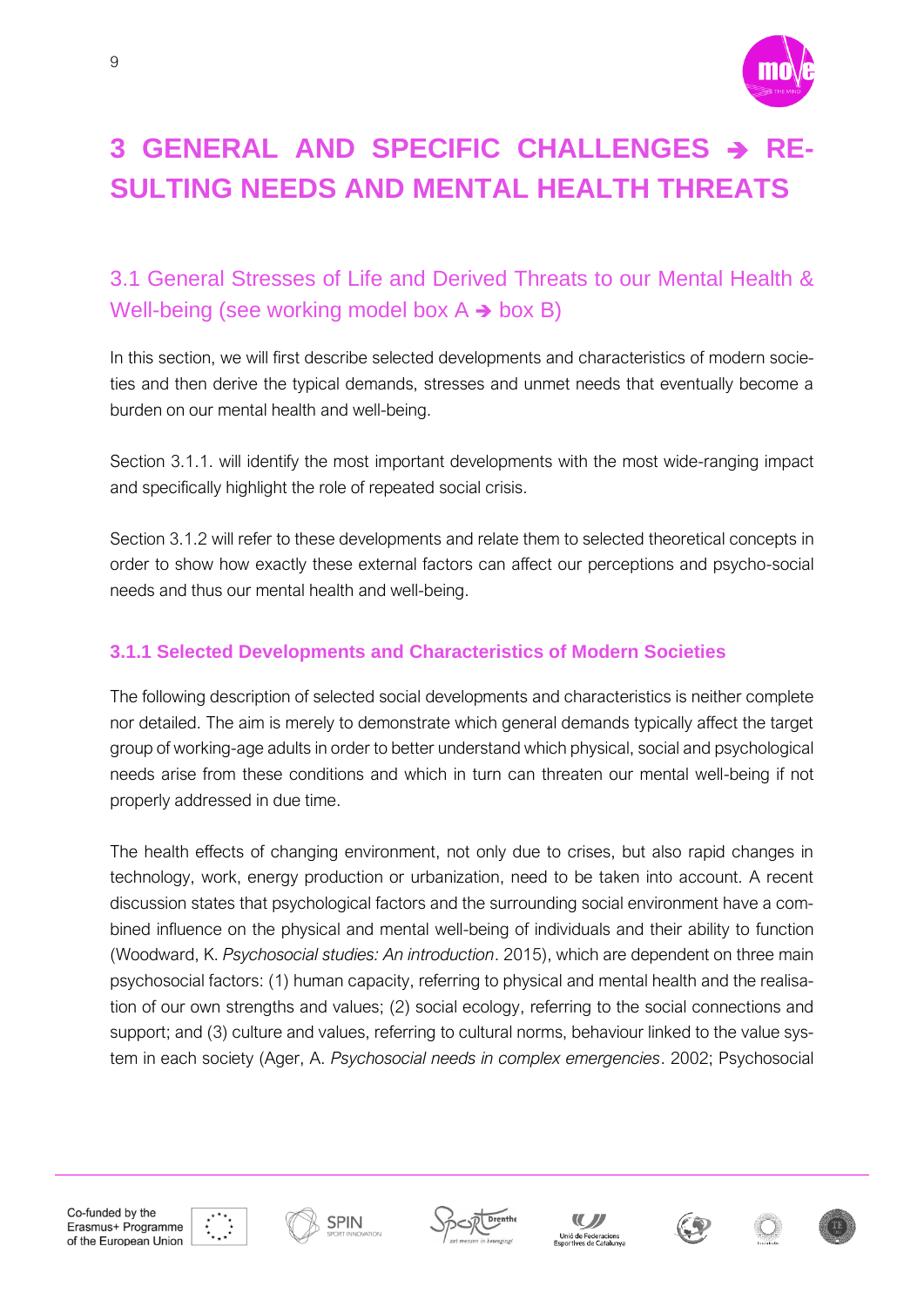

Working Group. *Working Paper. Psychosocial Intervention in Complex Emergencies: A Conceptual Framework*. 2003).

In the following section we focus on (2) and (3), studying those factors that provide a common basis for better understanding the challenges of modern society. From there we can derive ways to strengthen (1) human capacity to be better equipped to deal with those rising challenges.

#### *Modern Time Structure*

Despite the fact that the average total amount of free time has continued to increase in recent decades, "time famine" has been identified as a major social problem in modern societies (Garhammer 2013). At the millennium turn, Garhammer has provided a systematic analysis of the changing time culture and time structure of modern societies. Based on theoretical considerations and empirical data, he identified a total of ten trends in European time culture which have further continued since then: acceleration, compression, permanence, deregulation, desynchronisation, individualisation, time management, fatalism, new time constraints and the economisation of time (cf. Garhammer 1999, p. 464). These developments at the macro level, which can be attributed largely to processes of social differentiation, have led to an increase in the complexity of dealing with time and to a tendency to shift the decision-making pressure from social to individual actors (Garhammer 2000, p. 307).

With the increased complexity of society, the number of potential options for action (opportunities and obligations) has also increased for the individual. At the same time, the internal and external pressure (self- and peer pressure) has increased to realise a large number of activities at a "qualitatively" high (and thus particularly time-consuming) level (i.e. for example, to experience actions intensively, to fulfil duties at work or at home in the best way possible, etc.). In this regard, it is not only the role demands of the employment or family system that are contributing to problems in respect of time use but also, to an increasing degree, the demands arising from the aspirations of leisure system roles which people have chosen for themselves. To the extent that people engage in "serious leisure activities" and identify themselves via such activities, the organization of leisure time frequently appears as a Zeitgeber of equal status beside work and the family. Time scarcity at the individual level is a consequence of this development (Steinbach 2006).

Furthermore, the deregulation of standard working hours (i.e. most people work nine to five) is accompanied by a deregulation of other social institutions (e.g. the standard school day, limited shop opening hours, free Sundays etc.) which in turn leads to a far-reaching de-standardisation and de-synchronisation of other social and individual time structures.









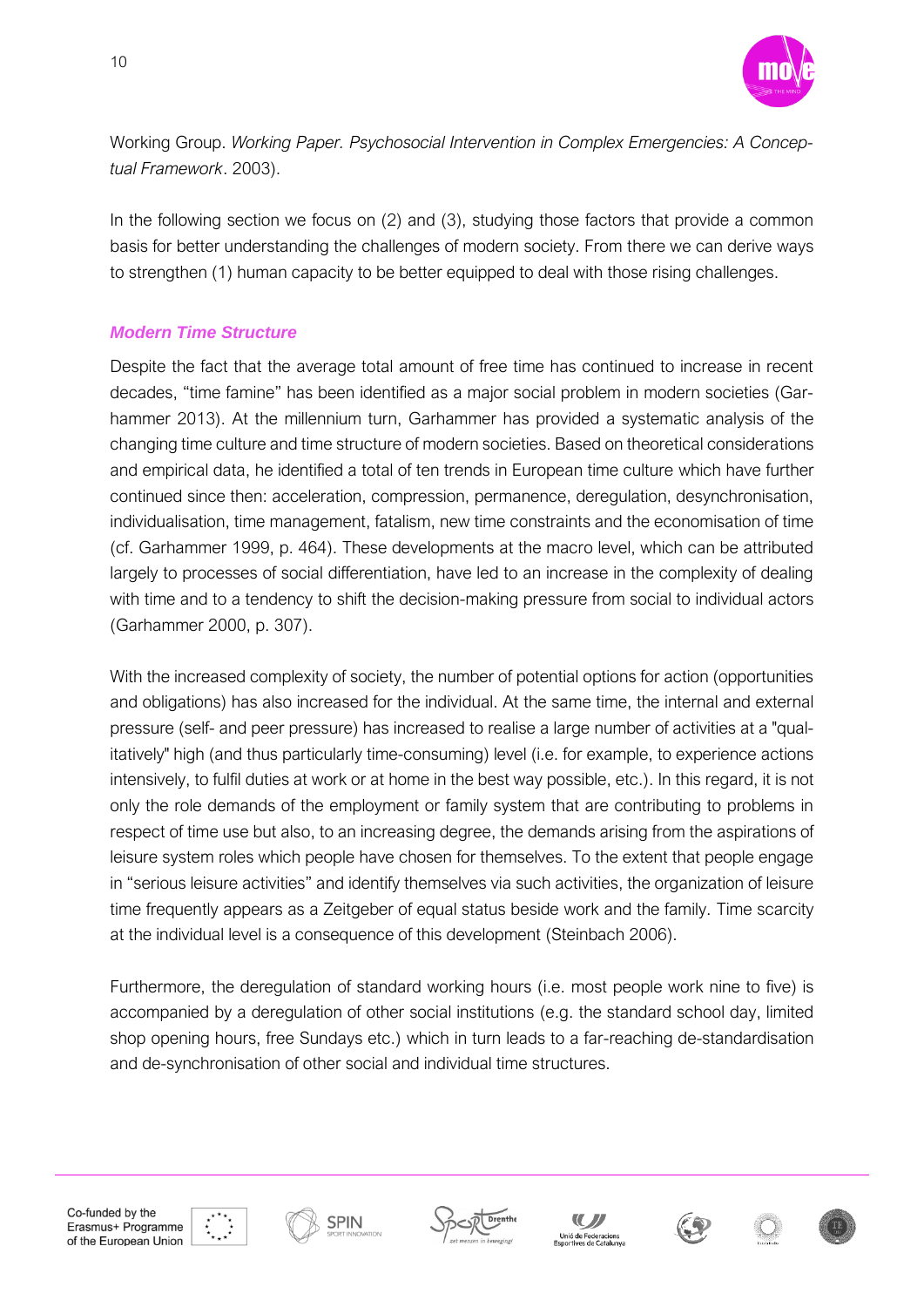

As a result, increasingly complex synchronisation efforts become necessary at the individual and family level, while generalised and collectively accepted restrictions and criteria that could support the individual in these processes have largely been lost. Due to this permanent experience of time scarcity and pressure to make time related decisions, the individual handling of time has become a great challenge and a highly stressful task for many individuals (Steinbach 2004).

#### *Competing Social Demands*

Problems of competing social demands and growing time scarcity can primarily be traced back to the functional differentiation of society. This becomes clear when we are looking at simple, not yet differentiated societies. In such a social environment, all individual options to act can be realised one after the other, with all interaction partners being available at the same time due to a lack of alternative opportunities. With the increasing functional differentiation of society, this is no longer possible. Competing demands for time and time scarcity arise:

Bala defines time scarcity as a "deficit between the time required for the satisfaction of needs, the fulfilment of role expectations and the realisation of desired goals on the one hand, and the time actually available on the other." (1978, S. 26). Time scarcity or at least "...the impression of time scarcity thus arises from the difference between what would be possible [or necessary] in a situation and what can be realised." (Bergmann 1981, p. 166) or, according to Luhmann, when the amount of potentially perceivable and experienceable events exceeds the personal time horizon (Luhmann 1968, p. 13).

The expansion of options for action can be observed in two respects: On the one hand, there is a purely factual increase in the available alternatives; on the other hand, an additional temporal expansion also becomes evident:

The factual increase in options for action is exemplary and particularly obvious in the leisure system. Michels refers to this as the market of opportunities (Michels 1999a, p. 21). To give just one example, the number of "sports" has increased from a few dozen to several hundred over the last 30-40 years. Similar examples could be given for almost any other area of life. This factual complexity is further increased by the fact that there is also an expansion of the time frame in which the individual options for action can be realised. The emergence of "round-the-clock" fitness studios is one example of this development within the daily time frame, but the same trend can also be seen with regard to the larger perspective of life: Education-, family- and leisure-time careers are for example determined a lot later in life today than previously. Possibilities or options that used to disappear when people reached a certain age remain much longer (the first child at forty, the first marathon at fifty or the first day at University as a senior student at sixty). This can temporarily









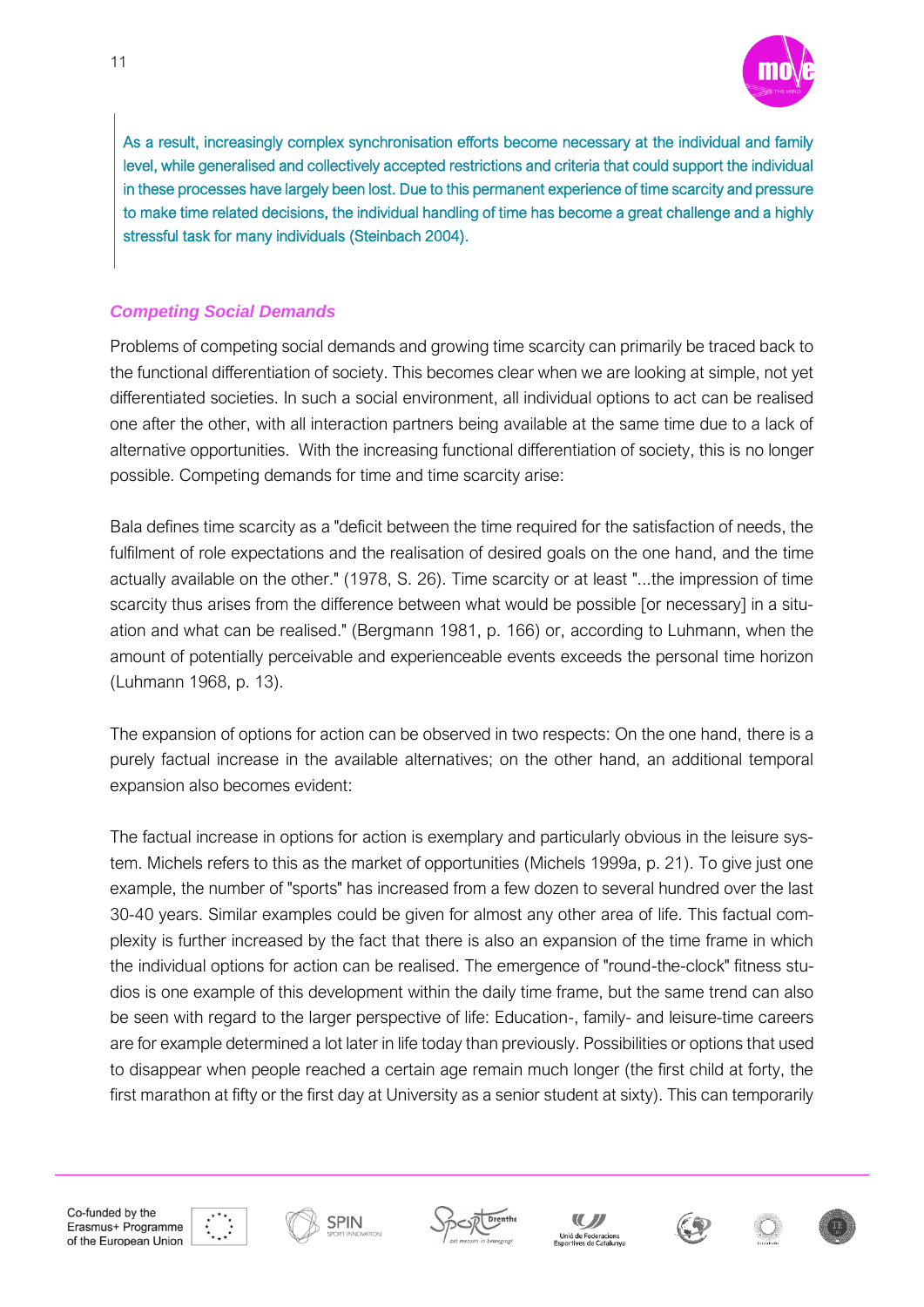

reduce the selection pressure in that an option not chosen is not lost for good, but is theoretically only postponed into the future. However, this means that the number of alternatives for what one would still like to do or could experience remains high, while the personal time horizon becomes ever shorter in the course of life.

If, on the psychological level, this multiplicity of options leads to the individual wanting too much, taking on too much, making too many commitments, the feeling of missing out on something or not achieving their goals will manifest itself for them because they ultimately lack the time (cf. Steinbach 2004).

The extent to which the necessity or pressure to choose between available options and obligations to act is felt depends to a large extent on the existing self- and external demands. Ellguth, Liebold and Trinczek describe this dilemma as an example for their study group of young male managers, whose time problems they explain against the background of increasing external and self-demands: According to the "double squeeze thesis" developed by the authors, external demands from the world of work for "flexibility, willingness to be mobile and unlimited commitment to the cause" (1998, p. 518) meet with equally increased external and self-demands in the family context (for example, the stronger identification of young men with their role as fathers and the resulting increased self-demand to actively participate in raising children (Ellguth et al. 1998, pp. 525-527).

A similar problem is described for those who sociology describes as the "generation sandwich". Middle-aged men, but a lot more frequently middle-aged women, who are literally squeezed between the obligations for their parents in need of care and the needs of their own, often still minor, children. They are embedded in multigenerational responsibilities whether financially, physically or emotionally. The sandwich generation often juggles a full-time job with unpaid roles as caregiver to children and parents. Ever larger numbers of grandparents are coming under this umbrella, as they are increasingly being relied upon for childcare for their grandchildren, as well as continuing their own jobs or caring for their aged spouses, friends or relatives.

#### *Continuous Digitalization of all Areas of Life*

Today's private and professional world consists of communication through a number of (predominantly) digital channels. The all-pervasiveness of smartphones means the availability of internet at all times, which can be a convenience at the best of times and an addictive inability to "switchoff" at the worst of times. Driven by a fear of missing out many people check their communication channels several times a day, leading to constant levels of anxiety, distraction and a constant need to be up to date or connected online. Ironically, these feelings of connection are seldom









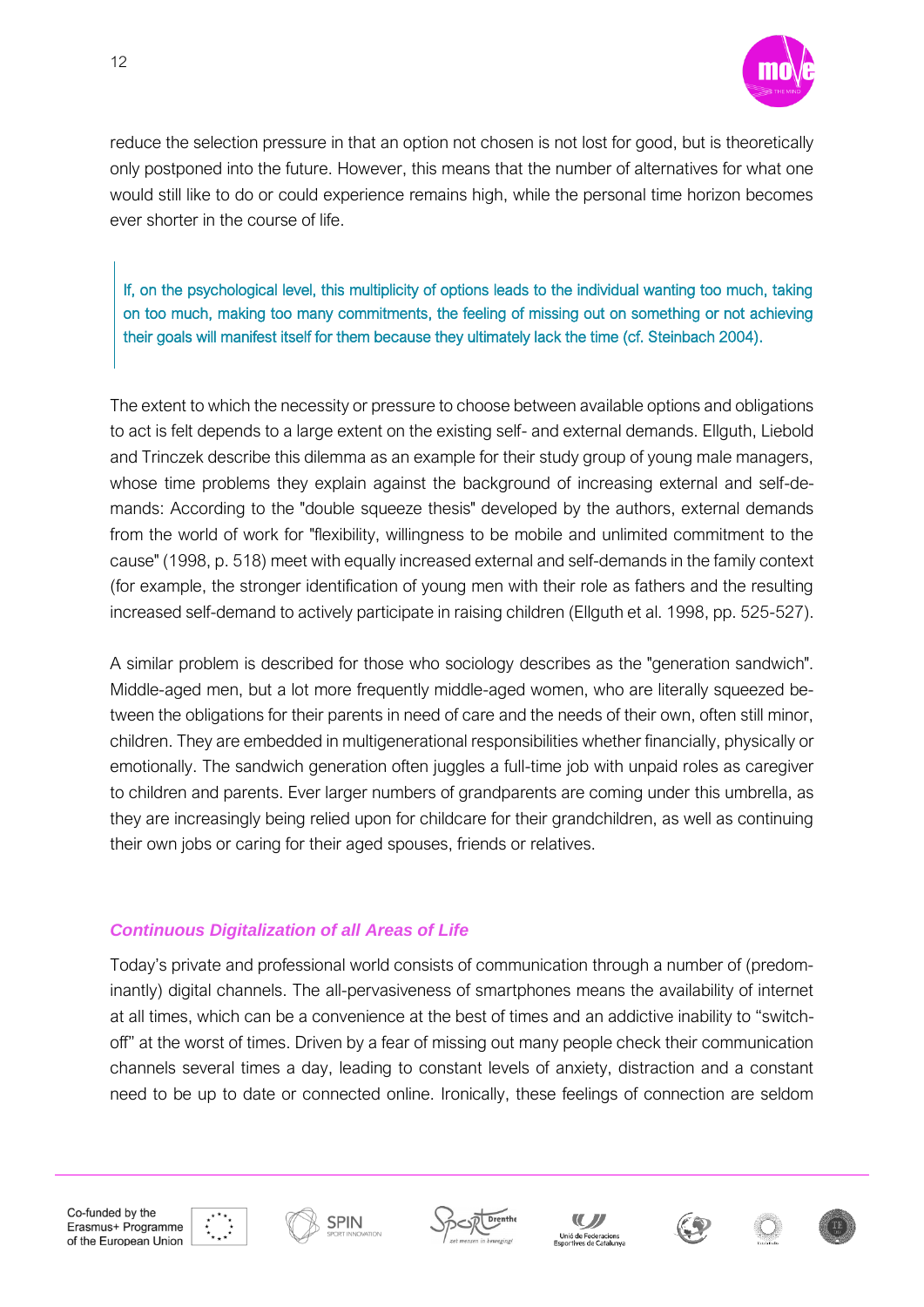

meaningful enough to have beneficial effects on our feeling of connectedness – instead they might be only distracting us from our actual personal and professional lives.

Research shows that high smartphone and internet usage is correlated to poor cognitive skills such as attention, memory and learning. This shortened attention span causes forgetfulness and creates a culture of always multi-tasking. Flipping through multiple television channels, switching between multiple screens for entertainment and repeatedly checking various social media are some examples of restlessness and a short attention span.

We also know that using smartphones before bedtime decrease melatonin production, thereby reducing the quantity and quality of sleep – which has a direct relationship to increased anxiety and depression. Upward social comparison tends to have the same effect, by harbouring feelings of inadequacy in comparison to others.

Embodiment, the sense of being localized within one's physical body, is a fundamental aspect of the self. Multi-sensory integration of body related information is processes differently in our brains, compared to disembodied processes. As more and more experiences, tasks and interactions become digitalised, the time spent in disembodied processes has rapidly increased in modern society.

At the same time, online content is moving faster and competing for our attention. A person scrolling social media is exposed to different images and sounds that change by the second. Each image, piece of information or sound evokes a different thought or emotion. Sensory overload follows when the brain is unable to process all the information it is exposed to in that time. A recent survey showed that more than 65% people reported feeling anxious and overwhelmed after listening to the news (San Francisco Chronicle, 2020).

Sensory overload might be more common for people with ADHD, anxiety and those on the Autism spectrum, however, it has been tied to symptoms of stress, specifically - reduced sleep, irritability, headaches, panic attacks and mood changes even in neurotypical adults. As the number of digital stimuli continue to mount in our lives, finding a "reset" button, a concept from sensory integration theory is key to calm an over-stimulated nervous system.

Concepts borrowed from therapeutic fields for treating sensory overload in autism, which is accompanied by heightened sensory sensitivity, can be applied to preventative measures in neurotypical adults, helping them to overcome sensory overload. Sensory activities that help embodiment, especially those that carry











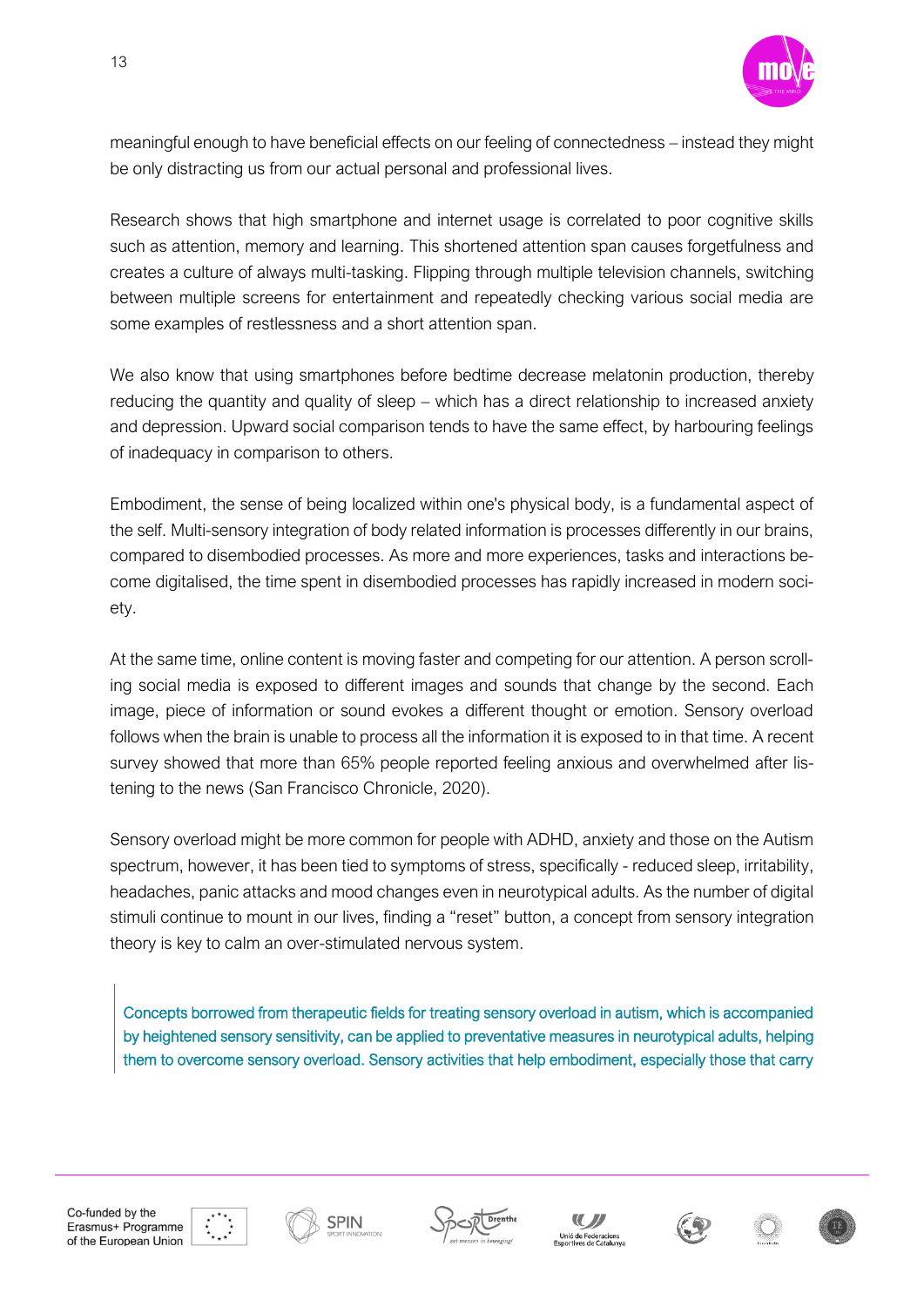

meaningful sensory experiences to counterbalance digital stimuli are important tools in sensory integration.

#### *Increasing Influence of Social Media*

Researchers have investigated the effects of social media use on mental well-being with mixed findings. While some studies have reported lower subjective well-being, others have found that non-excessive usage of social networking sites shows positive effects on user's well-being.

A moderating factor of the effect is thought to be social comparison orientation (Wang, J. L., Wang, H. Z., Gaskin, J., & Hawk, S. (2017). Upward social comparison occurs when people compare themselves to someone, they perceive to be superior. With social media providing ample opportunities for people to present their lives as perfect, upward social comparison can tend to induce negative feelings, thereby decreasing user's self-esteem and psychological well-being. This may not always be the case, especially when engaging in downward social comparison, by comparing with people perceived to be inferior.

Nonetheless, digital stress and digital anxiety are very real phenomenon faced by a generation that is always connected and available via multiple media. Stress caused by negative interactions online or the anxiety caused by the inability to disconnect are just some of the struggles of today's society.

Evidence suggests that digital media provides a heightened awareness of network life events of a wide range of acquaintances. The awareness of undesirable life-events in others' lives, i.e., the cost of caring, is associated with higher psychological stress, especially for women (Hampton, 2016).

#### *Scope and Frequency of Global Social Crises*

Social crises refer to incidents arising from the disasters which endanger normal social order and public security, causing dysfunction in the social functioning mechanism. In 2008-2009, the world experienced its first financial crises since the Great Depression in the 1930s. The Global Recession had far-reaching effects, and though economies have now recovered, it is important to note the uneven progress in major economies. Social conditions are expected to recover only slowly, with social and economic inequalities growing (Global Social Crises, 2011). Since then, there have been an increasing number of global crises.











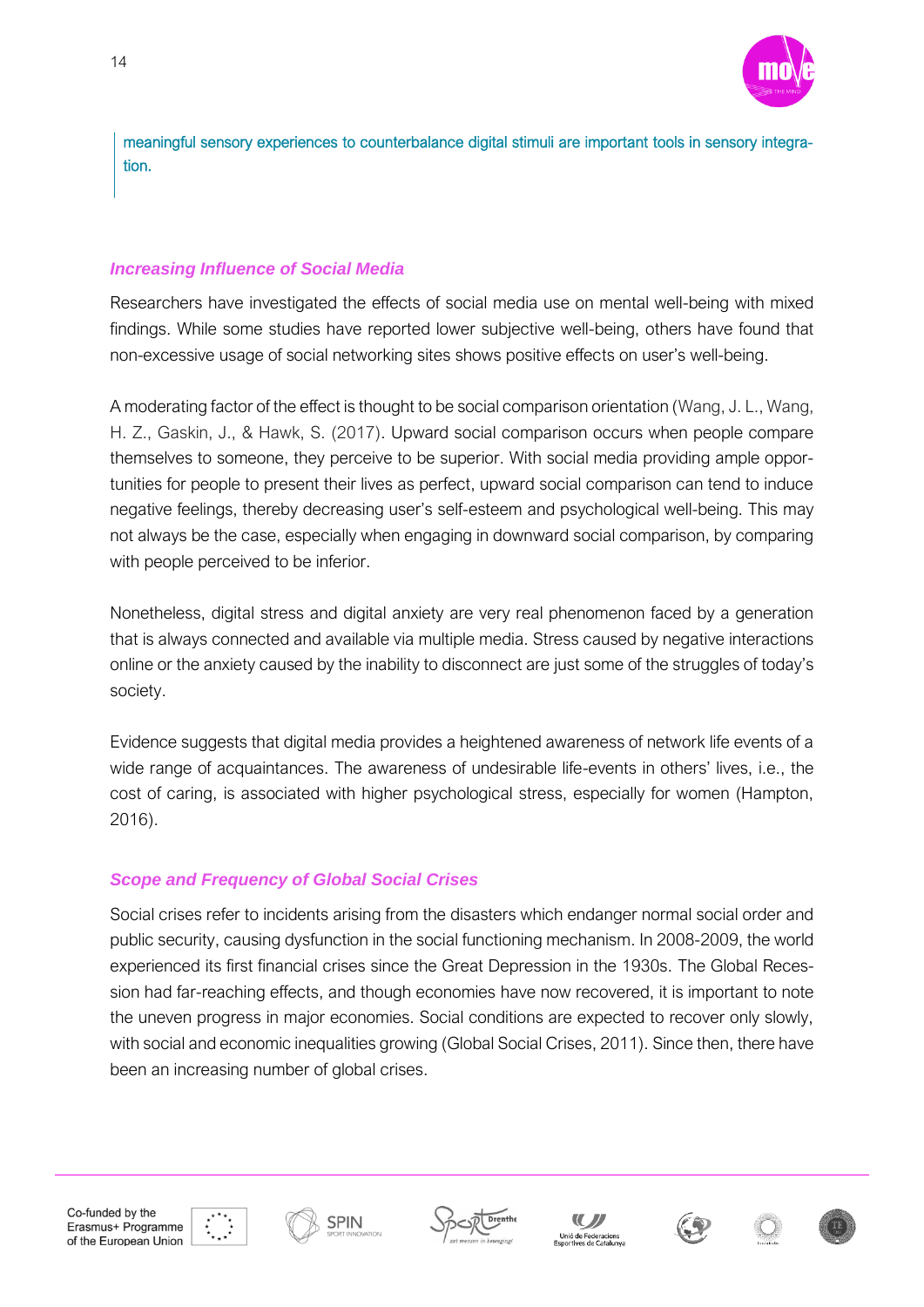

The Global Terrorism Index, 2020 stated that there are some signs that political violence is becoming more publicly acceptable, as the level of polarisation in society continues to rise. One of the worrying trends in the last five years is the surge in far-right political terrorism. Globally, in the more economically developed countries, social disenfranchisement and exclusion play an important role in terrorism. Although the impact of terrorism lessened in seven of the nine regions of the world in 2019, it continues to pose a serious threat to society.

The conflict in Syria is just one example of civil unrest and instability that has taken a substantial toll on hundreds of thousands of children and their families. The Syrian conflict alone has led to one of the largest refugee and displacement crisis of our time, affecting millions of people and spilling into many countries. It's also a protracted emergency, which is ongoing for over five years. Statistics show that the number of refugees and displaced people [doubled in 2019 when com](https://www.unhcr.org/refugee-statistics/download/?url=Pow2E1)[pared to the figures in 2010.](https://www.unhcr.org/refugee-statistics/download/?url=Pow2E1)

Covid-19 has threatened years of progress by increasing global poverty and social inequalities, and reducing social cohesion. Vaccine inequalities and inequal access to technology exacerbate existing social fragmentation.

In spite of these above-mentioned risks, the biggest challenge to global society remains climate change, to which no one can be immune (Global Risks Report, 2021). "Climate action failure" is the most impactful long-term risk identified in the Global Risks Perception Survey. The incidences of climate change related natural disasters like droughts, cyclones, wildfires and floods are increasing at alarming rates. Entire eco-systems are endangered due to increasing global temperatures. Psychologists use the term climate grief to refer to feelings of sadness, [loss, and anxiety](https://www.psycom.net/anxiety-complicated-grief/) in response to climate devastation, described as a response to the loss of cherished species, ecosystems, and landscapes due to climate change.

Already exposed to environmental degradation, the additional burden of the financial crisis, rising inequality and other social crises, this generation faces serious challenges to education, economic prospects and mental health (Global Risks Report, 2021).

#### *Excurse: Increasing Dominance of Conceptual Awareness*

In addition to the above mentioned "objective" socio-cultural conditions, Eastern Inner Science (EIS) adds "change of perceptive balance" to the list of challenges. Scholars from Eastern Inner Science observe a shift from a natural perceptive balance between language (conceptual perception: abstract/indirect) and non-language perception (sense perception: non-abstract/direct) to an increasing conceptual perceptive domination. (Tarab Rinpoche and Lene Handberg 2014).









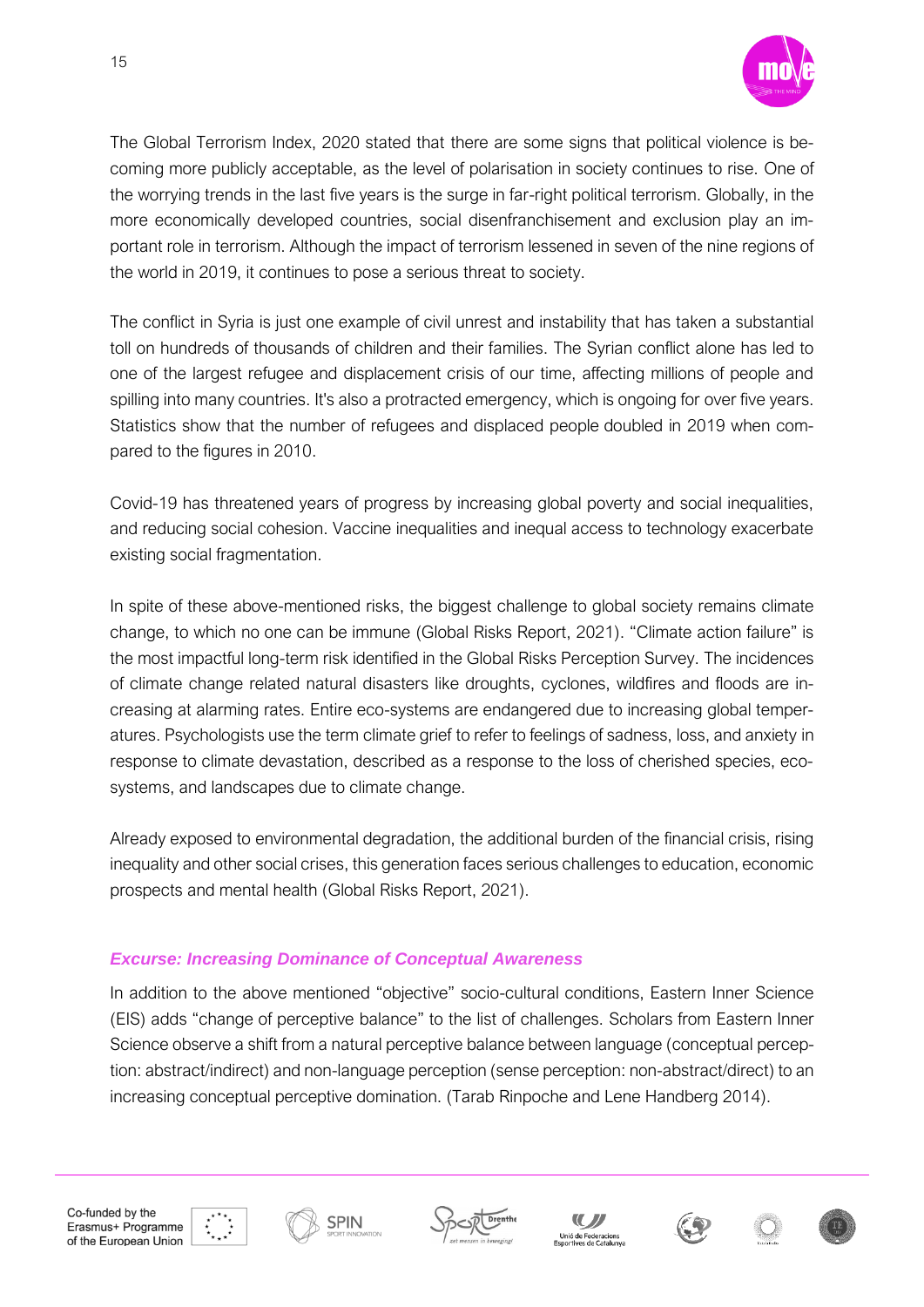

This change is supported by the upbringing, and the school-, university systems, and most working fields of modern culture. In accordance with investigations within Eastern Inner Science, the general change back to the natural balance in "subjective" perceptive condition, would optimize the possibilities of dealing adequately with individually-, culturally- or natural environmentally determined challenges.

To understand the related mental health challenge, it is important to understand the differences between `conceptual, language-based perception´ on the one hand, and 'sense perception' on the other:

The 'object' of the conceptual perception is an abstraction, providing structure based on naming and description with possibility of analysis and comparison accordingly, however implying no direct access to the 'sense reality'; 2) The 'conceptual awareness' naturally and subconsciously screens out the not named without knowing what is screened out. 3) The 'conceptual reality' is naturally sensitive to changes in central self-reference and names selectively accordingly, (which under challenging conditions often would effectuate negatively biased perception, even (re-)victimization). 4) As 'conceptual awareness' has no access to what is not named, it automatically builds 'wholeness ideas' of the perceived entity, based on what is named, regardless of how many aspects have or haven't been conceptually addressed/named. (S. Mookerje and H. Nagasaki, 1964), (Muhr, C. and Handberg L., 2014).

Direct/non-abstract perception of the 'sense-realities' doesn't use language but still gives conscious perception, which is shared by all humans. i.e., when using the sense-awareness in a pure way (not mixed with ideas about s.th.), persons naturally join the 'common-human-agreement reality'. 2) Pure sensation brings the individual into the present moment and is thus stress releasing; 3) The body-sensation additionally provides the advantages of providing a place to be, reconnecting the inner resources, giving the feeling of being supported from within, naturally giving rise to resilience and grit; 4) Gives a joining effect (bringing into one piece), which reduces dissociative tendencies and related stress, on which basis persons enhance a natural feeling relation with oneself and to others – opening body-related intuition and empathy, undercutting loneliness, isolation, and restlessness. (Pruden, Leo M. 1988) (Muhr, C. and Handberg L., 2014)

The investigative material from EIS suggests that, in particularly under existential and challenging condition, it would be favorable for humans to deal with their environment from a more balanced condition in respect to abstract and non-abstract perception. In accordance with Dharmakirti, balancing the non-language perceptions (like the sense perceptions) and the language perceptions (like conceptual perception) opens an important complementary effect, (S. Mookerje and H.











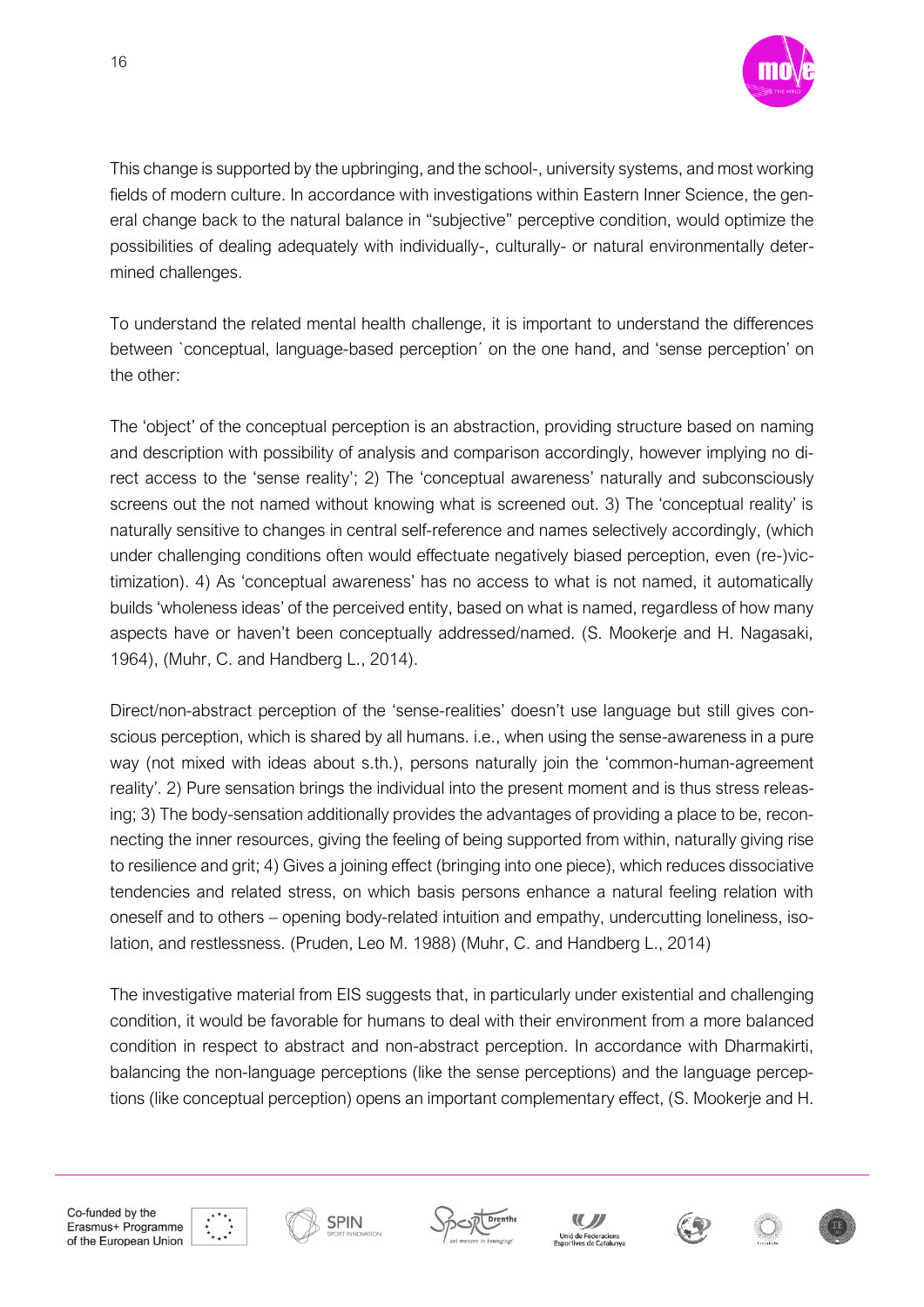

Nagasaki, (1964): seeing what is normally not named or taken into account (within the directly perceived field), on which basis the conceptual awareness could have greater possibilities to creatively investigate the present condition for finding new creative solutions.

The following needs arise when an individual or community experiences external threats or stresses as described in chapter 3.1.1.

#### <span id="page-16-0"></span>**3.1.2 Resulting Needs and Mental Health Threats**

Our opportunities for a healthy life are closely linked to diverse individual conditions, such as gender, age, ethnicity, family, education; however, our environment also plays a crucial role. We all need good mental health to flourish, take care of ourselves and interact with others, thus social connections at community level are also decisive elements of mental health. Resilient and empowered communities respond proactively to new or adverse situations, prepare for changes, any economic, social and environmental changes, and cope better with crisis and hardship. Communities that cope better with crises, have proportionately better outcomes in terms of both health and other social determinants, such as social inclusion (WHO: *Health 2020: the European policy for health and well-being*, 2012). Unsurprisingly then, one of the priority areas of the European health policy framework (Health 2020) suggests creating supportive environments and resilient communities.

#### *Need for Adequate Stress Response*

"Stress", as it is currently used was coined by Hans Selye in the 1930s, who defined it as "the non-specific response of the body to any demands for change", or with other words "the rate of wear and tear on the body" (Selye H. *The Stress of Life*. 1956). When it comes to mental health from an individual perspective, whether in times of crises or in everyday life, "coping with the normal stresses of life" is an important notion to clarify.

There can be four neurobiological responses to danger: fight, flight, freeze, and fold/fawn. While fight and flight are well-known stress responses, lesser-known responses are the freeze and fold/fawn or appease responses. Fight and flight were most beneficial when humans were nomadic hunter-gatherers. If one were hunting and suddenly chased by a dangerous predator, one's first instinct will likely be to run away. Or, if trapped, one might attack to protect and defend oneself.

Freeze refers to tonic immobility where the nervous system is activated and the person is not able to fight or flee. The freeze response is the most primal system within mammals and can be dated









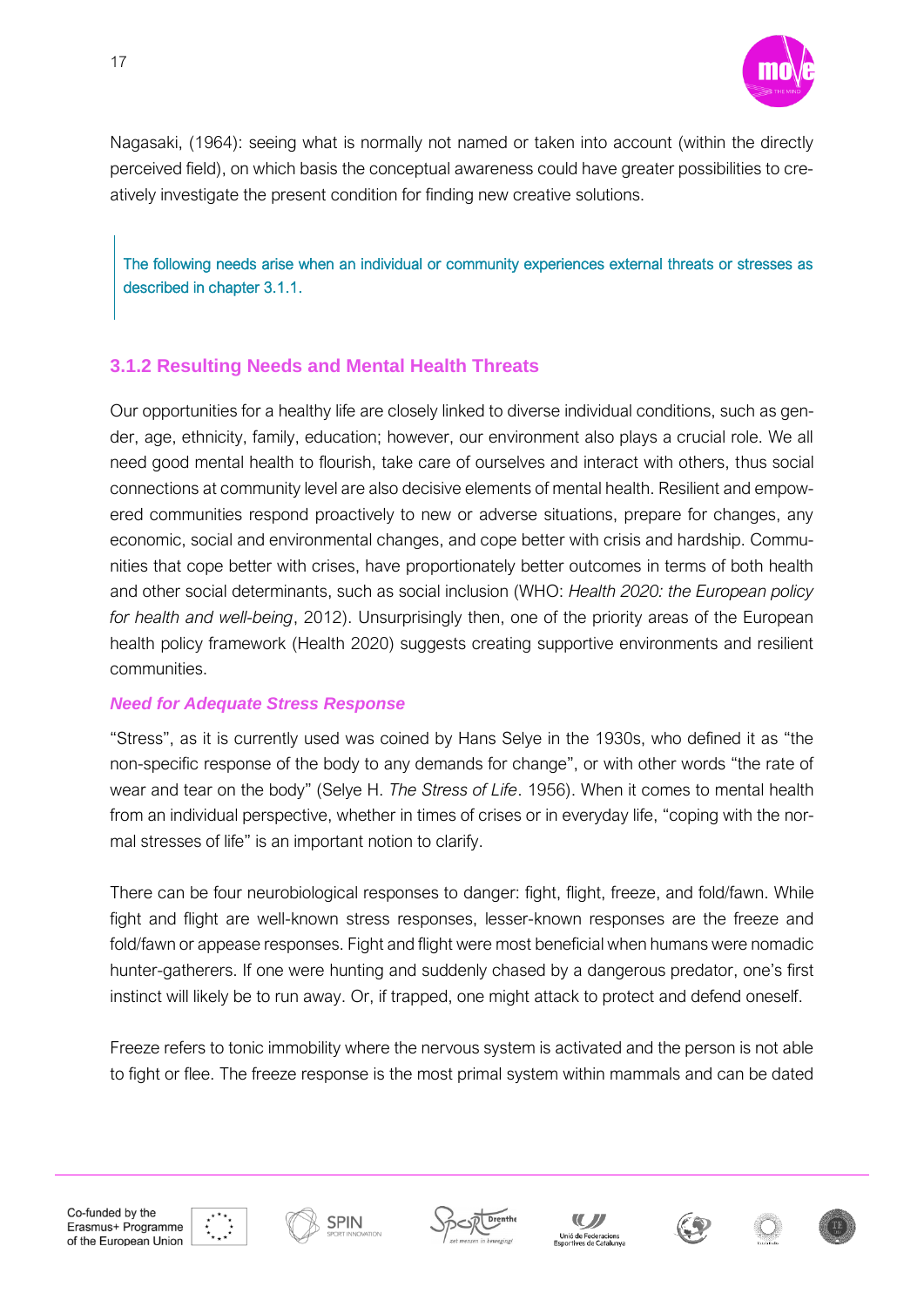

to almost 400 million years ago in our evolutionary history. It is an extraordinarily rapid flexion response that causes complete shutdown, an innate protective process that adopts a physiological and biochemical reaction mimicking death; a process that is only initiated when the ability to fight or flee is inhibited. The fourth response refers to the act of accommodation, where the person's brain and body respond by appeasing an attacker or initiating interactions as a way to minimize further danger.

A lot of modern threats are abstract, thus creating constant, low-level stress, not things that we can attack or run from; thus, the body is often in prolonged periods of low-level stress response, i.e., in the Dorsal Vagal state of arousal. This is not the environment our nervous system evolved to be in.

As a result, it is common that the body decides to deal with this situation of being "trapped" and unable to respond satisfactorily by "checking-out", both mentally or physically, called "dissociation". This causes one to feel powerless, hopeless, helpless or depressed.

We then need to return to the stage of social engagement or the "green zone". This can be achieved by activating the ventral vagal nerve network, triggering calmness and signalling safety in the current moment to the brain. An awareness of one's physical state, sensations and needs; as well as social cues, are the first steps in responding to one's nervous system, limiting the effects of stress and preventing dissociation.



*Figure 2: Polyvagal Chart. Source: Ruby Jo Walker (rubyjoewalker.com)*









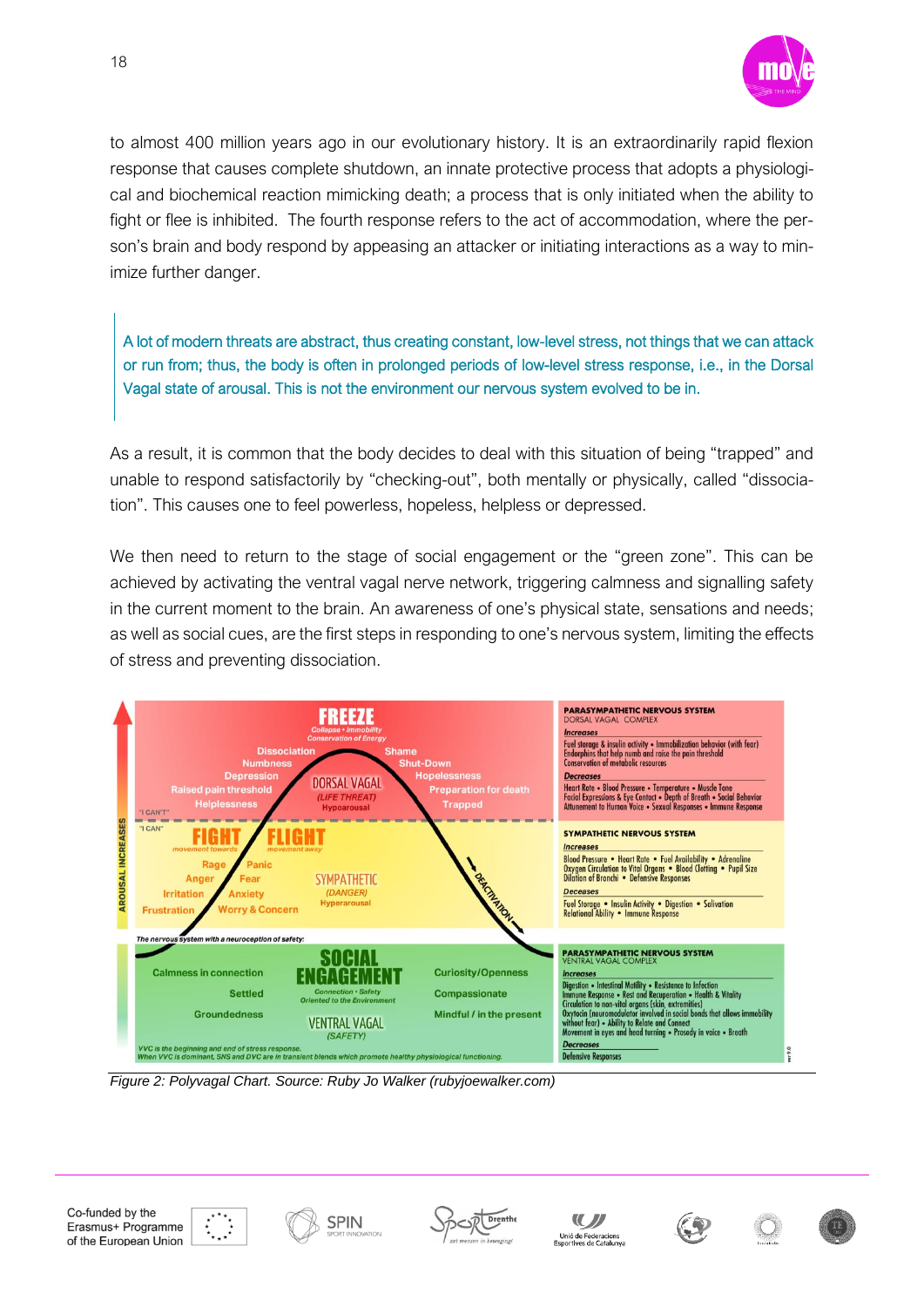

Selye H. (1956) explained the physiological responses of the body to stress in his stress model called General Adaptation Syndrome (GAS). GAS is a three-stage process composed of an (1) alarm reaction, when the body responses to stress with a "fight or flight" reaction, characterized by increasing heart rate caused by adrenalin that boosts energy; and (2) resistance stage, when the body begins to repair itself, and heart rate and blood pressure begin to normalize until it reaches the pre-stress state. Thus, increased stress results in increased productivity, so stress can even motivate people to accomplish more.

However, if stressful situations continue for extended periods of time and cannot be resolved, the body stays on high alert, gets used to higher stress levels and reaches a stage when it is unaware to cope with stress. This is (3) exhaustion, the third stage of the General Adaptation Syndrome, which is the result of prolonged and chronic stress with physical, emotional and mental symptoms, such as weakened immune system, risk of illness, fatigue, decreased stress tolerance, anxiety, burn-out, depression, or even breakdown.



*Figure 3 Stress Response Curve. Adapted from Nixon, P.: Practitioner 1979)*

**SPIN** 

Stress adaptation is highly individual, so its peak (the hump between resistance and exhaustion) differs for each of us, and it occurs with any type of stress or stressor. These stressors can be any









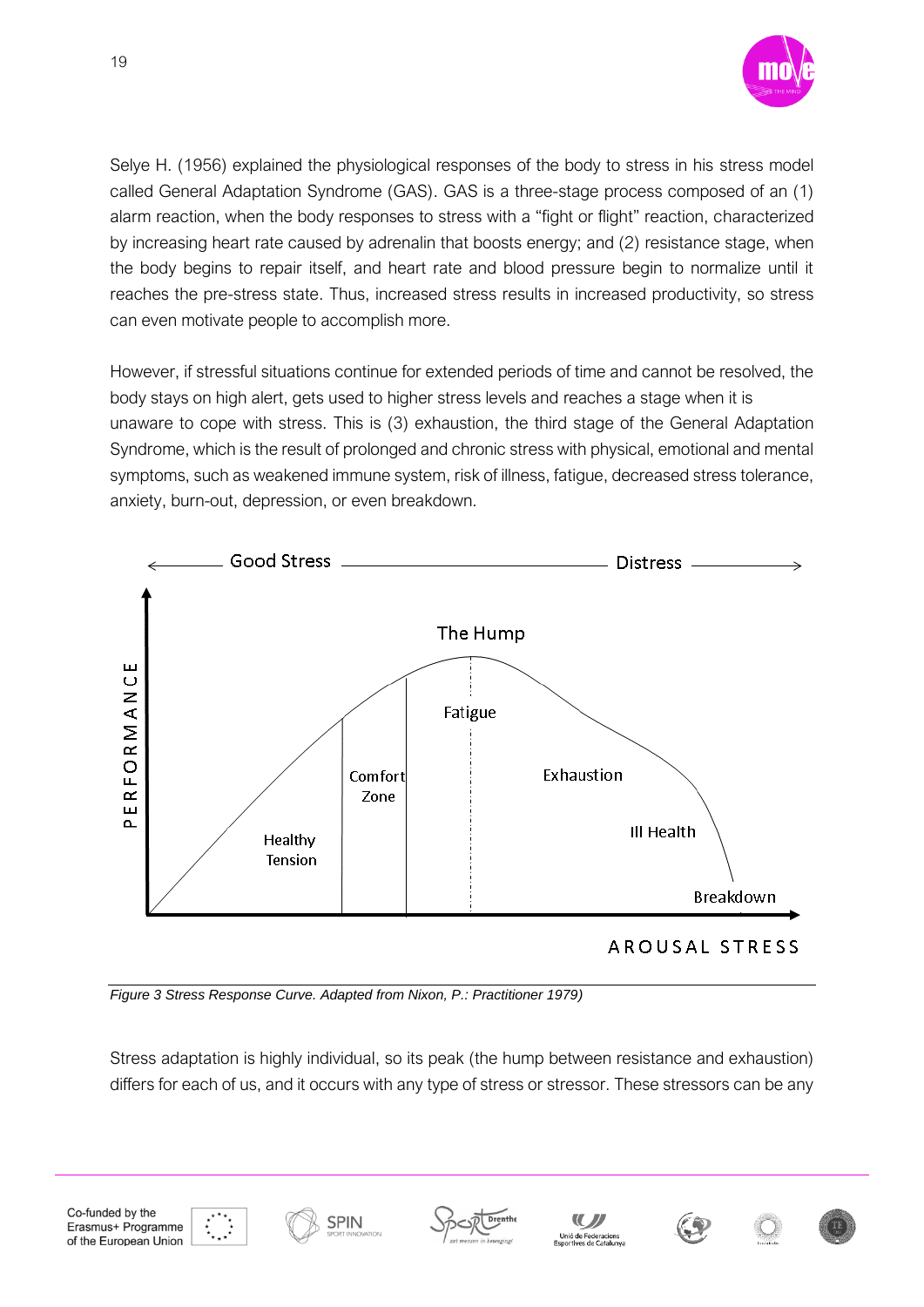

trauma, medical problems, family breakdown, and financial troubles: all of these are common consequences of crises (The American Institute of Stress, 2017).

Due to the nature of the abstract threats and stressors of modern life, most threats do not warrant a physical response. Consequently, there is no release or relief from this state of high alert. Over time, people plunge into the third stage of GAS, with all its associated mental and physical health complications. In these cases, there is a need for the body to repair itself (resistance stage) and return to its "baseline state" or "Ventral Vagal". Endorphins released during exercise, autoregulation exercises designed to increase strength, breathing exercises to induce calmness or sports bringing in elements of social interaction or creating a state of flow are various ways to assist the nervous system to repair itself.

#### *Need for Recovery, Regeneration and Recreation (physical and mental)*

Regeneration means giving both body and mind a rest after stress in order to restore the original performance capacity. After physical stress in the occupational context, in everyday life or leisure, periods of rest are of great importance. In sports they are an important element and a fundamental part of any adaptation and training process. In case of permanent strain and exhaustion of the body combined with a lack of regeneration (nutrition, breaks, sleep), counterproductive effects such as overtraining occur. Injuries, fatigue, muscle tremors, coordination problems, heart rate changes or sleep disturbances are possible physical consequences. The duration of the required recovery can range from a few hours after athletic training sessions to many weeks or months after overcoming infections, illnesses or longer periods of stress.

While the need for physical recreation is relatively obvious and can only be ignored to a limited extent over longer periods of time, the need for psychological or mental recreation is less tangible and more difficult to determine.

Research tells us, along with our own experiences that taking part in recreational activities can help to improve our fitness and our capacity to deal with the physical challenges of everyday life. But participating in a wide and varied range of leisure and recreation activities, can also help an individual to manage stress levels and help to reduce or slow down different forms of mental disorder such as for example the onset of depression. However not all free time activities mean leisure to all.

The classical view of leisure derives from ancient Greek philosophers. Leisure to ancient Greeks was an ideal state of being, a lofty lifestyle composed of the proper activities made possible by the refinement of the mind.









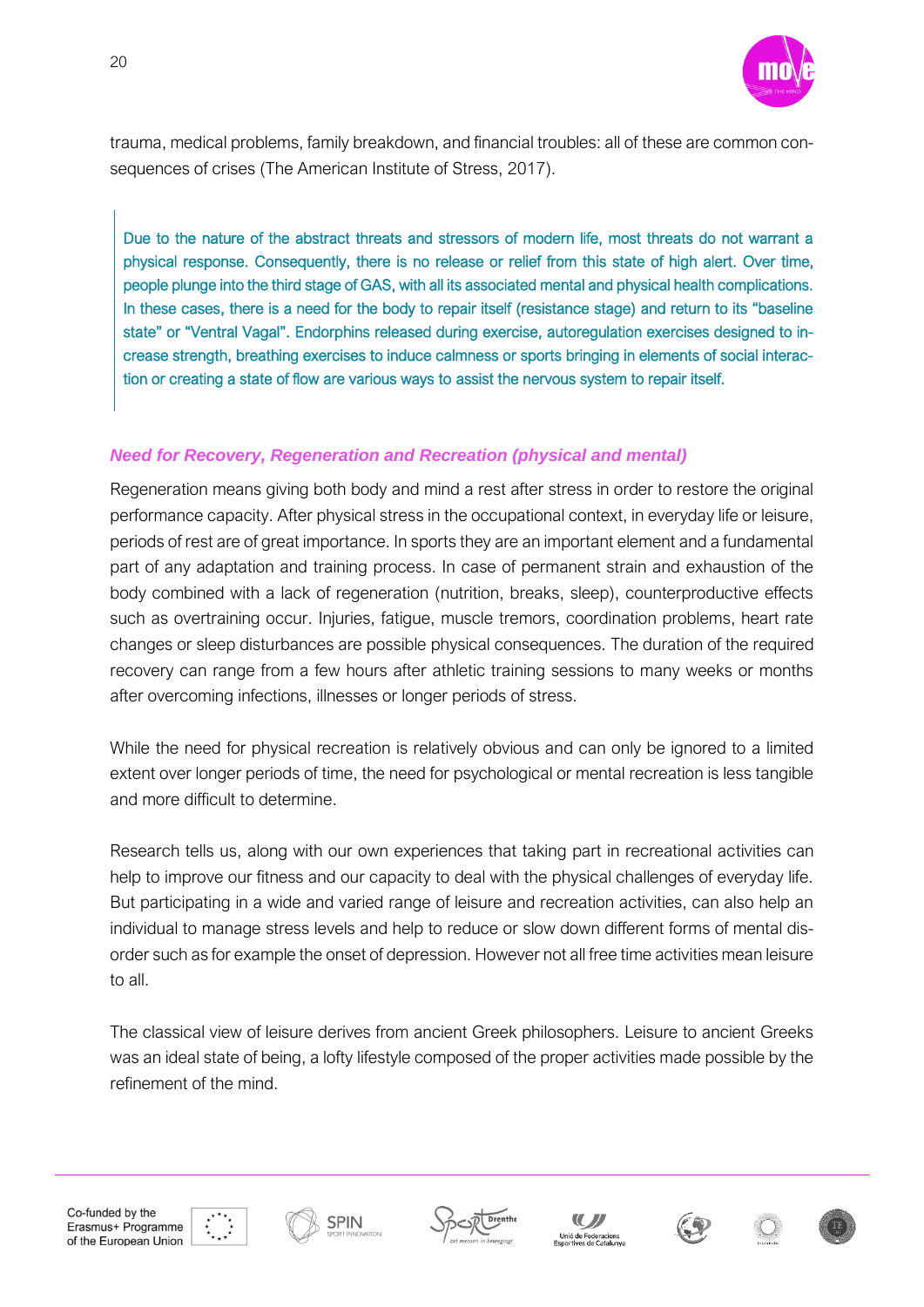

A noteworthy approach sees leisure from the point of view of its quality, as a state of mind. The source of this philosophy is based on the theory of Aristotle. Neulinger supported this ancient theory and proposed a leisure model, which attempts to translate this approach into modern scientific language. His model was based on two dimensions: perceived freedom and motivation. This definition of leisure is known as the subjective definition. According to this approach, the individual's state of mind at a given moment determines whether the expression given to his actions is the expression of leisure that stems from perceived freedom. The type of motivation for this expression and from the quality of the motivation affects the quality of leisure - whether it is intrinsic, like pleasure and gratification, or extrinsic, like material reward, prize and fame (Ruskin 2002). Sebastian de Grazia (1952) in his book Of Time, Work, and Leisure goes still further in pushing the subjective view of leisure. He noted that leisure is an ideal, state of being, a condition of man, which few desire and fewer achieve.

Referring to Henderson and Sessoms (1994: 83) two basic views of recreation exist. Some theorists analyse the recreation experience in terms of its meaning and motives. Others view recreation as a pleasurable and entertaining activity pursued for their own sake during periods of leisure time.

Dattilo and Murphy (1991: 3) commit that typically recreation has been defined as an activity in which people engage primarily for enjoyment and satisfaction. The notion of recreation is related directly to the activity and it is dependent on the feelings and experiences of individual participants.

Grey and Greben (Godbey 1985: 10, 1974) have suggested that recreation, rather than being set of activities, is an emotional condition within an individual human being that flows from a feeling of well-being and self-satisfaction…. It reinforces self-image. It is a response to achievement of personal goals or positive feedback from others. It is independent of activity, leisure or personal acceptance. This definition stresses the response to activity rather than the activity itself. This means that we might experience recreation in our paid job as well, since the definition states that the emotional condition of recreation is independent of leisure. This makes a major difference with the before mentioned approaches.

Despite all different approaches about the definition of the word recreation there is a general agreement on some basic elements of recreation, summarised by Neumeyer and Neumeyer (1958). Such as (1) recreation is an individual or collective activity that can occur during leisure, (2) it must have some element of intrinsic value (it may also have extrinsic value) (3) the chief motive is the satisfaction of participating in the activity and (4) social stimulation and cultural influences shape specific forms of recreation. (Smith, 1983: 254)











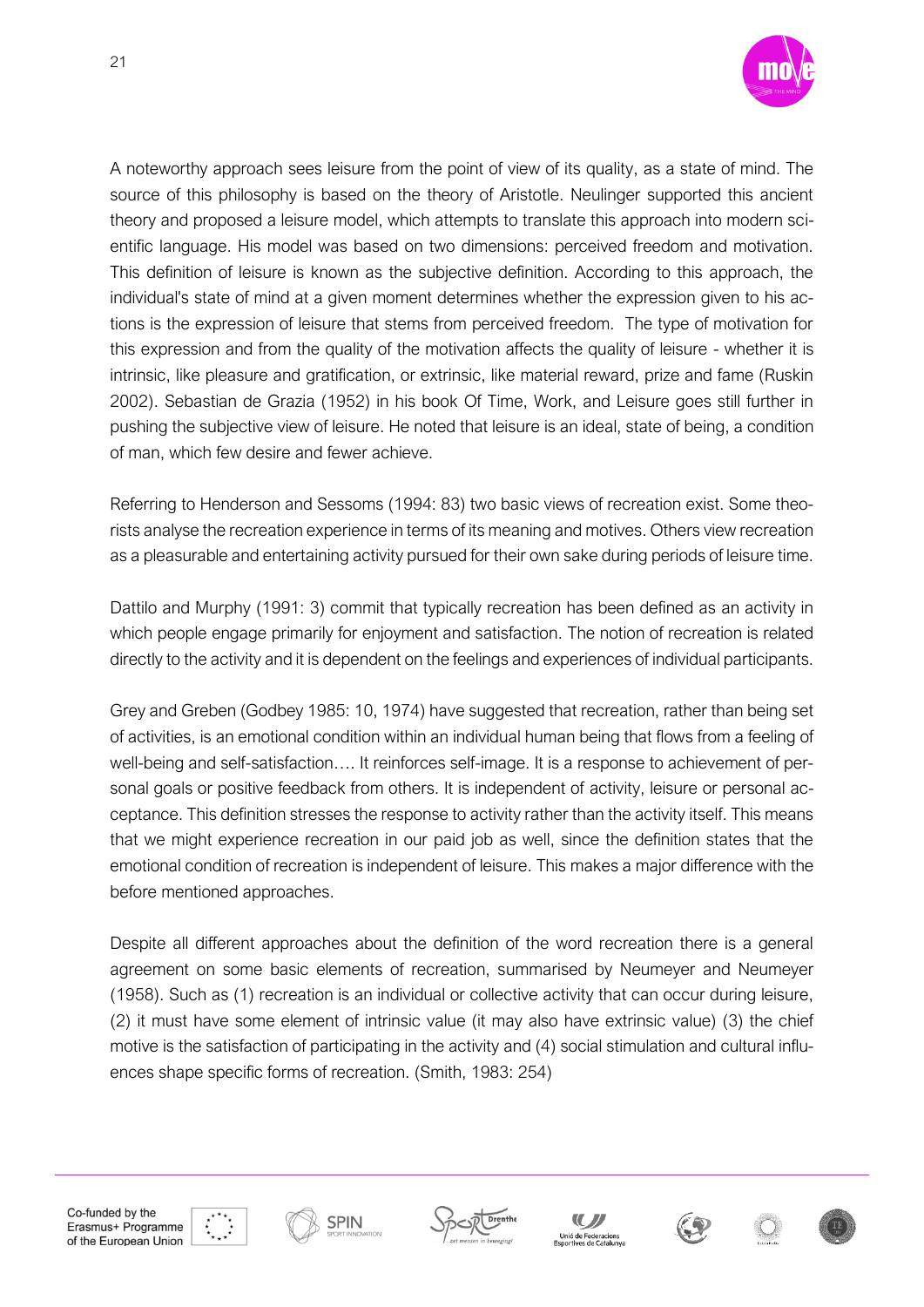

In summary, of the western conceptualisation, recreation can be defined as an activity, which occurs during moments of freedom for satisfaction, derived from positive and meaningful experience. In this study recreation is therefore going to be examined from a comprehensive understanding. The exploration will not be limited on sport related fields of recreation but also be open to a broader perspective on experience and physical activity-based recreation.

#### *Need to Focus on the HERE and NOW*

In modern Western societies, future-oriented forms of time perception dominate. At the same time, we are permanently confronted with competing social demands and, through our intensive use of digital tools and social media, we are connected always and everywhere (see above). This leads to a permanent state of *"not being ready yet"*, of *"still having something to do"*, of *"also having to focus on another place",* etc. Such a mindset makes it difficult to switch off, to recover, to come to rest etc. A need arises to interrupt this constant background noises and to be at least temporarily mentally in the here and now.

Eastern Inner Science refers to this need by focusing on the concept of grounding, which is a coping strategy that is designed to "ground" us in, or immediately connect us with, the present moment. Grounding means to bring focus to what is happening physically (instead of cognitively), either in our body or in our surroundings, instead of being trapped by dissociative experiences (Handberg 2021).

Mindfulness is another concept that relates to the idea of having a psychological need for connecting to the present moment and situation. Mindfulness research suggests that the origins of mindfulness practice reach back to *Eastern Inner Science* of mind and associates mindfulness practice with numerous positive psychological benefits, such as lower levels of anxiety, reduced stress and emotional 'reactivity', managing subjective pain, heightened awareness, improved wellbeing in terms of regulating and expressing emotions, helping in better sleep, avoiding distraction, developing coping strategies, self-compassion and resilience (Moor, 2020)

According to the American Psychological Association mindfulness is "*a moment-to-moment awareness of one's experience without judgement. In this sense, mindfulness is a state and not a trait. While it might be promoted by certain practices or activities, such as meditation or yoga, it is not equivalent to or synonymous with them*" (APA 2012). Another definition comes from Jon Kabat Zinn, who is considered as the father of Mindfulness-Based Stress Reduction (MBSR), stating that "*the awareness that arises from paying attention, on purpose, in the present moment non-judgementally*" (Kabat-Zinn 2015).









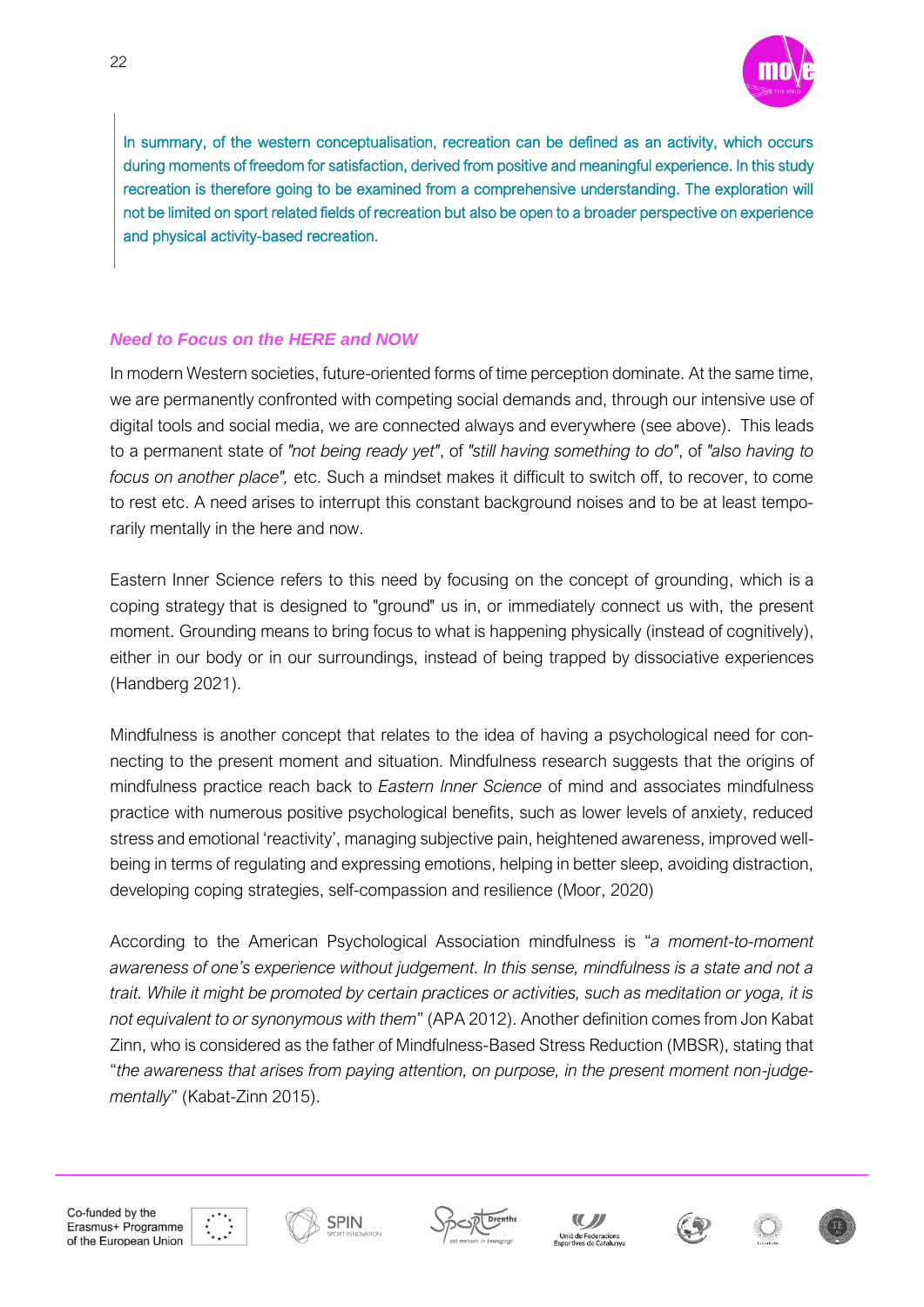

Mindfulness-based stress reduction (MBSR) is a standardised meditation programme since 1979 which combines Buddhist meditation with contemporary psychological practice. Originally it was designed for people living with chronic pain, but in the last decades it proved to be an effective intervention for different psychological disorders. It develops a special kind of attention, accompanied by non-judgemental awareness, openness, curiosity and acceptance of inner and outer experiences in the present moment (Chiesa & Serretti, 2009).

MBSR is comprised of three techniques:

23

- body scan (gradual sweeping of attention through the entire body, focusing noncritically on any body sensation)
- sitting meditation (mindful attention on the breath and abdomen and non-judgemental awareness of cognitions, thoughts and distractions)
- Hatha yoga practice (breathing exercises, simple stretches and asanas)

Chiesa and Serretti (2009) in their meta-analyisis point out that MBSR has a significant nonspecific effect on reduction of stress in healthy people, though it is not clear which of the components contribute to this result. Sagui-Henson, Levens, and Blevins (2018) suggest that MBSR contributes to reduced stress perceptions and stress reactions, and as a consequence, to better dietary habits (fruit and vegetable consumption), sleep quality and greater levels of physical activity.

As Brown (2015) summarized, mindfulness-based interventions enhance psychological well-being and mental health. Compared to relaxation techniques, mindfulness training enhances mood and positive affect, fosters positive interpersonal relationships, which, in turn, contribute to prevention of mental illnesses.

Another well-known concept, that deals with the value of present time perception is Csikszentmihalyi's flow theory: Flow is defined as a ''subjective state that people report when they are completely involved in something to the point of forgetting time, fatigue, and everything else but the activity itself'' (Csikszentmihalyi & Rathunde, 1992, p. 59). Particularly relevant to physical activity participation, flow is seen as a desirable state that carries the potential to enhance self-esteem and promote further participation (Stein, Kimiecik, Daniels, & Jackson, 1995). Research has shown that flow can be achieved in several areas of everyday life however, the leisure context is still considered by many, to be inherently conducive to flow given that leisure contexts often afford opportunities for free choice and to express one's personality (Mannell & Kleiber, 1997; Leckey & Mannell, 2000). Schüler and Brunner (2009) suggest that flow experiences may contribute to the long-term adherence to physical activity because individuals are rewarded for their activity and









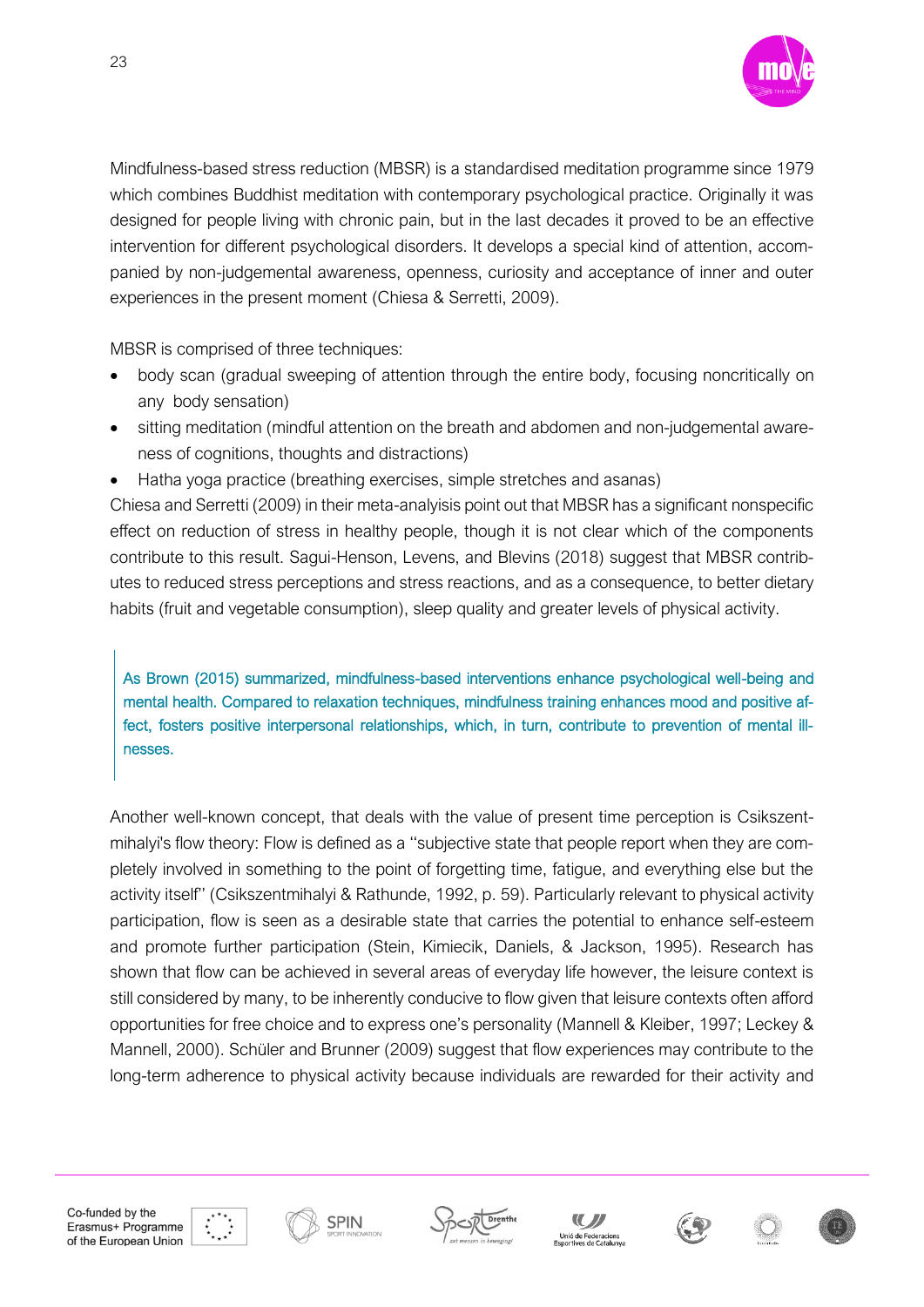

are likely to seek this activity again. Experiencing flow, therefore, could contribute to the individuals' immediate well-being and also contribute to long-term beneficial health effects.

Research has further indicated that, in order to experience flow, people need to experience an optimal combination of personal skills and external challenges. This means that the tasks individuals are currently performing have to fit their performance level optimally. If the task is perceived as too easy, individuals experience boredom; and if it is perceived as too difficult, they experience anxiety.

#### *Need for Sensory and Body Perception*

In an increasingly digital world, sensory activities that help embodiment, especially those that carry meaningful sensory experiences to counterbalance digital stimuli are important tools in sensory integration.

As found by Eastern Inner Science, activating sense awareness and thus creating grounding is seen as a key factor in bringing harmony and empathy to oneself, providing a stabilising and antidissociative factor (see 3.1.1). Through increased body-sensation and reduced dependence on cognitive and language perception tools, one's self-reference feeling could be strengthened and deepened, leading to an increasingly internal support system (of simply being), feelings of safety, and natural grit and resilience. (Ètienne Lamotte 1973); (Tarab Tulku XI, 2014); (Muhr, C. and Handberg L., 2014); (Tarab Tulku Rinpoche & Handberg, L. 2021b)

Sport, as it naturally trains body sensation, could easily be used to regain and retain 'grounding' in body sensation. Obtaining firm 'grounding' and sustaining this condition, even when using conceptual awareness for inner monologues or outer communication with others, and even under challenging conditions that normally effectuates fear or depressive conditions to prevail, it would provide the complementary and stabilising factors for retaining grit and resilience.

Well-grounded individuals are for all the above-mentioned reasons, also better able to experience fulfilment, satisfaction, completeness, strength, dignity and joy (Handberg 2021).

A key learning from neuroscience is that the passage of time is a sensory experience constructed without sensors, as decades of research have not found any brain mechanism resembling a stopwatch. Therefore, slowing down the time percept using sensory activities through mindfulness, grounding and creating a state of flow will be a key takeaway from this section.



**SPIN** 







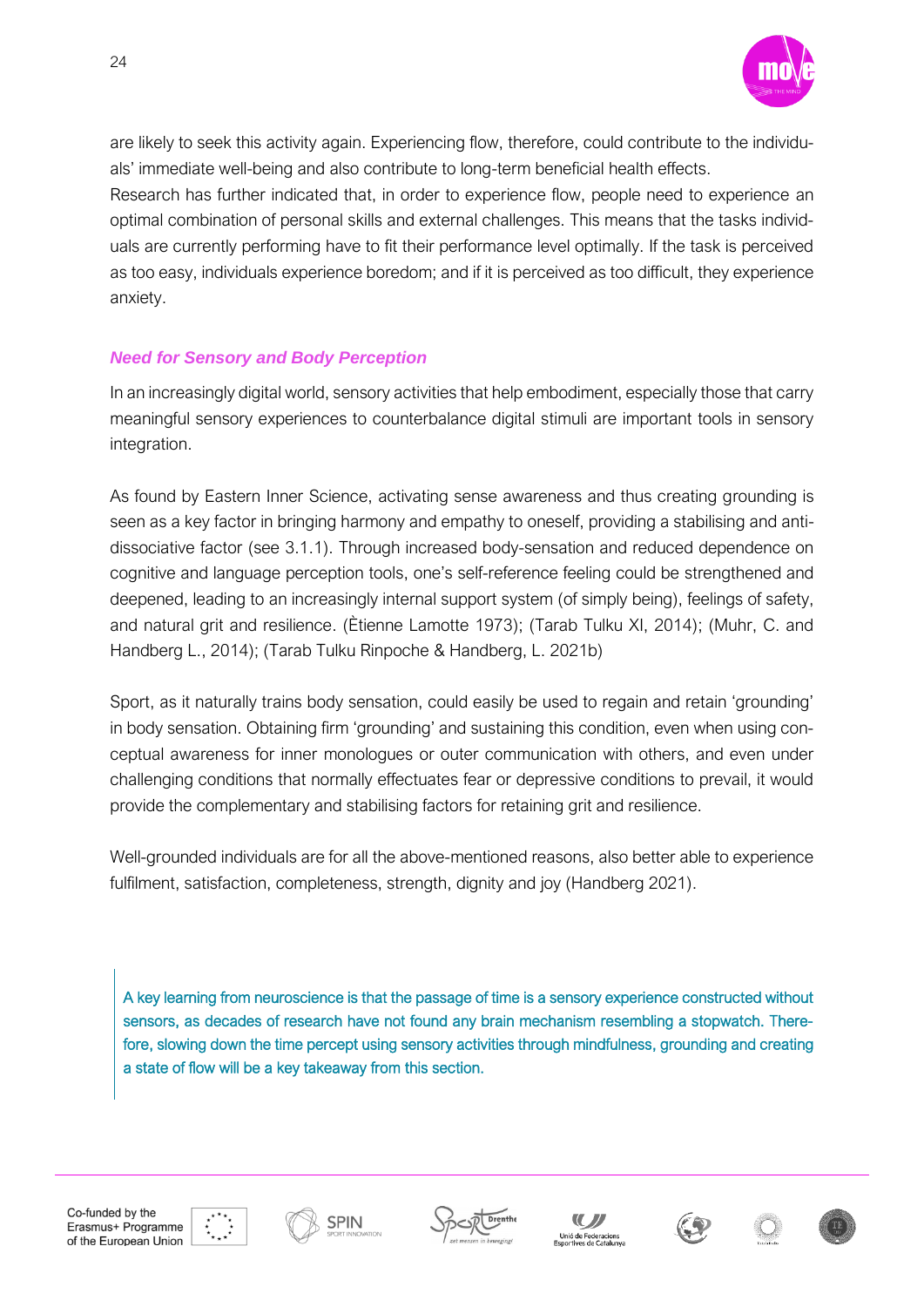

#### *Need for Autonomy, Competence and Relatedness*

In their self-determination theory on psychological growth, integrity and well-being, Deci and Ryan (1980, 2012 and Ryan &Deci, 2017) identify three basic psychological human needs, namely autonomy, competence and relatedness. Briefly summarised, autonomy means the need to selfregulate one's experiences and actions; competence refers to our basic need to feel effective and mastery in important spheres of life, lastly, relatedness concerns feeling socially connected., "...these needs, unlike a variety of other human desires or gratifications that motivate behaviour, are essential not only for optimal motivation but also for well-being" (Ryan & Deci, 2017, p. 11). The more these basic psychological needs are satisfied, the more autonomous regulation of behaviour occurs. ..When autonomous, behaviours are experienced as emanating from, and an expression of, one's self. In contrast, behaviours characterized within SDT as controlled are those in which a person feels externally or internally pressured or compelled to act" (Ryan & Deci, 2017, p. 14). Intrinsically motivated behaviours are performed out of interest and as a reward we experience efficiency and joy. Extrinsic motivations differ in how much autonomy they can ensure for the person. Those motivations, that are congruent with the self (like "I go hiking every weekend with my family to be together and stay healthy", or "I have fun when dancing") are more autonomous, while working out for rewards and punishments are controlled forms of motivation.

Many researchers in the exercise domain (for a review see Ryan and Deci, 2017) have successfully assessed types of regulation and found, for example, that the more autonomous types of regulation (i.e., well-internalised extrinsic motivations, as well as intrinsic motivation) were predictive of moderate to vigorous physical activity. Markland (2009) found that when women had greater discrepancies between their actual and ideal body weights, they tended to be lower in autonomous motivation, which led them to exercise less (in Ryan & Deci, 2017). Interpersonal contexts that support the three basic psychological needs for autonomy, competence, and relatedness, enhance enjoyment, greater engagement, and sustained involvement in physical activity, whereas those that thwart the basic needs are detrimental to motivation and engagement in physical activity (e.g., Gunnell, Crocker, Wilson, Mack, & Zumbo, 2013 – see Ryan & Deci, 2017).













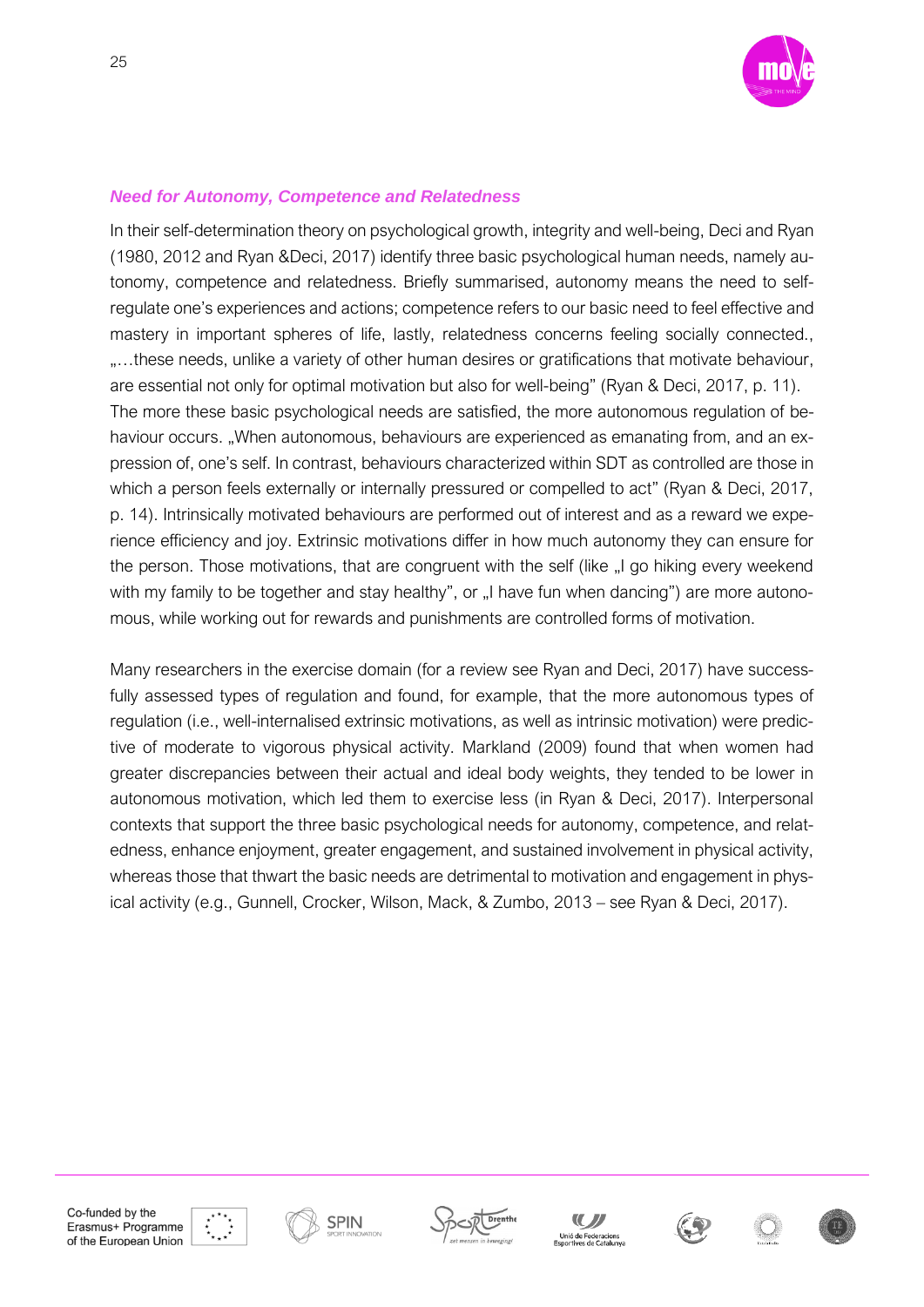

*Figure 4: Self-Determination Theory. Source: Ryan & Deci, 2007.*

The need for competence as described in SDT closely relates to the concept of self-efficacy: According to Bandura (1977, 1982, 1997) self-efficacy expectations are judgements about how well an individual can organize and carry out behaviours necessary to cope with situations that involve ambiguous, unpredictable and stressful elements. He also points out that it is mainly the perceived inefficacy that makes a person judge a situation as stressful, rather than the real qualities of the situation. This way, people with low self-efficacy expectations avoid any action, that, according to their opinion, exceeds their abilities. High self-efficacy contributes to better health outcomes and well-being.

#### *Need for Safety and Social Support*

The large number of crises in current society, compounded by the social pressures of digitalisation and time pressures of modern-day life all make the need for a "safe haven" even more acute. An important way of empowering people, especially those affected by crises, is through psychosocial support, which is an approach aiming at promoting the resilience of individuals, groups and communities in crises. It includes a broad variety of interventions promoting the resources of individuals, groups or communities as a whole. It helps people overcome adversities, bringing them back

26









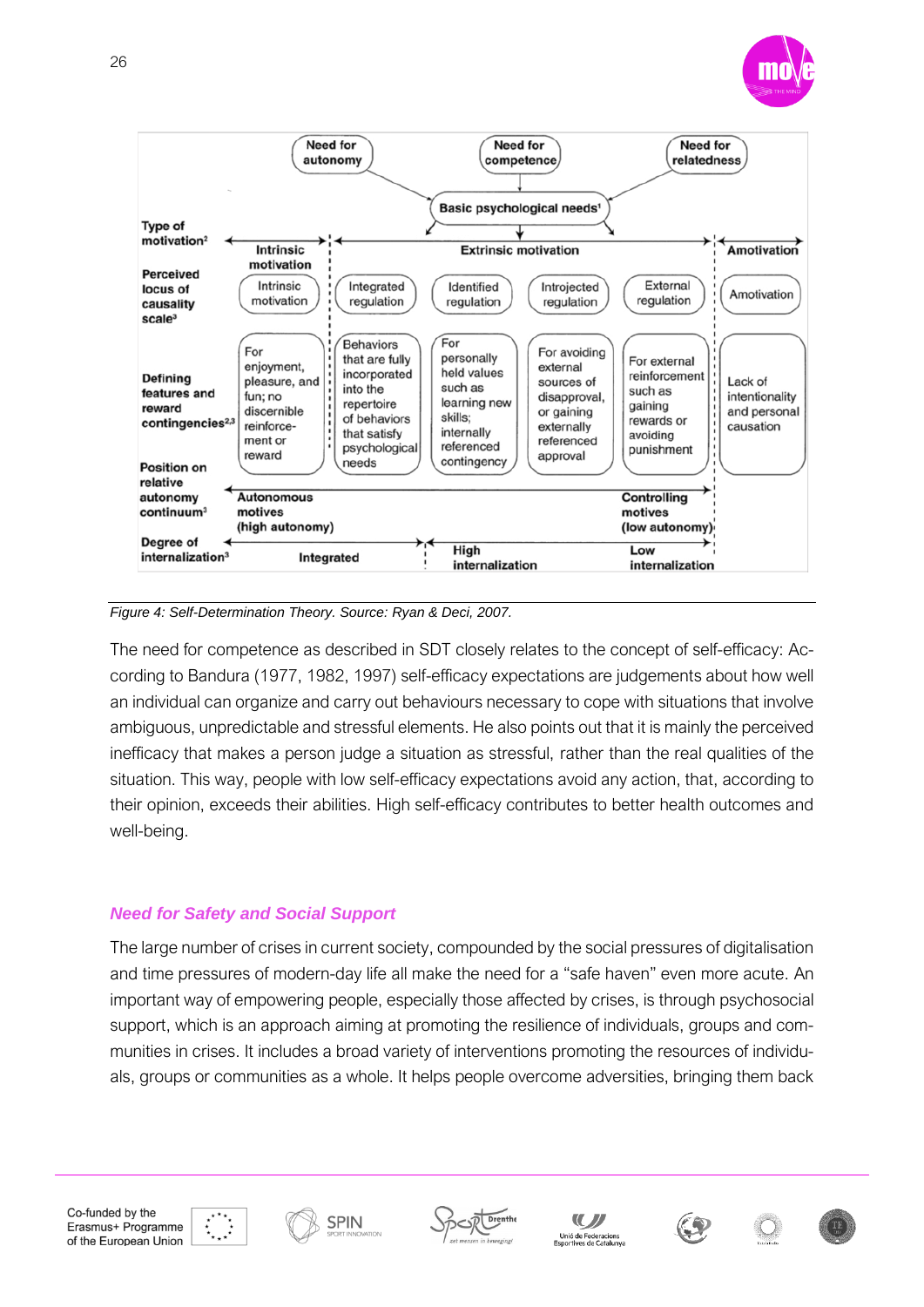

to normality and recovery after crises, and acknowledging and reinforcing positive individual and where possible collective coping mechanisms. Coping is the process of adapting to a new life situation, managing difficult circumstances, making an effort to solve problems or seeking to minimise, reduce and tolerate stress and conflict. Based on the Hobfoll Principles, the five core elements of psychosocial support are: (1) promoting a sense of safety, (2) calming, (3) connecting people, (4) supporting efficacy in individuals and communities and (5) instilling hope. These five principles enhance resilience (Koenen K (in ASPIRE Training Module): *Considering the Personal Challenges of Refugees*, 2019).



*Figure 5: Hobfoll Principles. Source: Koenen 2019*

#### *Need for Meaningful, Authentic, Positive and Joyful Experiences*

According to the latest Eurobarometer study on Sport and Physical activity (2017) in the EU, the most common reason for engaging in sport or physical activity is to improve health (54%) but 30 % of active people also state that 'to have fun' is one of their major motivators. It is interesting that in the most active countries the 'joy or fun' factor is much higher than among less active countries, for example in Sweden it is 46% but in Romania it is only 17%. It seems that there is a direct correlation between these two factors, the more active populations more often report fun and joy as motivation for physical activity. It appears that people often face difficulties feeling enjoyment while doing physical activity, and as well as maximalising the experience level of their leisure activities. Earlier, it has been discussed that intrinsic motivation and the freedom of choice could be important. However, a study by Frederick and Ryan (1993:124) shows it also depends greatly









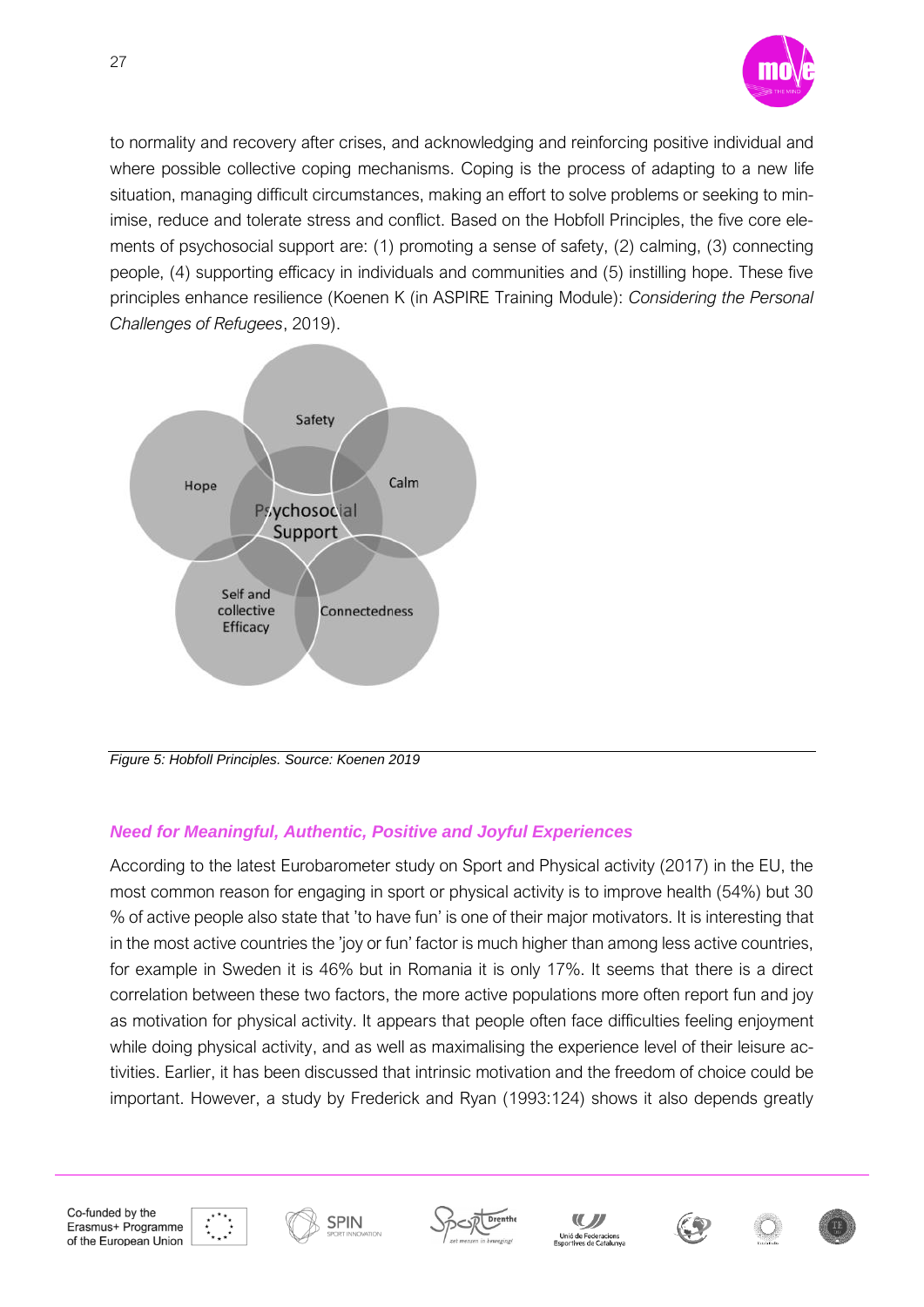

from the type of motivation. It states that only interest/enjoyment and competence motivation were related to positive psychological outcomes. Body-related motivation was associated with greater depression and anxiety, but not with self-esteem. Body related motivation more often occurs during fitness and exercise-oriented activities to individual sports.

A different angle to our need for meaningful and authentic experiences can be found in experiential learning theory

David Kolb's work on the experiential learning cycle is among the most influential approaches to learning.



#### Kolb's Cycle of Experiential Learning

#### *Figure 6: Kolb´s Cycle of Experiential Learning*

The experiential learning cycle is a four-step learning process that is applied multiple times in every interaction and experience: Experience – Reflect – Think – Act. It's a learning process initiated by a concrete experience, which demands reflection, review and perspective-taking about the expe-

28











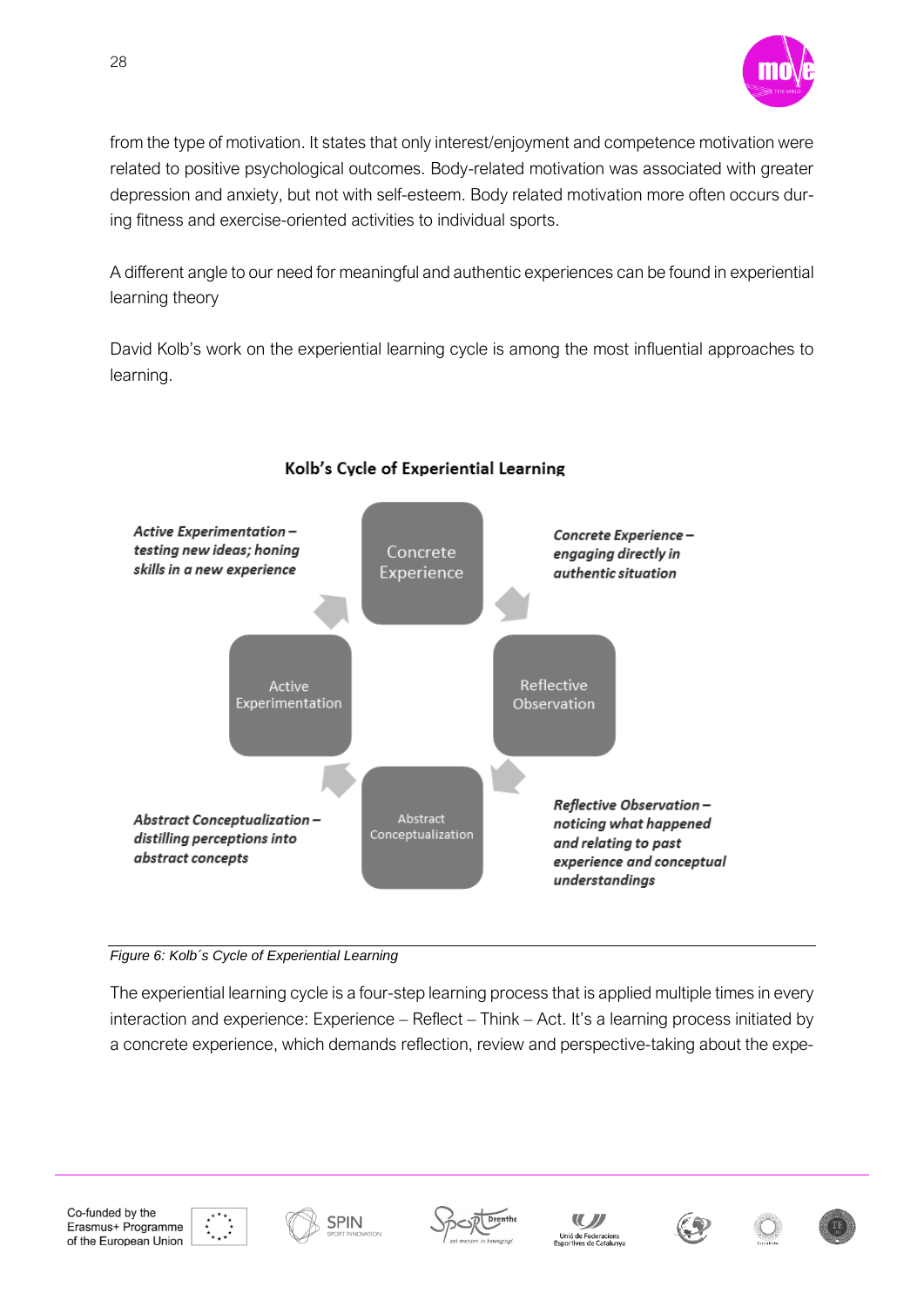

rience; then abstract thinking to reach conclusions and conceptualise the meaning of the experience; leading to a decision to act, engaging in active experimentation or trying out what has been learned.

This cycle is so natural and organic that people engage in it without being aware that they are learning. It happens almost effortlessly all the time and is constantly transforming our lives. Most people have preferences for the way they use this learning cycle, focusing on some modes more than others.

Research on mindfulness and experiential learning suggests that the practice of mindfulness can help individuals learn from experience by enhancing presence and intentional attention. Yeganeh (2006) studies two predominant streams of mindfulness research and practice: mediative mindfulness and socio-cognitive mindfulness. Mediative mindfulness is the core of Buddhist meditation, advocating the development of mindfulness through a discipline of anchoring the mind in the present moment. Socio-cognitive mindfulness emphasizes cognitive categorization, context, and situational awareness. Mindful experiencing can put the control of our learning and our life back in our hands. (Kolb, 2015: 350-351)

#### *Positive Psychology*

According to the mission statement of the International Positive Psychology Association (2009) "positive psychology is the scientific study of what enables individuals and communities to thrive". In order to make life more fulfilling, positive psychology focuses on three main areas of human experience:

- positive subjective states or positive emotions, such as happiness, love, joy, intimacy, satisfaction with life, vitality (subjective level)
- positive personality traits and behavioral patterns, like honesty, wisdom, persistence, i.e., character strengths and virtues (individual level)
- positive institutions like healthy families, schools, workplaces, civic virtues (societal level)

Positive psychology, then, is the scientific study of positive human functioning and flourishing at a number of levels, such as the biological, personal, relational, institutional, cultural and global dimensions of life (Seligman & Csikszentmihályi, 2000). Boehm, Ruberton and Lyubomirski (2018) reviewed the research on relatively simple interventions to increase happiness and found that they can be effective at increasing positive emotions and well-being. Gay (2001) argued that adult distress often occurs because people cannot recollect joy, which in turn leads to retreat from active participation in life (see Compton & Hoffman, 2020). According to Krug and Maier (2015) positive emotions are associated with successful striving for desired goals. Many studies also









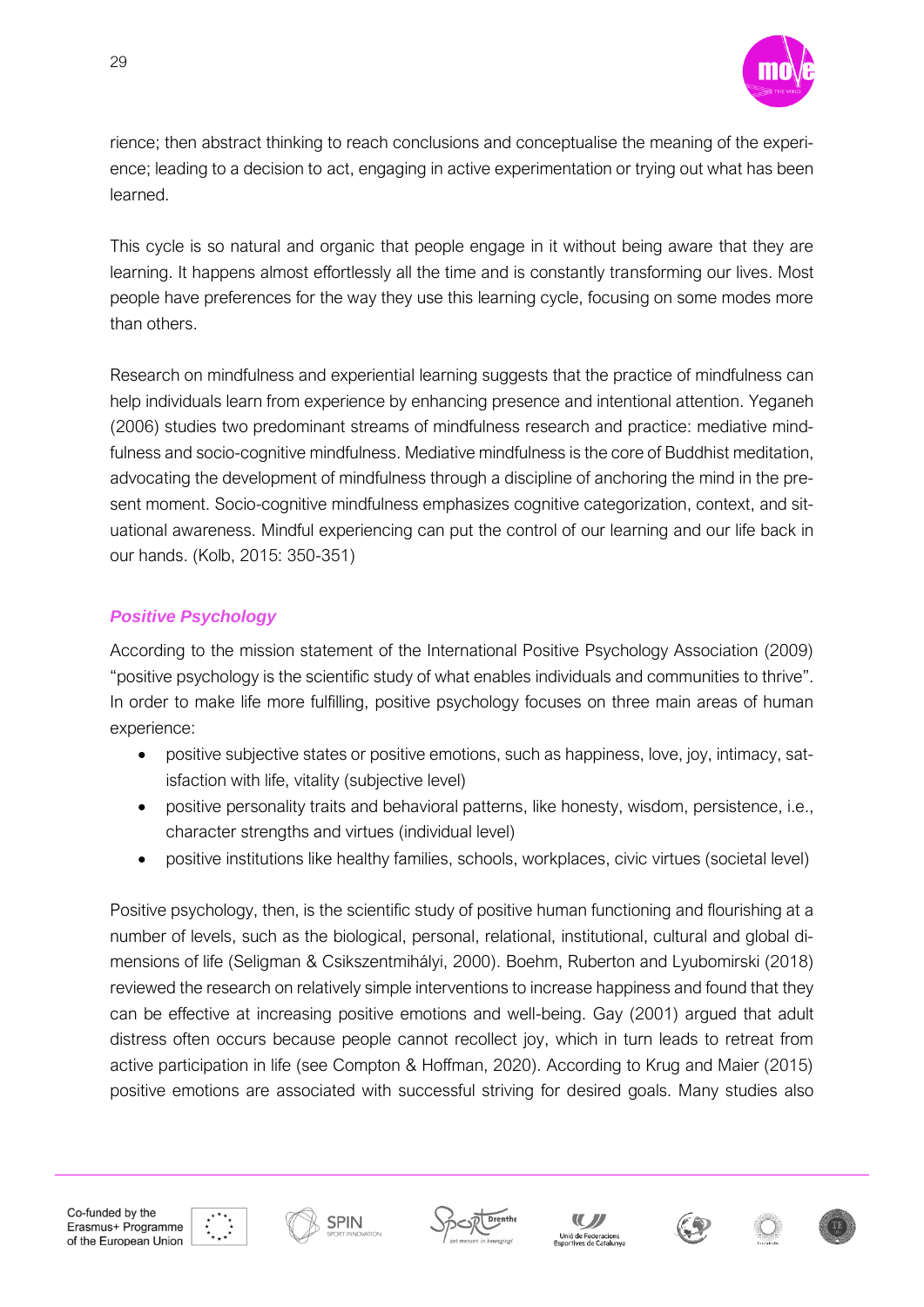

highlighted that people who experience and express positive emotions more often are more likely to be physically healthier, more resistant to illness and live longer than others (see Compton & Hoffman, 2020).

As positive and negative emotions seem to be independent (see for example the two continua model form Kayes, 2005), thus, eliminating negative emotions does not mean that positive emotions automatically emerge, it is necessary to apply positive psychological interventions when it comes to mental health. Ryan, Huta and Deci (2008) viewed eudaimonia as "living well", by definition actively pursuing virtues and strengths, using reflectiveness and reason. As outcomes we find inner peace, deep appreciation of life, a sense of connection with other people. Hedonic approach is viewed as a life that feels good, so we experience joy, pleasure, love, fun. Besides the fact that well-being, joy, happiness, love and other positive emotions are good for us per se, positive emotions create better social relationships, happy people are healthier, more involved in communities, feel more control over the situations around them. According to Fredrikson's (2001) broaden-and-build model, positive emotions broaden people's momentary thought-action repertoires, undo lingering negative emotions, fuel psychological resilience, trigger upward spirals toward enhanced emotional well-being and facilitate coping with adversity.

Eudaimonic well-being (flourishing at one's maximal potential) can also be applied related to physical activity. Ferguson, Kowalski, Mack, Wilson, and Crocker (2012) showed that though hedonic well-being was not related to physical activity, women taking part in the study expressed the necessity of physical activity to reach their human potential. The potential mechanisms of this are goal setting/striving, providing bonding experiences allowing self-reflection, developing a physical/able body. This overlaps with Ryff's eudaimonic well-being concept suggesting six components of well-being: environmental mastery (creating an outer world which fits to the person's inner world); personal growth (achieving personal potential); positive relationships with others; purpose in life; self-acceptance, and autonomy. In most of the cases traditional biomedical health promotion endeavours fail, because these programmes lack the meaning of the experience (Kimiecik, 2010). Rector, Christ and Friedman (2019) showed that middle-aged persons, who are physically active, can be characterized by higher eudaimonic well-being. Lewis, Kimiecik, Horn, Zullig, and Ward (2014) implemented an 8-week long eudaimonic well-being intervention at a workplace and the results indicate that the intervention group increased the physical activity level compared to the control group. The Well-Being Way intervention guided individuals through a series of individual or group experiences focused on 1) identifying how they want to feel in their daily activities, 2) preparing to experience how they want to feel, 3) identifying obstacles that prevent them from feeling the way they want, and 4) revisiting how they want to feel when they lose sight of it (Doell et al. 2006).









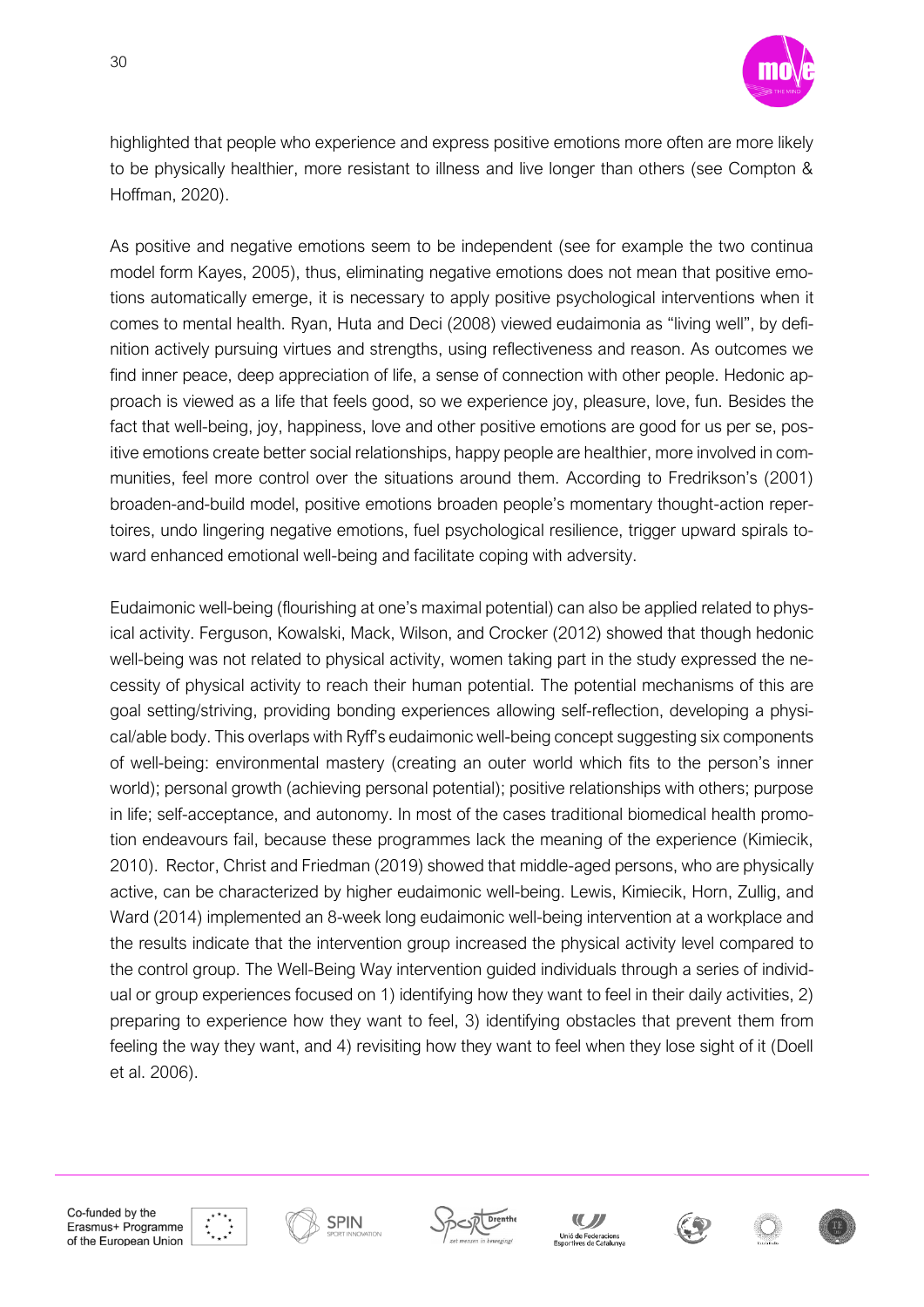

## <span id="page-30-0"></span>3.2 Risk Factors for Mental Disorder, and Specific Needs of Persons with Existing Conditions (see working model box  $D \rightarrow box E$ )

Mental health problems have a wide range of causes. It's likely that for many people there is a complicated combination of factors – and different people may be more deeply affected by certain things than others [\(MIND](https://www.mind.org.uk/information-support/types-of-mental-health-problems/mental-health-problems-introduction/causes/)). Mind mentions for example: Childhood abuse, trauma, or neglect; […] [bereavement](https://www.mind.org.uk/information-support/guides-to-support-and-services/bereavement/) […] domestic violence, bullying or other [abuse](https://www.mind.org.uk/information-support/guides-to-support-and-services/abuse/) as an adult significant trauma as an adult, such as military combat, being involved in a serious incident in which you feared for your life, or being the victim of a violent crime, […] physical causes – for example, a head injury or a neurological condition such as epilepsy can have an impact on your behaviour and mood etc.

As already outlined above, Move the Mind is focusing on the general stress factors for mental health and well-being and the preventive measures to strengthen mental health resilience through sport and exercise. However, a basic understanding of mental illnesses and the specific requirements and needs of this target group might also be needed for CPD programme for sports participation coaches (see section 2).

Risk factors are associated with an increased probability of onset, greater severity and longer duration of major health problems. Protective factors refer to conditions that improve people's resistance to risk factors and disorders. They have been defined as those factors that modify or alter a person's response to some environmental hazard that predisposes to a maladaptive outcome (Rutter, 1985). Both risk and protective factors can be individual, family-related, social, economic and environmental in nature. Mostly it is the cumulative effect of the presence of multiple risk factors, the lack of protective factors and the interplay of risk and protective situations that predisposes individuals to move from a mentally healthy condition to increased vulnerability, then to a mental problem and finally to a full-blown disorder (WHO, Prevention of Mental Disorders).

Three risk factors will be addressed in more detail. First, because these factors are both cause and effect of mental disorder. Second, because they fall into the area between prevention and therapy of mental health, and third, because these factors are important in order to comply with the principle of "do no harm" when practicing sport with vulnerable persons.

- Physical inactivity
- Social exclusion
- Personal factors











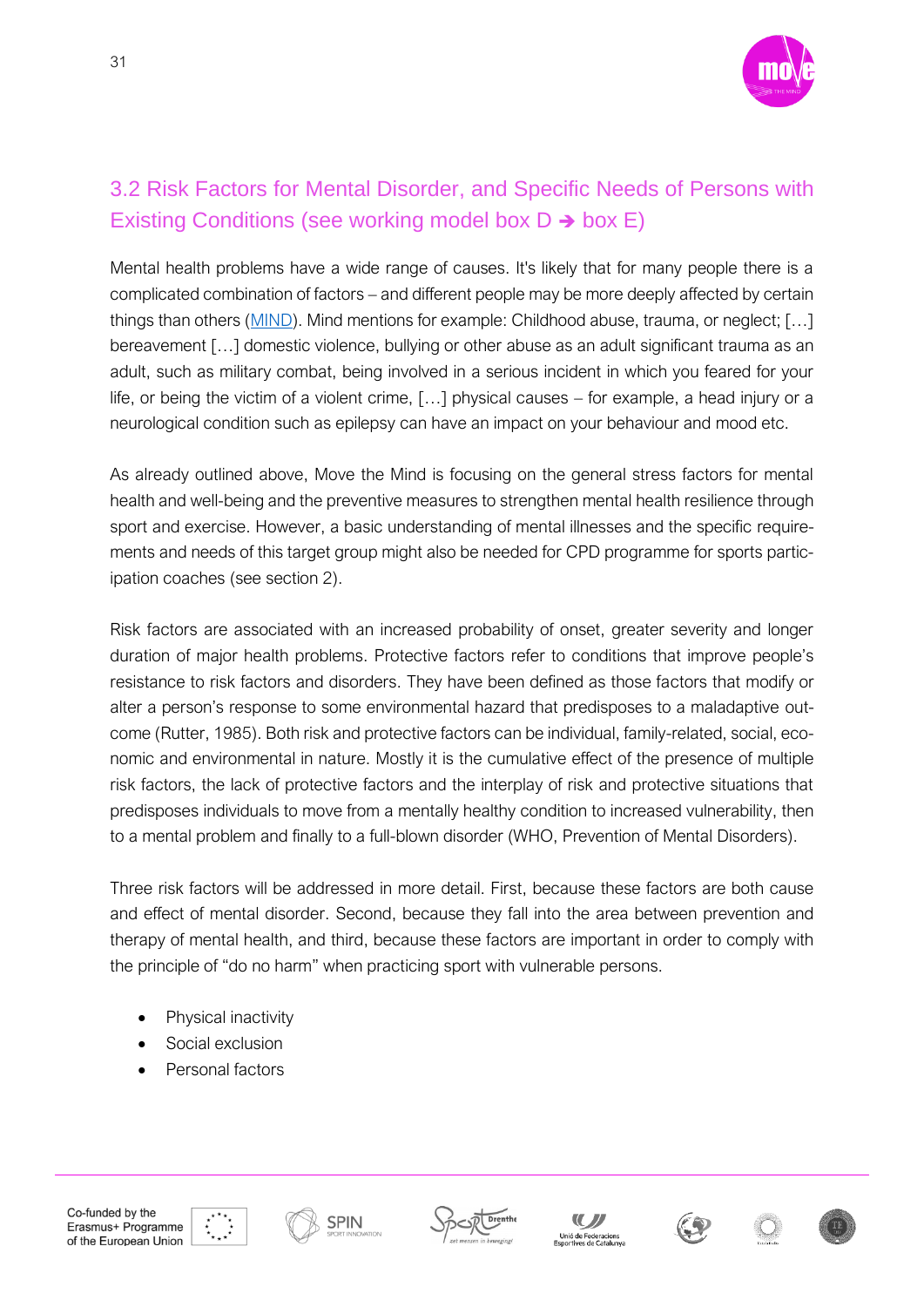

Our focus in this paper being the preventive aspects for mental disorders, we discuss in the following section these factors that are proven to affect mental health, either positively or negatively. Ignoring these factors will amplify their negative impact on mental health, while harnessing their positive effects can help reduce the likelihood of emerging mental health issues, and aid in the promotion of mental health and well-being. These factors, taken into consideration along with professional support, medication and other proven remedies can also aid in therapeutic means, though this is outside the scope of this project.

## <span id="page-31-0"></span>3.2.1 Risk Factors that Impact Mental Health

#### *Physical Inactivity*

Physical inactivity is a key contributor to the global burden of disease and disproportionately impacts the wellbeing of people experiencing mental illness. Regular exercise is one of the most important coping techniques in terms of reducing tension and increasing energy; ironically, exercise is one of the first things to fall by the wayside (Carrie Wilkens, PhD (in Center for Motivation and Change): *Behavioral Strategies for Coping with Stress*, 2014). Being active can seem like a difficult task on bad days – but this is when our bodies and minds benefit the most from physical activity and sport. Exercise has already been mentioned in the WHO's cycle of mental health.

"*We have known for a long time that exercise promotes physiological and neurochemical responses that make you feel good*," says Prof Nanette Mutrie of the University of Edinburgh's Institute for Sport, Physical Education and Health Science (Sirin K. (in Guardian): *One step at a time: how to improve mental health through fitness*, 2019). Physical activity is an effective prevention strategy for mental disorders, such as depression. Findings, such as the assessment of bidirectional relationship between physical activity and depression among adults (JAMA Psychiatry, 2019), empirically support this fact. Another study from 2014 revealed (Disability and Rehabilitation Journal, Volume 37, Issue 16, 2015) that exercise therapy improves both mental and physical health in patients with major depression. "*What appears to be happening is that exercise affords the body an opportunity to practice responding to stress, streamlining the communication between the systems involved in the stress response*," says J. Kip Matthews, Ph.D., a sport and exercise psychologist (Kristen D. (in Guardian): *Why endorphins (and exercise) make you happy*, 2016).

Despite the overwhelming evidence that exercise benefits mental health, people with mental disorders experience high rates of comorbid chronic physical diseases including diabetes, obesity,









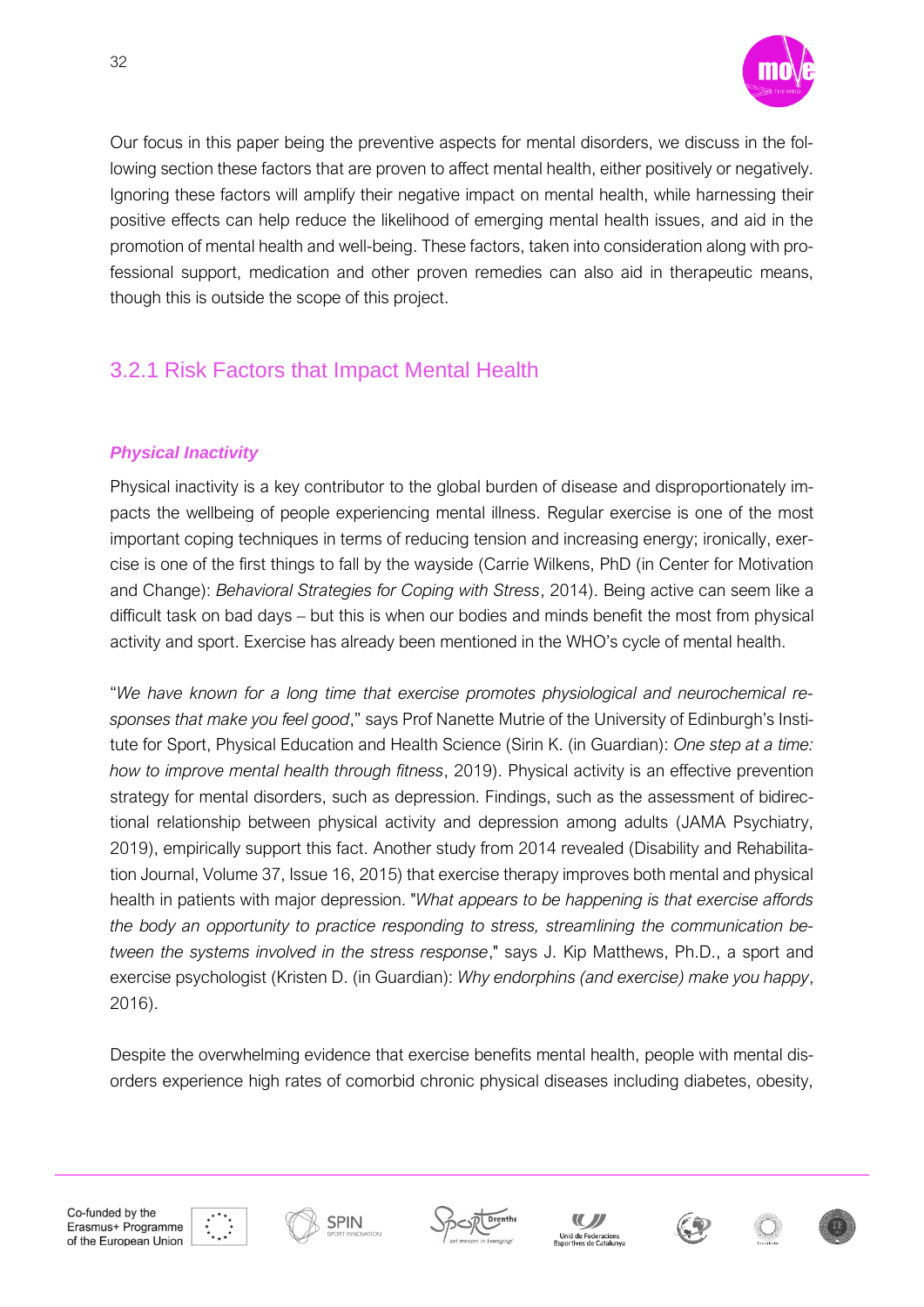

and cardiovascular disease, contributing to an increased mortality risk, regardless of psychiatric diagnosis (Correll CU, et al., 2017). People with mental disorders have been shown to be significantly less physically active or less likely to meet international physical activity recommendations (Vancampfort, D., Firth, J., Schuch, F. B., Rosenbaum, S., Mugisha, J., Hallgren, M., ... & Stubbs, B., 2017). Mental and physical health can also be related through common risk factors, such as poor housing leading to both poor mental and poor physical health. The additional negative health implications of being physically inactive should not be ignored in people suffering from mental illhealth.

Physical inactivity then, is a double-edged sword. It is both a cause and a consequence of mental illhealth. People that are physically active are more likely to be mentally healthy, while people that are already mentally ill are more likely to also be physically inactive, consequently suffering from greater risk of comorbid chronic physical diseases. Physical activity has preventative as well as therapeutic impact on mental health. It is both a protective and a risk factor.

#### *Social Exclusion*

Social exclusion like stigma and discrimination can also make someone's mental health problems worse, and delay or stop them getting help. Stigma can influence the lives of people with mental health problems in many ways. According to Corrigan (2004), it "diminishes self-esteem and robs people of social opportunities". Fear and prejudices can cause people to keep distance from people with mental illness. The Queensland Alliance for Mental Health (2010) found that people with mental health problems are "frequently the object of ridicule or derision and are depicted within the media as being violent, impulsive and incompetent". This isolates them from their peers and society in general. This might also lead to self-stigma, where a person suffering from mental illness blames themselves for their illness.

Considering that health is a concept influenced by a set of complex factors, i.e., biological, psychological, social, cultural, economic and spiritual, it should be acknowledged that health and mental illness do not simply have biological or psychological aspects, but also have concurrent social dimensions and nature (Harandi, T. F., Taghinasab, M. M., & Nayeri, T. D., 2017). Strengthening community networks is mentioned as a strategy to reduce risk of mental illness and improve quality of life (WHO, Prevention of Mental Disorders).

Social factors can play an important role in creating, maintaining, and promoting mental health; and have a major role in incidence, prevalence and persistence of the disease.





**SPIN** 







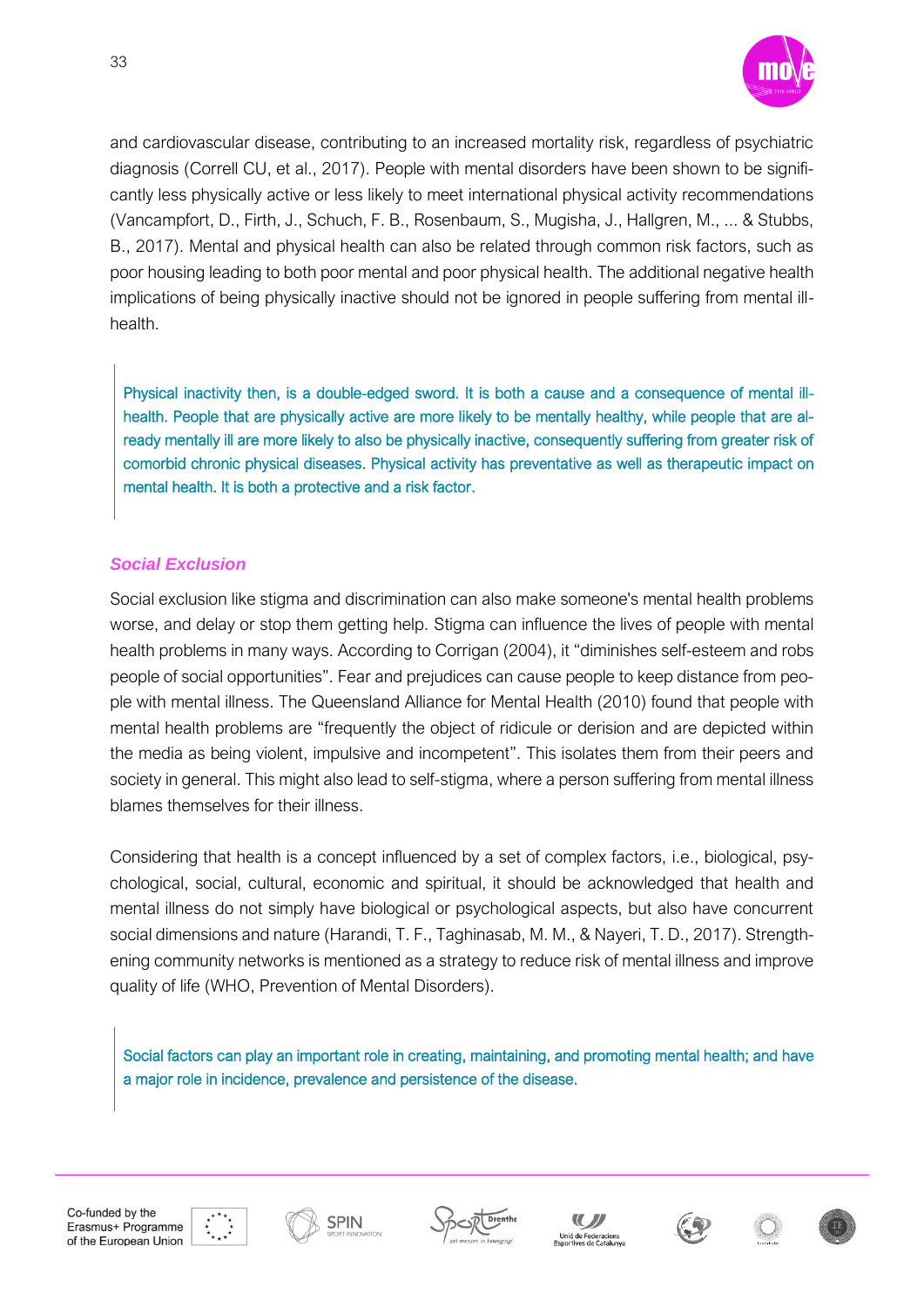

#### *Personal Factors*

Individual and family-related risk factors can be biological, emotional, cognitive, behavioural, interpersonal or related to the family context. There is ample evidence that schoolbased programmes can influence positive mental health by reducing risk factors through social– emotional learning and ecological interventions (Domitrovitch et al., 2005). General skill building programmes focussing on building cognitive abilities, reducing inhibitions, improving emotional knowledge and problem-solving skills have successfully targeted a range of risk and protective factors – for e.g., reducing depressive symptoms, substance abuse, bullying and anxiety (WHO, Prevention of Mental Disorders).

### <span id="page-33-0"></span>3.2.2 Prevalence of Selected Disease Patterns

The International Classification of Diseases (ICT) define a mental disorder as "a clinically recognizable set of symptoms or behaviours associated in most cases with distress and with interference with personal functions". The estimated prevalence of mental disorders in the WHO European Region in 2015 was equivalent to 12% of the entire population. This population in the WHO European Region includes nearly 900 million people from 53 Member States, living in diverse cultural, economic, social, and political circumstances. With the inclusion of neurological disorders such as dementia, epilepsy and headache disorders, this number increases to 50% of the population (WHO: *Mental health: Fact sheet*, 2019).

The most common mental disorders are depression and anxiety. Depression often starts at a young age, it affects women more often than men, and unemployed people are also at high risk. The economic consequences of mental health problems – mainly in the form of lost productivity – are estimated to average 3-4% of gross national product in European Union countries (Gabriel P, Liimatainen M-R. *Mental health in the workplace*. 2000).

Taking into consideration certain gender differences, women are twice as likely to develop depression compared to men (Chu I-Hua, 2009). Especially for middle-aged women, the experience of symptoms during menopause can be detrimental to their mental health (Elavsky & McAuley, 2007).

More information on different types of mental health problems is available [here.](https://www.mind.org.uk/information-support/types-of-mental-health-problems/)









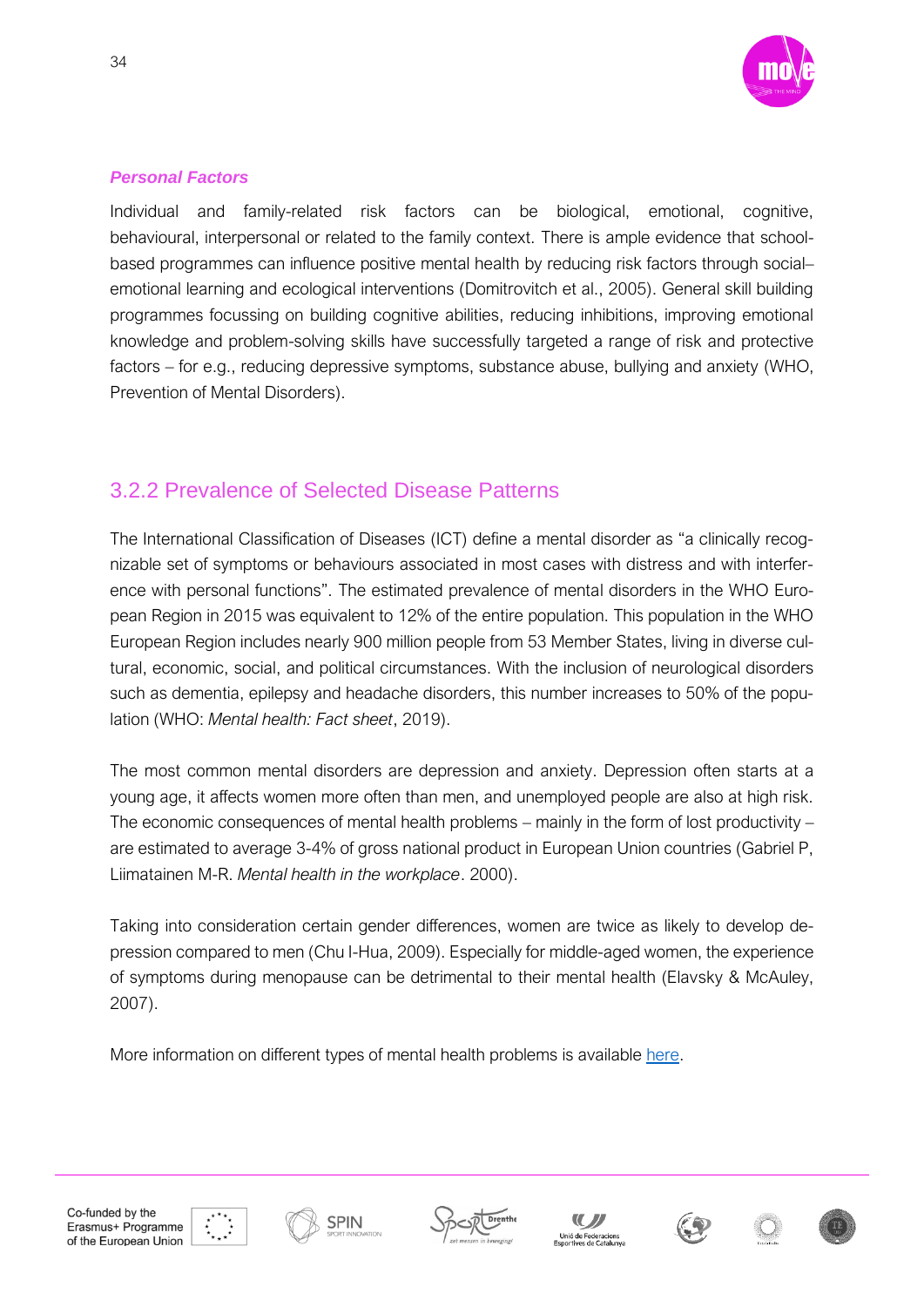

## <span id="page-34-0"></span>**4. SPORT AND EXERCISE BENEFITS** → **REQUIRE-MENTS FOR SPORT PROGRAMMES FOR MENTAL HEALTH PROMOTION**

Chapter four will highlight the potential of sport and exercise to respond to the needs described in chapter three and derive from this how sport programmes to promote mental health should be designed. In doing so, design criteria such as content, intensity, duration, frequency will be considered as well as the surrounding conditions (setting, safeguarding, etc.) under which such training should take place.

The Journal of Mental Health & Physical Activity (MENPA) supports physical activity for mental health promotion because:

- Physical activity is more cost-effective than either psychotherapy or medication
- Physical activity is associated with minimal side effects
- Physical activity can be maintained throughout an individual's life

Maintaining physical and mental health is closely related to an individual's way of life, compliance with their physical requirements, emotional goals and socio-cultural values. One of the most effective methods to enhance well-being is through physical activity. Evidence shows that physical inactivity and sedentary lifestyles are a direct cause of many chronic diseases. On the other hand, research has shown the benefits of regular exercise for the prevention and treatment of metabolic and mental disorders, especially those caused by the chronic stress of postmodern lifestyle (MENS Project Policy Papers, 2018).

These positive effects are the outcome of both central neuroendocrine effects of exercise (which help to reduce stress sensitivity), and peripheral metabolic effects (increase in insulin sensitivity). Exercise also stimulates the production of mood-enhancing neurotransmitters and endorphins (which relieve pain and make people feel good).

A cross-sectional study carried out between 2011 and 2015 among 1.2 million individuals in the USA has shown association between physical exercise and mental health. Findings revealed that individuals who exercised had 43.2% fewer days of poor mental health reported than individuals









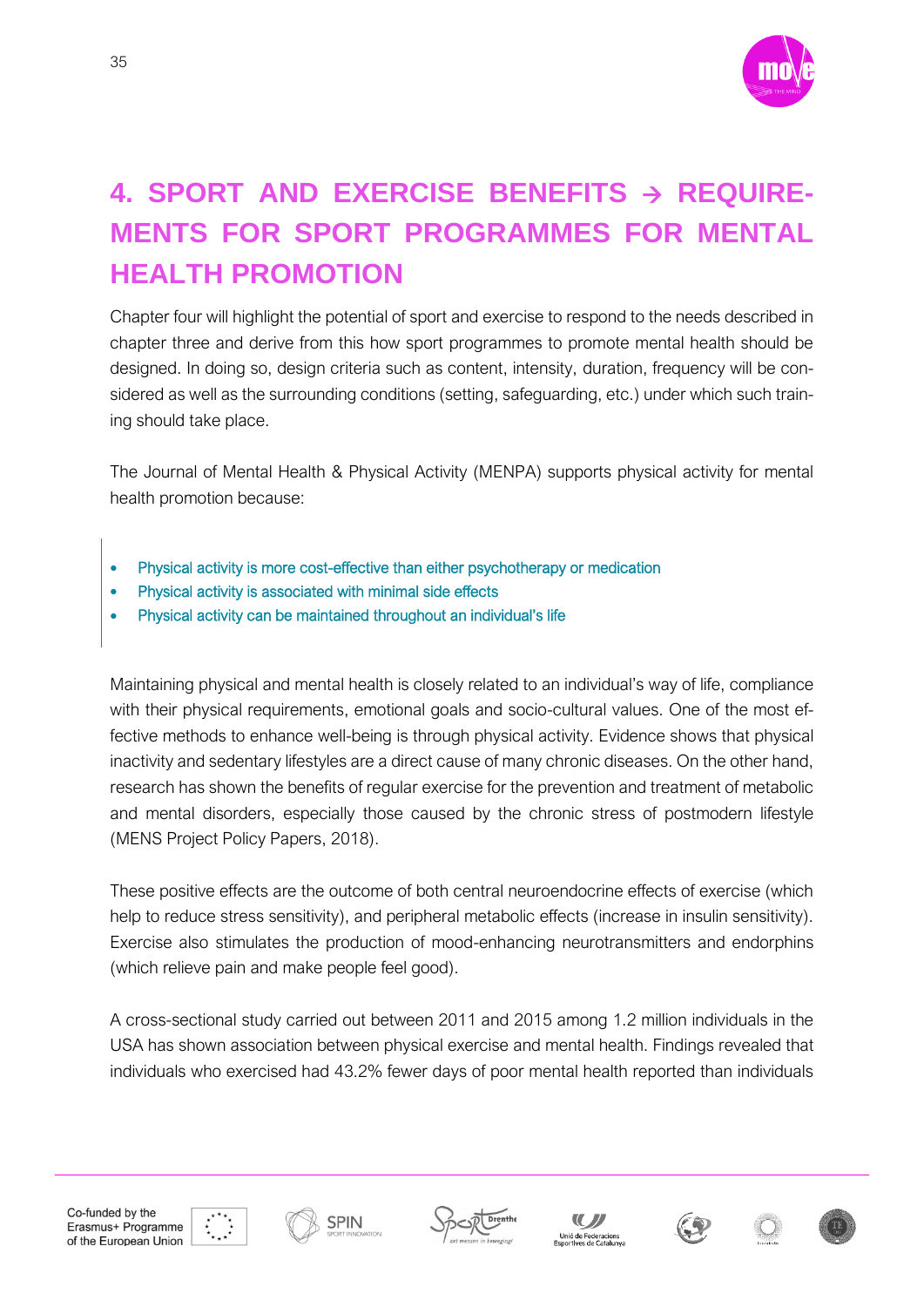

who did not, but were, otherwise, matched for several physical and sociodemographic characteristics.

Interestingly, all exercise types were associated with a lower mental health burden, but the largest associated were seen for popular team sports, cycling, aerobic and gym activities, as well as durations of 45 minutes and three to five times per week (The Lancet Psychiatry, Volume 5, Issue 9, 2018).

There is overwhelming evidence that sport – in the Council of Europe's meaning of all forms of physical activity – is an effective way to manage stress and mental disorders and contribute to physical and mental health and psychosocial well-being.

## <span id="page-35-0"></span>4.1 Preventive Mental Health Promotion through Sport and Exercise (see working model box  $C \rightarrow$  box B).

The effectiveness of sport in improved mental health can be explained as follows:

*Relief from prolonged, non-specific stress conditions:* For the many abstract threats in modern life that cause prolonged levels of high arousal stress but do not warrant a physical response, sport can provide the release or relief from this state of high alert, and return to its "baseline state" or "ventral vagal" by activating the ventral vagal nerve network to trigger calm and a sense of safety.

In an increasingly digital world, sport and physical activities carry meaningful sensory experiences to counterbalance digital stimuli are important tools in sensory integration.

Results of cross-sectional and longitudinal studies indicate that aerobic exercises training has antidepressant and anxiolytic (anxiety-relieving) effects and protects against harmful consequences of stress. Physical activity and exercise have consistently shown to improve mood and affect. Physical activity increases coping efficacy and memory function (Foley et al., 2008). Playing sport is more effective for stress reduction than physical activity like cycling to work or housework (Asztalos et al., 2009).

*Reduced risk- and increased protective factors for mental disorder:* Regular exercise in the form of physical activity or sport is undoubtedly one of the best individual coping strategies against stress that improves the well-being of people, both with mental disorders and with good mental health. Mastering new tasks and meeting goals, as well as feeling part of a sports team or sport club can have a brightening effect on our mood (Sirin K. (in Guardian): *One step at a time: how to* 









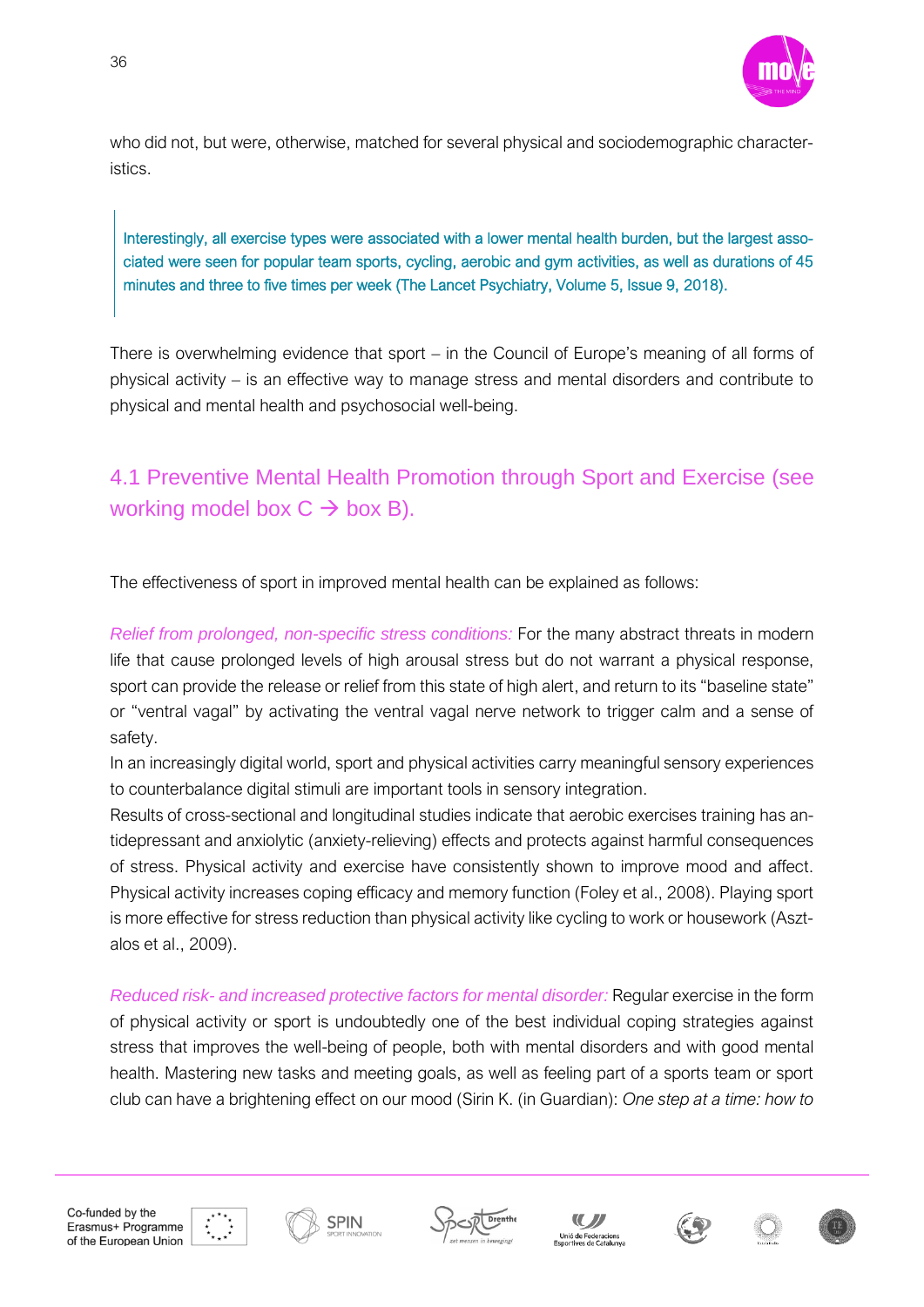

*improve mental health through fitness*, 2019). In addition, sport has other significant psychological components that improve well-being: it improves self-esteem and a sense of community.

Advantageous effects have been shown to emerge through involvement in moderate aerobic activities, while the effects of excessive intensity can have negative effects on health, such as paradoxically increased risk of cardiac death and increased injuries. Physical activity therefore plays an important role in treatment and dealing with modest to medium forms of mental health problems or mental illnesses (mostly depression and anxiety).

Furthermore, sport aids social inclusion, which greatly affects quality of life. It aids in building personal resilience and self-confidence, as well as other personal and life skills which are protective factors in mental health promotion.

A study using a sample consisting of women at different stages of menopause showed that women experienced an increase in the positive effects of physical activity and a reduction in the negative effects associated with their condition (Elavsky & McAuley, 2007).

The adoption of lifelong regular physical activity therefore is both preventive and therapeutic, which in turn improves the quality of life. The important factors are the type, amount and intensity of physical activity that are dependent on the individual's health, capacity, desires and goals.

*Requirements for an effective sport and exercise programme:* Physical activity impacts our stress and anxiety levels, depression, mood, resilience, self-esteem, and social inclusion. However, these positive aspects can only be harnessed if the sports provision is effective. A report of the Council of Europe stated that the presumed positive outcomes of sport are "only a possibility" (Council of Europe: Sport and Physical Activity as a Socialisation Environment: scientific review part 1, 1994). It does not necessarily follow that playing sports results in positive benefits for the participants. Although participation in sport can be beneficial for mental health and contribute to positive health development, "it is best not to take the relationship as a "given"; it can be difficult to achieve; and can only be realized in association with a series of conductive 'change mechanisms' (Whitelaw, S., J. Teuton, J. Swift, & G. Scobie. The physical activity–mental wellbeing association in young people: A case study in dealing with a complex public health topic using a 'realistic evaluation' framework. 2010).

*Good Fit:* One recent model suggested that positive experiences are those in which there is a good 'fit' between the person and the sporting activity (Bailey, R.P: *Sport, Physical Education, and Educational Worth. Educational Theory*, 2018). This means that, on one hand, the person participating in sport needs to choose or needs to be guided to choose the right activity. Knowing the barriers and stressors of the individual helps planning an exercise programme to maximize benefits for stress management and well-being. In this, the following characteristics need to be considered: enjoyability, type, duration, and regularity of physical activity or sports.











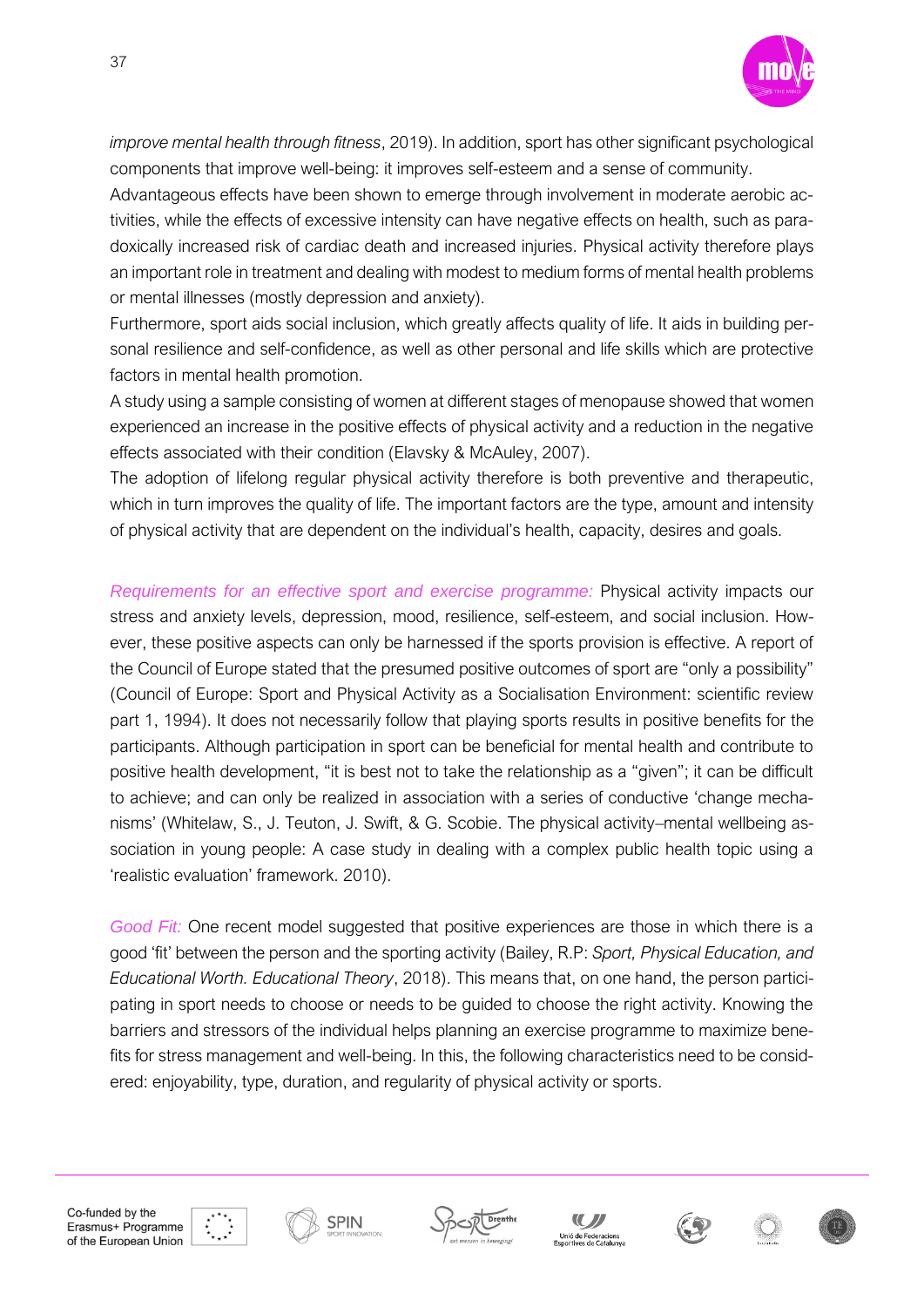

*Positive Coaching:* On the other hand, activities need to be adapted to harness the impact of sport and physical activity on mental health. Even more than that, activities alone are not enough to ensure that the experience is a positive and healthy one. Positive and effective sports provision depends on two main aspects: (1) activities and (2) appropriate context (Bailey R.P. (in Sport and Health)): *Is Sport Good for us?*, 2018). Thus, sporting activity needs to be conducted in an appropriate way that considers the mental and psychosocial aspects of human development, health and well-being.

Coaching has been shown to influence the self-esteem of exercisers. Zschucke et al (2013) stated that positive instruction such as praising good performance and effort, providing technical instruction in a non-judgmental way and encouragement with respect to improving on mistakes lead to greater self-esteem. Coaches that encourage individuals to improve their own skills and performance rather than comparing with peers also encourage increased competence and self-esteem. Competition and evaluation in comparison to other's performance can be particularly problematic for those with the lowest ability and self-esteem. Recent studies indicated that training effects and mood improvement can also be achieved using internet- or telecommunication-based support.

Based on this, there is a need to make sports participants and coaches aware and better prepared to harness the positive mental aspects of sport to empower people, especially those who are hit by crises, and promote their physical and mental well-being. Sports participation coaches need to better understand the connection between mental health and sport and how they can contribute to recovery, resilience, and personal mental development. They need to better understand mental health and the stigmas associated with mental health problems, recognize the individual stressors and barriers to participating in physical activity and sports, understand and connect with people to provide a person-centred and safe experience for coping, communicate effectively and offer appropriate guidance for calming, self-efficacy and hope.

*Taking gender differences into account:* Asztalos, De Bourdeaudhuij & Cardon, 2009, found that men see better results in reduced feelings of depression, anxiety and symptoms of somatization when they participate in vigorous intensity physical activity, while women respond optimally to mild intensity.













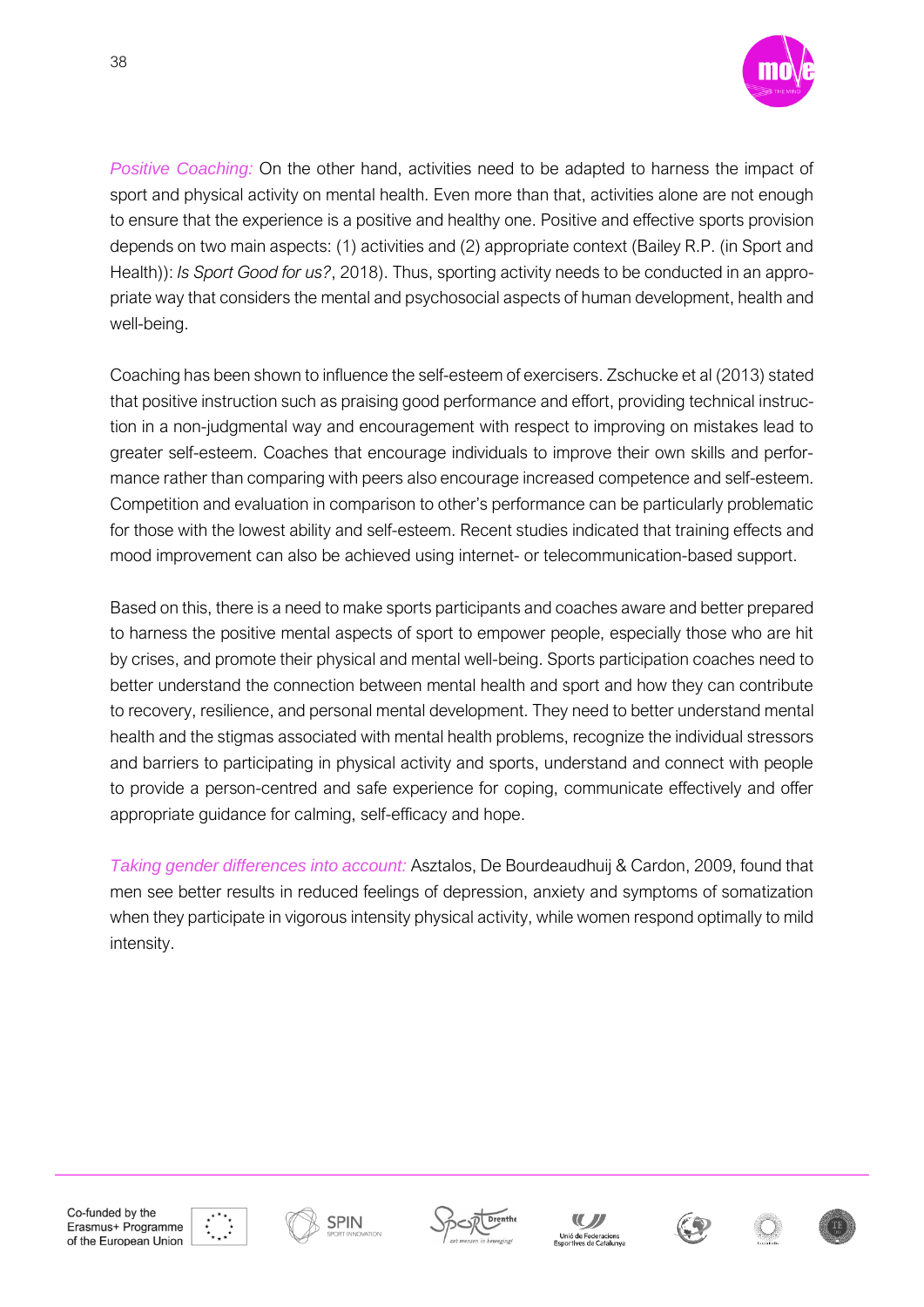

#### <span id="page-38-0"></span>**Examples of Programmes and Practices**

#### *Programmes targeting participants:*

#### *INSER\_SPORT [by UFEC]*

Youth at risk of social exclusion are put in contact with third sector organizations that collaborate with UFEC. Not all the participants suffer from a mental illness but sport is used as a tool to boost their self-esteem, believe in their possibilities, improve their social skills and improve, at the end, their mental wellbeing, through the technical classes that the UFEC psychologists give in transversal and soft skills.

#### *Programmes targeting sport professionals / coaches:*

#### *POSITIVE COACHING [by Sport Drenthe]*

Target group/audience and participation criteria: board members of the association, trainers/coaches/leaders and parents. Over 4 workshops, the different target audiences are introduced to the concept of positive coaching and given "assignments" for its practice. Aspects like when and how to give criticism and feedback, dealing with different types of players and parents are focused on. During the meetings, the importance of positive coaching to parents is explained to the target audience, supported by fun and educational videos.

#### *MENTAL HEALTH AWARENESS FOR SPORT AND PA+ [By UK Coaching]*

The aim of the course is to gain the knowledge, skills and confidence to better understand and support people living with mental health problems, and create a positive environment that ensures they enjoy the benefits of being active and keep coming back for more. The modules in this course aim at building people's resilience, self-esteem and confidence, adapting sport sessions to make them more inclusive, enabling and support mental health recovery, and tackling stigma and discrimination.

#### *MASTER´S PROGRAMME [by Edge Hill University in association with Everton Football Club]*

The programme works with academic experts, practitioners and other professionals to further understanding of the links between sport, physical activity and mental health and develop expertise in the design and evaluation of programmes intended to promote mental health and wellbeing. It examines how mental health may be compromised, as well as enhanced, by participating and working in community and professional sport.









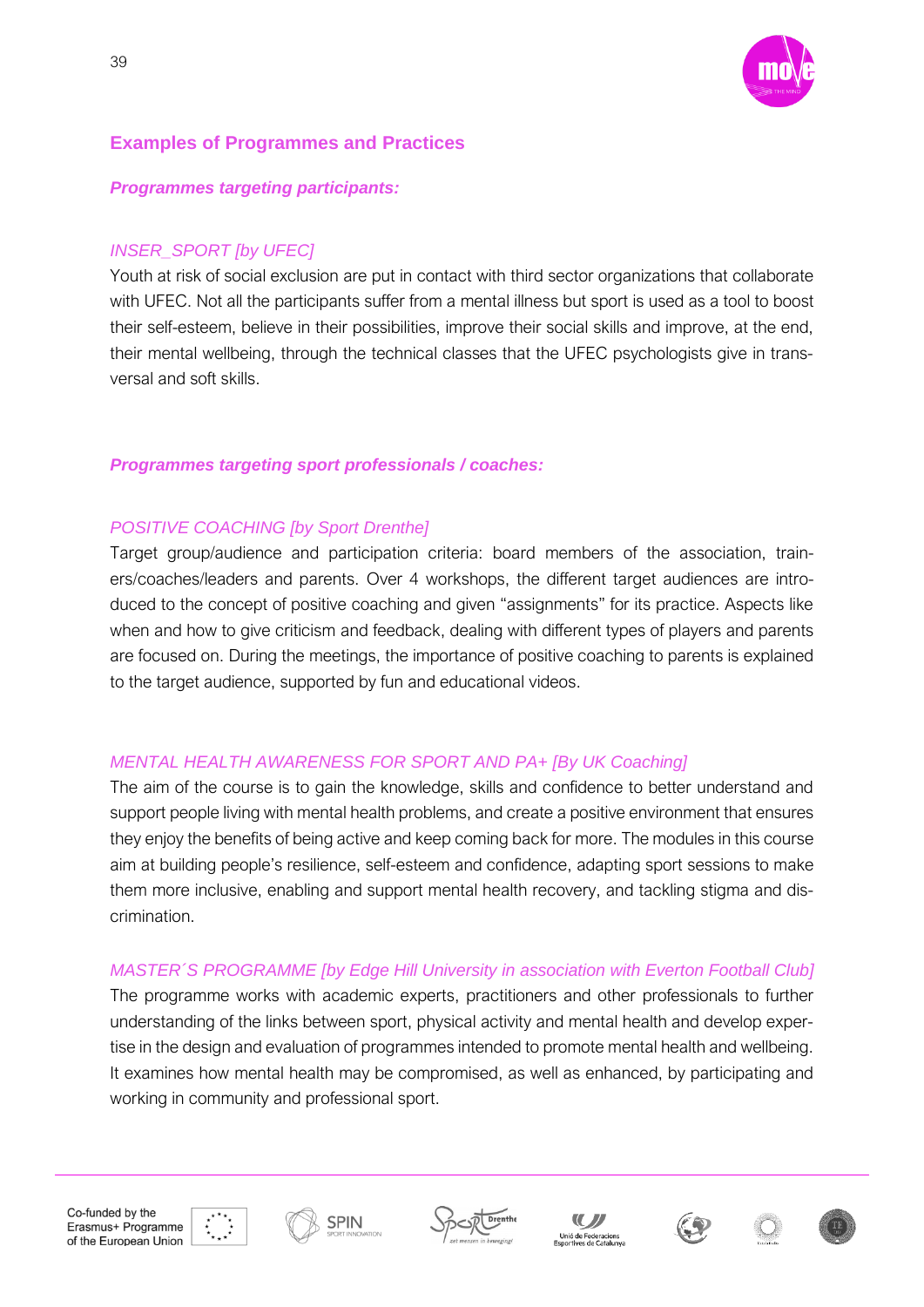

#### *HEALTH COACHING COURSE [by Dolmen Salut]*

The course gives insight on all aspects of health in sport – from physical to mental health. It focuses on teaching students on how to be a good coach specialised in nutrition, social relations, personal growth, relaxing, leisure, and exercise.

#### *HOW SPORT COACHES CAN LOOK AFTER THEIR MENTAL HEALTH [by Believe Perform]*

This is an online course developed specifically for sport coaches. It has been designed to help improve coaches' knowledge around mental health and to support them to apply practical strategies to enhance their psychological toolbox. The course covers a range of material with its focus on providing coaches with coping skills that they can use on a daily basis to help contribute to building positive mental health.

#### *INTERNATIONAL COACHING COURSE [by Hungarian University of Physical Education]*

3-month non-degree full-time course in English, organized by the UPE International Relations Center. It offers training over 20 Olympic sports. Subjects related to mental well-being are: coach and athlete burnout, most common psychiatric disorders among athletes, mental aspects of sport injuries. Related sport psychology topics include self-determination theory, coach-athlete relationship, coaching philosophy, children as a special population of service delivery.

#### *RECREATION AND HEALTH PROMOTION MANAGER [by Hungarian University of Physical Education]*

6 Semester degree course, organized by the UPE. Graduates envisaged to work in different areas of recreation such as outdoor or fitness working as recreation activity leaders Subjects related to mental well-being are: coach-athlete relationship, the impact of physical activity on mental health, stress, coping, positive psychology, physical activity and health, mental hygiene.



**SPIN** 







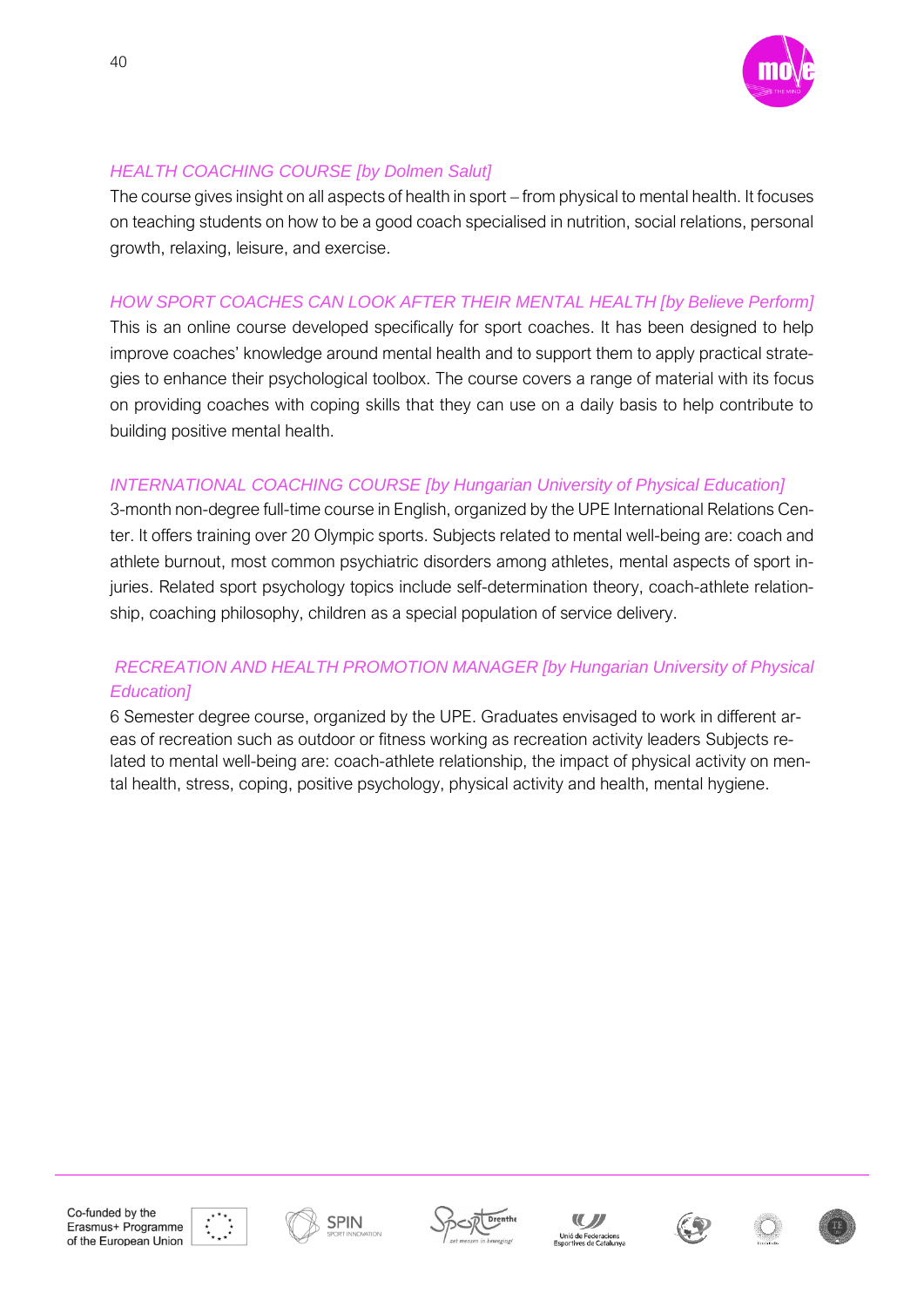

## <span id="page-40-0"></span>4.2 Therapeutic Mental Health Promotion through Sport and Exercise (see working model box  $F \rightarrow$  box E).

As described repeatedly, mental health therapy through sport will not be part of the planned CPD training for sports coaches. Nevertheless, the state of knowledge will be taken into account in this paper. To this end, a very brief summary of how sport and exercise are currently used in the therapy of mental disorders will be presented below.

Anxiety: Zschucke, Gaudlitz and Strohle (2013) found that aerobic and anaerobic exercise a) had similar effectiveness to cognitive/behavioral therapy in the treatment of anxiety disorders, and b) are more effective than most other anxiety-reducing activities. With respect to anxiety, Scully et al (1998) claimed that the literature unequivocally supports the positive effect of even short bursts of exercise. In addition, the nature of the exercise is immaterial. Running, walking, cycling, swimming, or aerobic dance are the common physical activities associated with anxiety reduction. Even moderate and low intensity exercise is effective in reducing anxiety. Regular sessions over a period of time, for example 20-40 minutes, 3 times weekly, done over a period of over 4 months, see the best results in reduction in anxiety. Panic disorders show similar improvements with physical activity.

Depression: Research shows that physical activity and exercise have the potential for improving mental health in individuals with a major depression and psychotic disorders (Firth et al., 2015; Rosenbaum et al., 2014). For mild to moderate depression, the effect of exercise may be comparable with antidepressant medication and psychotherapy; for severe depression, exercise seems to be a valuable complementary therapy to the traditional treatment (Knapen et al., 2015). This holds true regardless of age (Hassmen et al., 2000). Based on research findings and also the recommendations of the Netherlands Working Group on Multidisciplinary Guideline Development for Anxiety and Depression (2013), exercise is a recommendation for light depressive episodes as well as for first and recurrent moderate major depressive episodes.

In an attempt to be more specific, based on research findings and the recommendations of the National Institute for Clinical Excellence (2004) in the United Kingdom, it is proposed that people with mild depression of all ages may follow a structured exercise program of (typically) up to 3 sessions per week, of moderate duration (45 min to 1 h). The exercise should ideally last longer

41









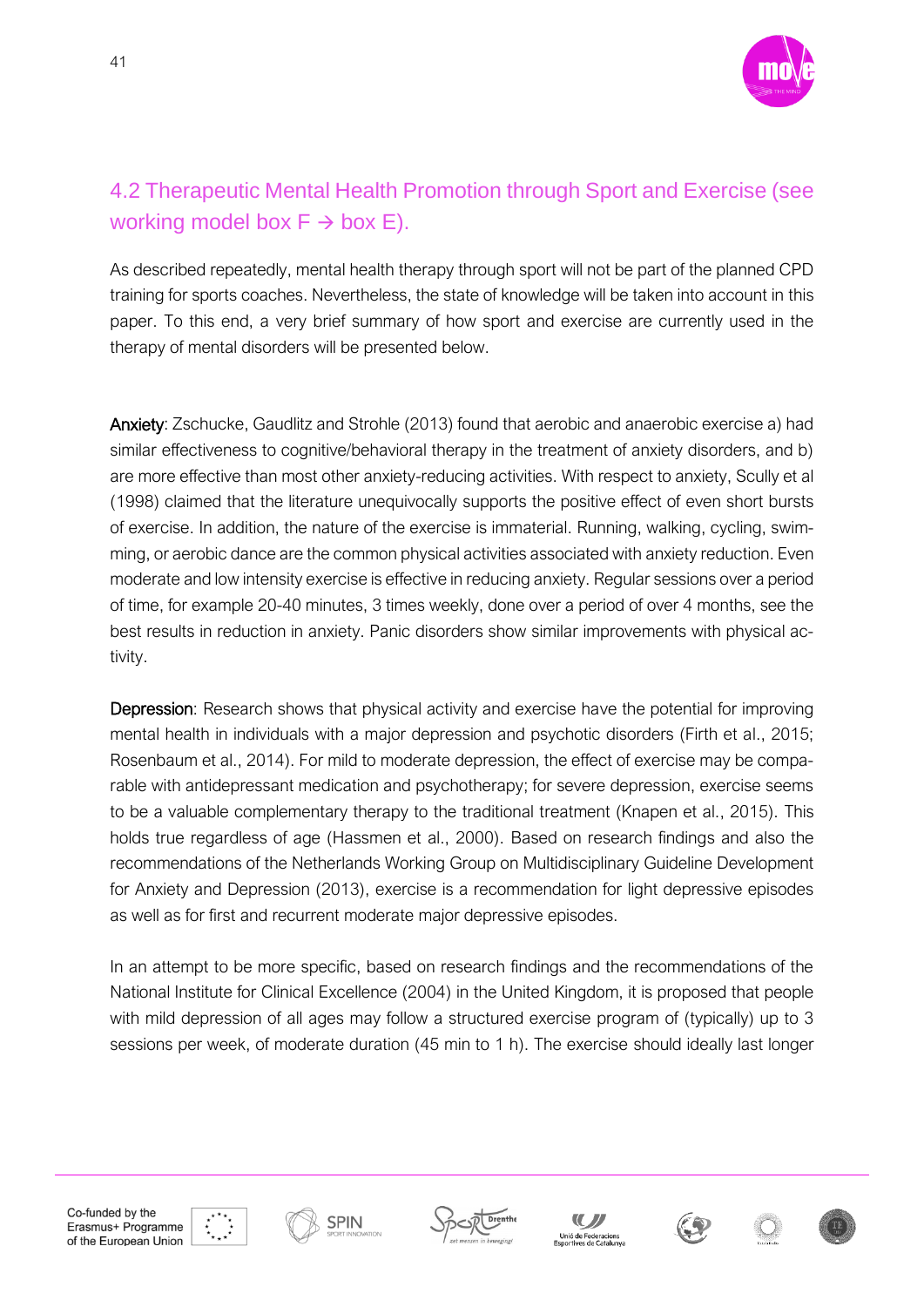

than three months, in a supervised setting. The importance of supervision by experts and participation in an organized exercise program is recommended by the Scottish Intercollegiate Guidelines Network (2010) as a treatment option for patients with depression.

Dementia: Physical activity has been identified as a protective factor in studies that examined risks for dementia. The Mental Health Foundation, in a published guide presenting the positive impact of physical activity on mental health, stated that physical activity can help to delay further decline in functioning. Studies show that there is approximately a 20% to 30% lower risk of depression and dementia for adults participating in daily physical activity. Physical activity also seems to reduce the likelihood of experiencing cognitive decline in people who do not have dementia. Patients of mental disorders like bipolar disorder, schizophrenia all benefit from physical activity.

#### <span id="page-41-0"></span>**Examples of Programmes and Practices**

#### *¿QUEDAMOS? [By UFEC]*

Since 2019, ¿QUEDAMOS? project aims to achieve wellbeing and a better life quality through leisure and sport to its beneficiaries. Activities are organized every month to practice sport and leisure activities. The objective is to realise activities that are beneficial for their health, not only physically but also mental. Another important factor is that the participants have different backgrounds, but the space is shared with people suffering from similar diseases at all ages, which provides social connections and support.